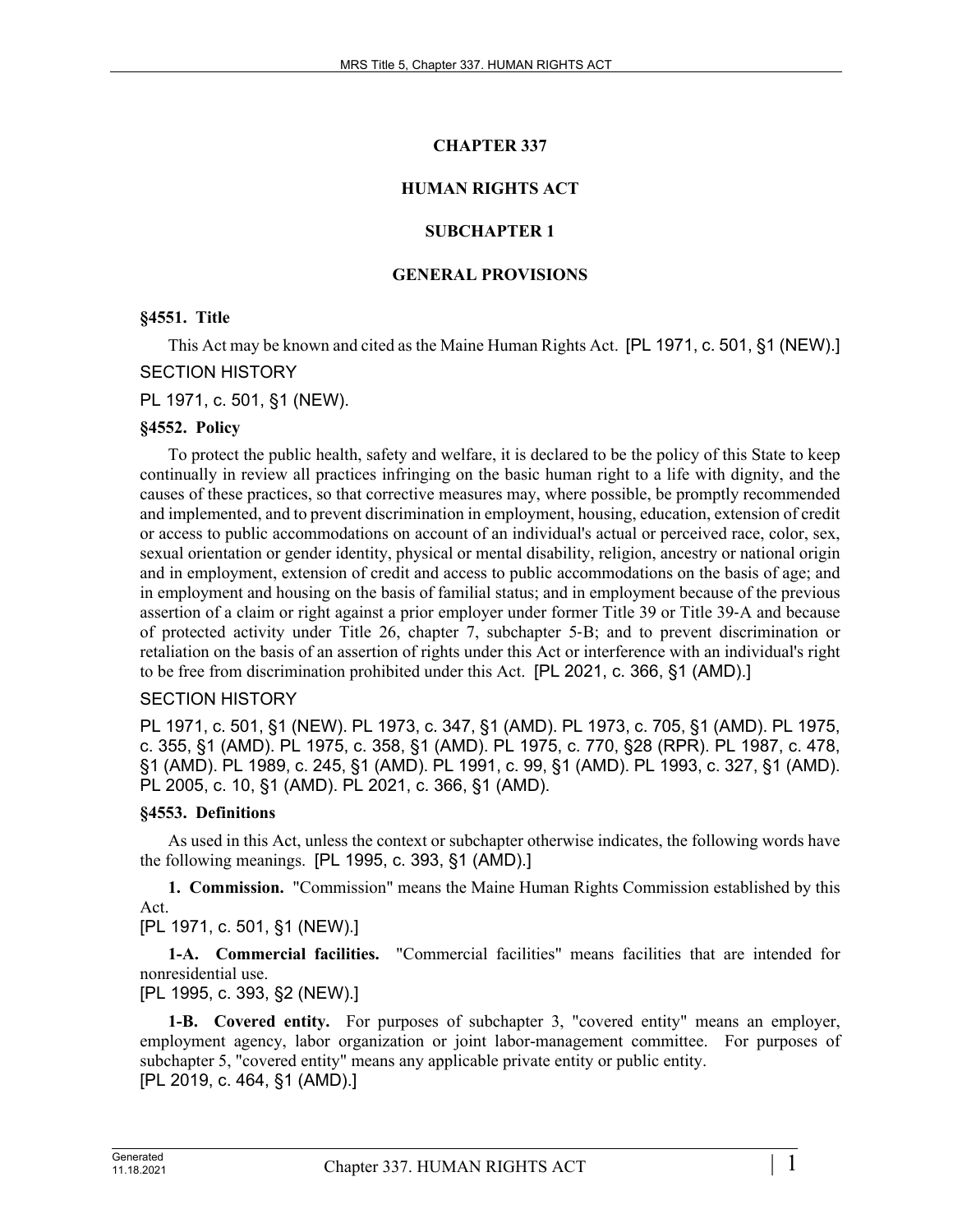**1-C. Direct threat.** For purposes of subchapter 3, "direct threat" means a significant risk to the health or safety of others that can not be eliminated by reasonable accommodation. [PL 2019, c. 464, §1 (AMD).]

**1-D. Aggrieved person.** "Aggrieved person" includes any person who claims to have been subject to unlawful discrimination on the basis of protected class status, including discrimination based on the person's known relationship or association with a member of a protected class and discrimination on the basis of perceived protected class status. "Aggrieved person" also includes any person who claims to have been injured by unlawful housing discrimination.

[PL 2019, c. 464, §1 (AMD).]

**1-E. Complainant.** "Complainant" means a person who files a complaint under section 4611. [PL 2019, c. 464, §1 (AMD).]

**1-F. Conciliation.** "Conciliation" means the attempted resolution after a finding by the commission that unlawful discrimination has occurred of issues raised by a complaint filed under section 4611 or by an investigation of such a complaint through informal negotiations involving the complainant, the respondent and the commission.

[PL 2019, c. 464, §1 (AMD).]

**1-G. Conciliation agreement.** "Conciliation agreement" means a written agreement setting forth the resolution of the issues in conciliation.

[PL 2011, c. 613, §4 (NEW); PL 2011, c. 613, §29 (AFF).]

**1-H. Assistance animal.** "Assistance animal" means, for the purposes of subchapter 4:

A. An animal that has been determined necessary for an individual with a physical or mental disability to mitigate the effects of a physical or mental disability by a physician, psychologist, physician assistant, nurse practitioner, licensed social worker, licensed professional counselor or other licensed health professional with knowledge of the disability-related need for an assistance animal; or [PL 2019, c. 464, §1 (AMD).]

B. An animal individually trained to do work or perform tasks for the benefit of an individual with a physical or mental disability, including, but not limited to, guiding individuals with impaired vision, alerting individuals who are deaf or hard of hearing to intruders or sounds, providing reasonable protection or rescue work, pulling a wheelchair or retrieving dropped items. [PL 2015, c. 457, §1 (NEW).]

[PL 2019, c. 464, §1 (AMD).]

**2. Discriminate.** "Discriminate" includes, without limitation, segregate, separate or subject to harassment.

For purposes of subchapter 3, "discriminate" also includes:

A. Limiting, segregating or classifying a job applicant or employee in a way that adversely affects the opportunities or status of the applicant or employee because of the protected class of the applicant or employee; [PL 2019, c. 464, §1 (AMD).]

B. Participating in a contractual or other arrangement or relationship that has the effect of subjecting a covered entity's qualified applicant or employee to the discrimination prohibited by this Act. A relationship includes a relationship with an employment or referral agency, labor union, an organization providing fringe benefits to an employee of the covered entity or an organization providing training and apprenticeship programs; [PL 2019, c. 464, §1 (AMD).]

C. Utilizing standards, criteria or methods of administration:

(1) That have the effect of discrimination on the basis of protected class status; or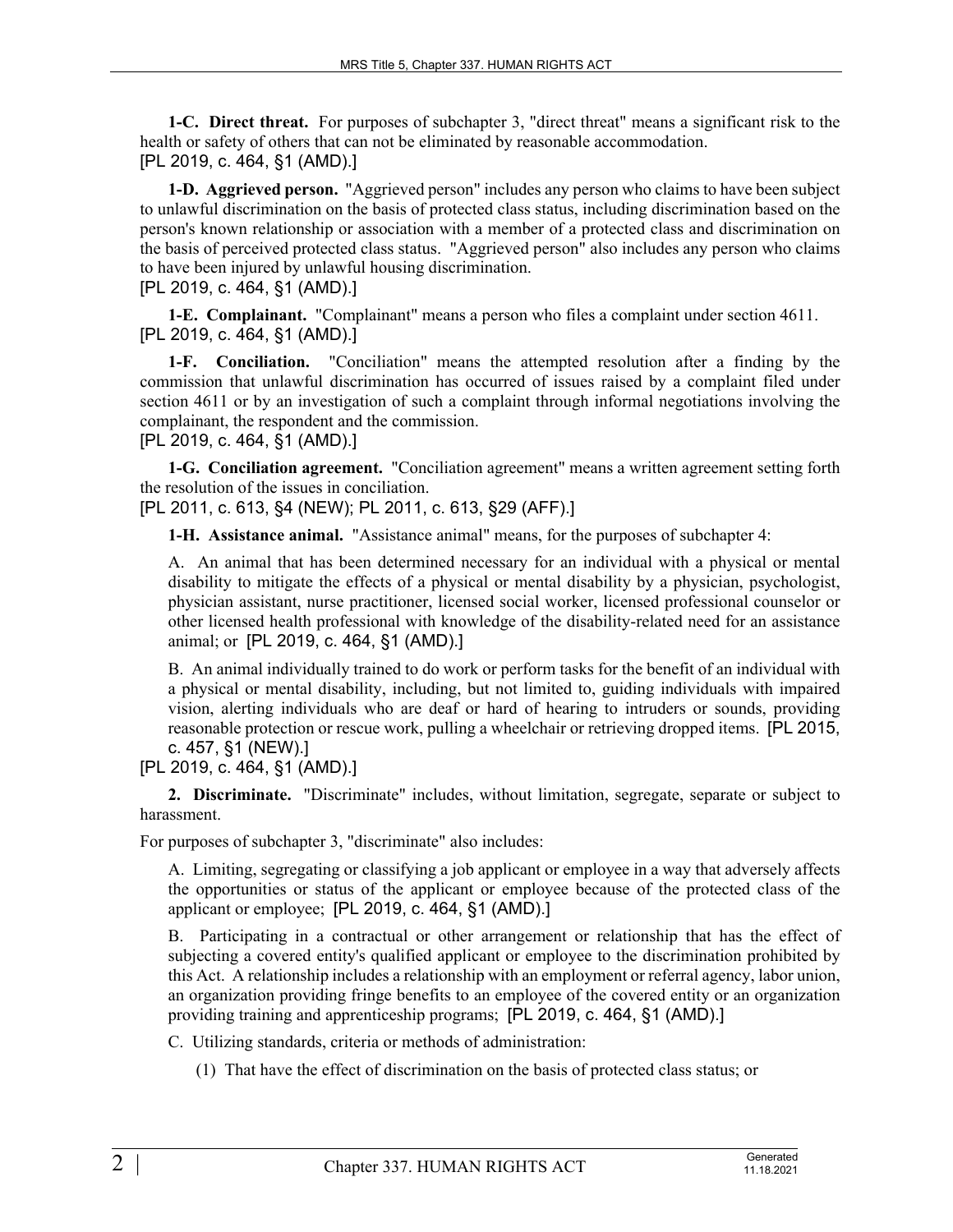(2) That perpetuate discrimination on the basis of protected class status by others who are subject to common administrative control; [PL 2019, c. 464, §1 (AMD).]

D. Excluding or otherwise denying equal jobs or benefits to a qualified individual because of the known protected class status of an individual with whom the qualified individual is known to have a relationship or association; [PL 2019, c. 464, §1 (AMD).]

E. Not making reasonable accommodations to the known physical or mental limitations of an otherwise qualified individual with a disability who is an applicant or employee, unless the covered entity can demonstrate that the accommodation would impose an undue hardship on the operation of the business of the covered entity; [PL 1995, c. 393, §3 (NEW).]

F. Denying employment opportunities to a job applicant or employee who is an otherwise qualified individual with a disability, if the denial is based on the need of the covered entity to make reasonable accommodation to the physical or mental impairments of the employee or applicant; [PL 1995, c. 393, §3 (NEW).]

G. Using qualification standards, employment tests or other selection criteria that screen out or tend to screen out an individual or a class of individuals based on their protected class status unless the standard, test or other selection criteria, as used by the covered entity, is shown to be job-related for the position in question and is consistent with business necessity; and [PL 2019, c. 464, §1 (AMD).]

H. Failing to select and administer tests concerning employment in the most effective manner to ensure that, when the test is administered to a job applicant or employee who has a disability that impairs sensory, manual or speaking skills, the test results accurately reflect the skills, aptitude or any other factor of the applicant or employee that the test purports to measure, rather than reflecting the impaired sensory, manual or speaking skills of the employee or applicant, except when the skills are the factors that the test purports to measure. [PL 1995, c. 393, §3 (NEW).]

[PL 2019, c. 464, §1 (AMD).]

**2-A. Educational institution.** "Educational institution" means any public school or educational program, any public post-secondary institution, any private school or educational program approved for tuition purposes if both male and female students are admitted and the governing body of each such school or program. For purposes related to disability-related discrimination, "educational institution" also means any private school or educational program approved for tuition purposes. [PL 1995, c. 393, §4 (AMD).]

**3. Employee.** "Employee" means an individual employed by an employer. "Employee" does not include any individual employed by that individual's parents, spouse or child, except for purposes of disability-related discrimination, in which case the individual is considered to be an employee. [PL 1995, c. 393, §5 (AMD).]

**4. Employer.** "Employer" includes any person in this State employing any number of employees, whatever the place of employment of the employees, and any person outside this State employing any number of employees whose usual place of employment is in this State; any person acting in the interest of any employer, directly or indirectly, such that the person's actions are considered the actions of the employer for purposes of liability; and labor organizations, whether or not organized on a religious, fraternal or sectarian basis, with respect to their employment of employees. "Employer" does not include a religious or fraternal corporation or association, not organized for private profit and in fact not conducted for private profit, with respect to employment of its members of the same religion, sect or fraternity, except for purposes of disability-related discrimination, in which case the corporation or association is considered to be an employer.

[PL 2019, c. 464, §1 (AMD).]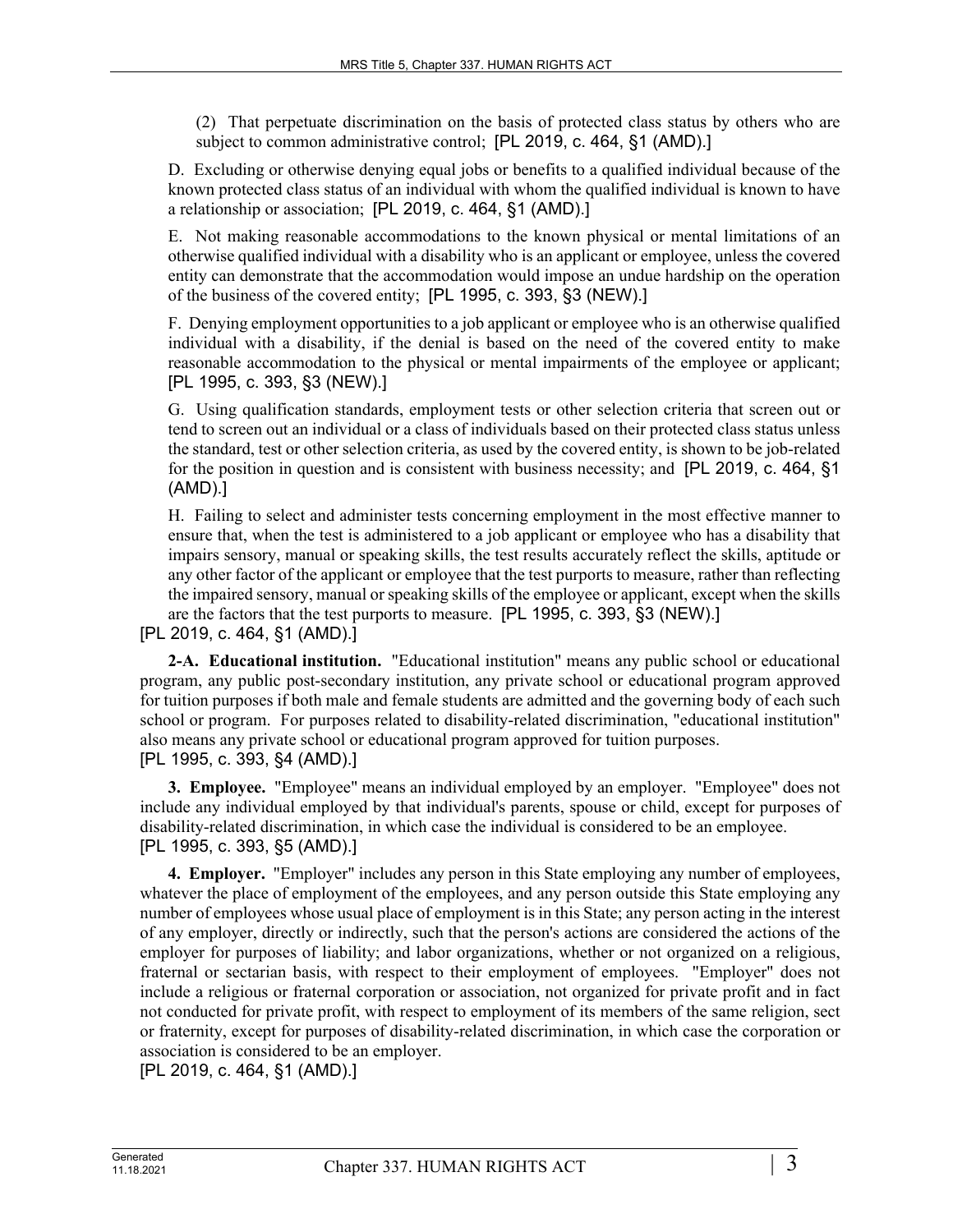**5. Employment agency.** "Employment agency" includes any person undertaking with or without compensation to procure opportunities to work, or to procure, recruit, refer or place employees; it includes, without limitation, placement services, training schools and centers, and labor organizations, to the extent that they act as employee referral sources; and it includes any agent of such person acting in the interest of the person such that the agent's actions are considered the actions of the employment agency for purposes of liability.

[PL 2019, c. 464, §1 (AMD).]

**5-A. Familial status.** "Familial status" means a family unit that contains:

A. One or more individuals who have not attained 18 years of age and are living with a parent or another person having legal custody of the individual or individuals or the designee of the parent or other person having custody with the written permission of the parent or other person; or [PL 2021, c. 366, §2 (AMD).]

B. [PL 2021, c. 366, §2 (RP).]

B-1. One or more individuals 18 years of age or older who lack the ability to meet essential requirements for physical health, safety or self-care because the individual or individuals are unable to receive and evaluate information or make or communicate decisions. [PL 2021, c. 366, §2 (NEW).]

The protections afforded against discrimination on the basis of familial status apply to any person who is pregnant or who is in the process of securing legal custody of any individual who has not attained 18 years of age.

[PL 2021, c. 366, §2 (AMD).]

**5-B. Family.** "Family" includes, but is not limited to, a single individual.

[PL 2011, c. 613, §5 (NEW); PL 2011, c. 613, §29 (AFF).]

**5-C. Gender identity.** "Gender identity" means the gender-related identity, appearance, mannerisms or other gender-related characteristics of an individual, regardless of the individual's assigned sex at birth.

[PL 2019, c. 464, §1 (NEW).]

**6. Housing accommodation.** "Housing accommodation" includes any building or structure or portion thereof, or any parcel of land, developed or undeveloped, that is occupied, or is intended to be occupied or to be developed for occupancy, for residential purposes.

A. [PL 2011, c. 613, §6 (RP); PL 2011, c. 613, §29 (AFF).]

B. [PL 2011, c. 613, §6 (RP); PL 2011, c. 613, §29 (AFF).]

C. [PL 2011, c. 613, §6 (RP); PL 2011, c. 613, §29 (AFF).]

[PL 2011, c. 613, §6 (AMD); PL 2011, c. 613, §29 (AFF).]

**6-A. Normal retirement age.** "Normal retirement age" means the specified age, the years of service requirement or any age and years of service combination at which a member may become eligible for retirement benefits. This subsection may not be construed to require the mandatory retirement of a member or to deny employment to any person based solely on that person's normal retirement age.

[PL 2005, c. 10, §2 (AMD).]

**7. Person.** "Person" includes one or more individuals, partnerships, associations, organizations, corporations, municipal corporations, legal representatives, trustees, trustees in bankruptcy, receivers and other legal representatives, labor organizations, mutual companies, joint-stock companies and unincorporated organizations and includes the State and all agencies thereof.

[PL 2011, c. 613, §7 (AMD); PL 2011, c. 613, §29 (AFF).]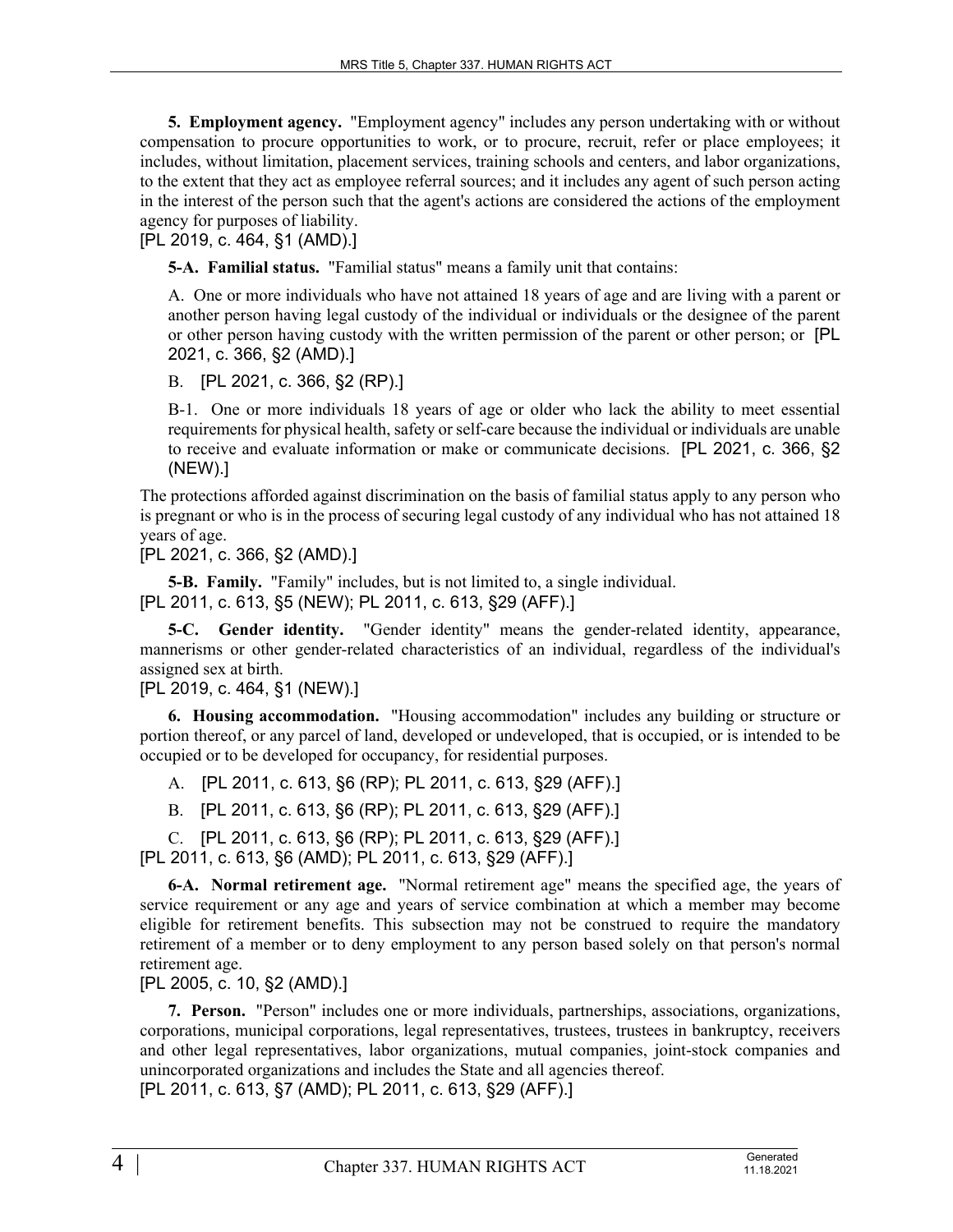**7-A. Physical or mental disability.** "Physical or mental disability" has the meaning set forth in section 4553‑A.

[PL 2007, c. 385, §1 (RPR).]

# **7-B. Person with physical or mental disability.**

[PL 2007, c. 385, §2 (RP).]

**8. Place of public accommodation.** "Place of public accommodation" means a facility, operated by a public entity or private entity, whose operations fall within at least one of the following categories:

A. An inn, hotel, motel or other place of lodging, whether conducted for the entertainment or accommodation of transient guests or those seeking health, recreation or rest; [PL 1995, c. 393, §7 (NEW).]

B. A restaurant, eating house, bar, tavern, buffet, saloon, soda fountain, ice cream parlor or other establishment serving or selling food or drink; [PL 1995, c. 393, §7 (NEW).]

C. A motion picture house, theater, concert hall, stadium, roof garden, airdrome or other place of exhibition or entertainment; [PL 1995, c. 393, §7 (NEW).]

D. An auditorium, convention center, lecture hall or other place of public gathering; [PL 1995, c. 393, §7 (NEW).]

E. A bakery, grocery store, clothing store, hardware store, shopping center, garage, gasoline station or other sales or rental establishment; [PL 1995, c. 393, §7 (NEW).]

F. A laundromat, dry cleaner, bank, barber shop, beauty shop, travel service, shoe repair service, funeral parlor, gas station, office of an accountant or lawyer, pharmacy, insurance office, professional office of a health care provider, hospital, dispensary, clinic, bathhouse or other service establishment; [PL 1995, c. 393, §7 (NEW).]

G. All public conveyances operated on land or water or in the air as well as a terminal, depot or other station used for specified public transportation; [PL 1995, c. 393, §7 (NEW).]

H. A museum, library, gallery or other place of public display or collection; [PL 1995, c. 393, §7 (NEW).]

I. A park, zoo, amusement park, race course, skating rink, fair, bowling alley, golf course, golf club, country club, gymnasium, health spa, shooting gallery, billiard or pool parlor, swimming pool, seashore accommodation or boardwalk or other place of recreation, exercise or health; [PL 1995, c. 393, §7 (NEW).]

J. A nursery, elementary, secondary, undergraduate or postgraduate school or other place of education; [PL 1995, c. 393, §7 (NEW).]

K. A day care center, senior citizen center, homeless shelter, food bank, adoption agency or other social service center establishment; [PL 2019, c. 464, §1 (AMD).]

L. Public elevators of buildings occupied by 2 or more tenants or by the owner and one or more tenants; [PL 1995, c. 393, §7 (NEW).]

M. A municipal building, courthouse, town hall or other establishment of the State or a local government; and [PL 1995, c. 393, §7 (NEW).]

N. Any establishment that in fact caters to, or offers its goods, facilities or services to, or solicits or accepts patronage from, the general public. [PL 1995, c. 393, §7 (NEW).]

When a place of public accommodation is located in a private residence, the portion of the residence used exclusively as a residence is not covered by this subchapter, but that portion used exclusively in the operation of the place of public accommodation or that portion used both for the place of public accommodation and for the residential purposes is covered by this subchapter. The covered portion of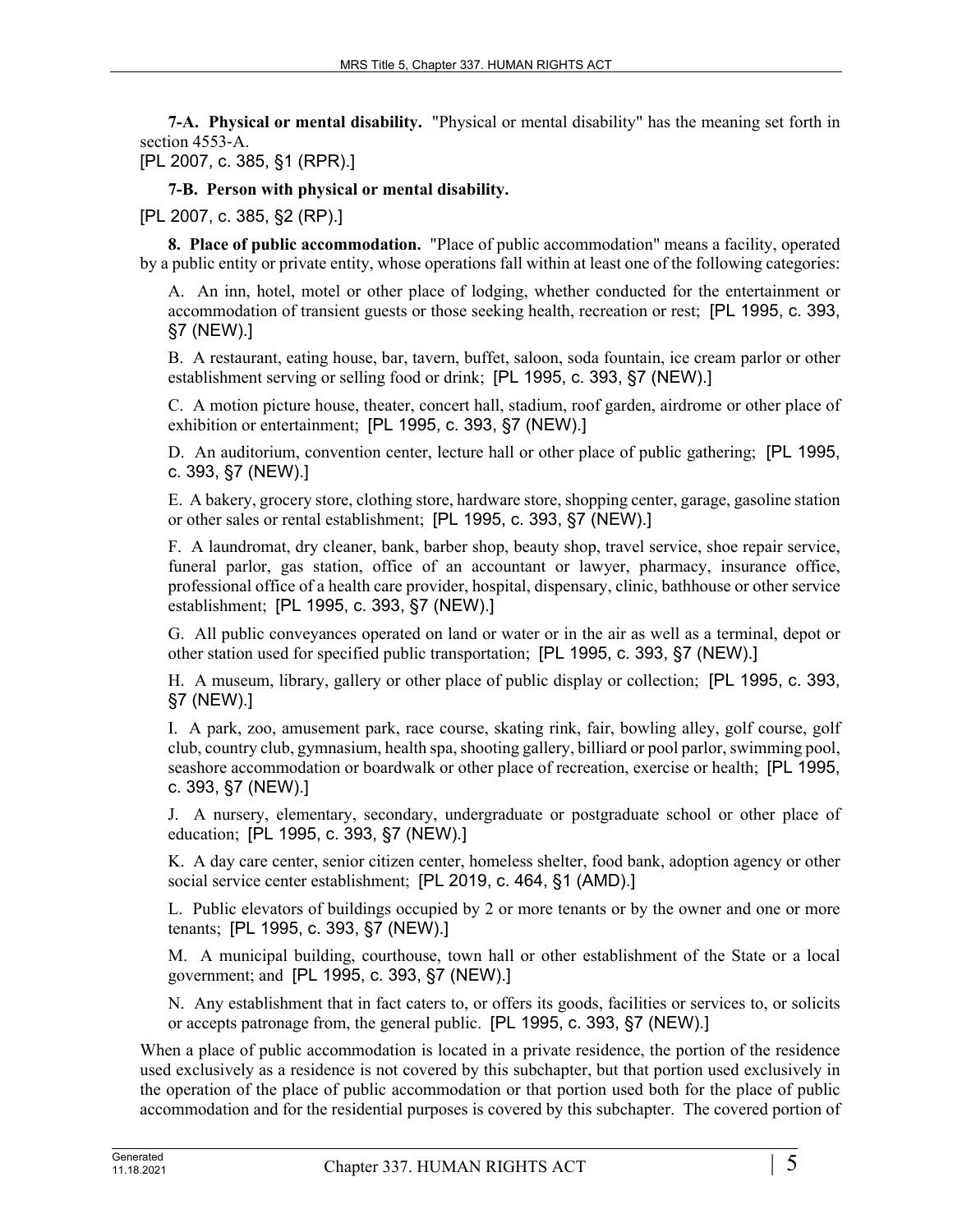the residence extends to those elements used to enter the place of public accommodation, and those exterior and interior portions of the residence available to or used by customers or clients, including rest rooms.

[PL 2019, c. 464, §1 (AMD).]

**8-A. Private entity.** "Private entity" means any entity other than a public entity. [PL 1995, c. 393, §8 (NEW).]

**8-B. Public accommodation.** "Public accommodation" means a public entity or private entity that owns, leases, leases to or operates a place of public accommodation. [PL 2019, c. 464, §1 (AMD).]

**8-C. Public entity.** "Public entity" means:

A. The State or any local government; [PL 1995, c. 393, §8 (NEW).]

B. Any department, agency, special purpose district or other instrumentality of the State, 2 or more states or a local government; and [PL 1995, c. 393, §8 (NEW).]

C. A state, local or private commuter authority as defined in the federal Rail Passenger Service Act. [PL 2019, c. 464, §1 (AMD).]

[PL 2019, c. 464, §1 (AMD).]

**8-D. Qualified individual with a disability.** "Qualified individual with a disability" applies to only:

A. Subchapter 3 (employment); and [PL 2019, c. 464, §1 (AMD).]

B. Subchapter 5 (public accommodations) with regard to public entities only. [PL 2019, c. 464, §1 (AMD).]

For purposes of subchapter 3, "qualified individual with a disability" means an individual with a physical or mental disability who, with or without reasonable accommodation, can perform the essential functions of the employment position that the individual holds or desires.

For purposes of subchapter 5, "qualified individual with a disability" means an individual with a disability who, with or without reasonable modification to rules, policies or practices, the removal of architectural, communication or transportation barriers or the provision of auxiliary aids and services, meets the essential eligibility requirements for the receipt of services or the participation in programs or activities provided by a public entity.

[PL 2019, c. 464, §1 (AMD).]

**8-E. Pregnancy-related condition.** "Pregnancy-related condition" means a known limitation of an employee's ability to perform the functions of a job due to pregnancy, childbirth or related medical conditions, including but not limited to lactation.

[PL 2019, c. 490, §1 (NEW).]

*REVISOR'S NOTE:* (Subsection 8-E as enacted by PL 2019, c. 464, §1 is REALLOCATED TO TITLE 5, SECTION 4553, SUBSECTION 8-F)

**8-F. (REALLOCATED FROM T. 5, §4553, sub-§8-E) Protected class.** "Protected class" means a class of individuals protected from unlawful discrimination under this Act. [PL 2019, c. 464, §1 (NEW); RR 2019, c. 1, Pt. A, §5 (RAL).]

**9. Real estate broker and sales agent.** "Real estate broker" and "real estate sales agent" have the same meanings as in Title 32, sections 13198 and 13200 respectively; but include all persons meeting those definitions, whether they are licensed or required to be licensed. [PL 2019, c. 464, §1 (AMD).]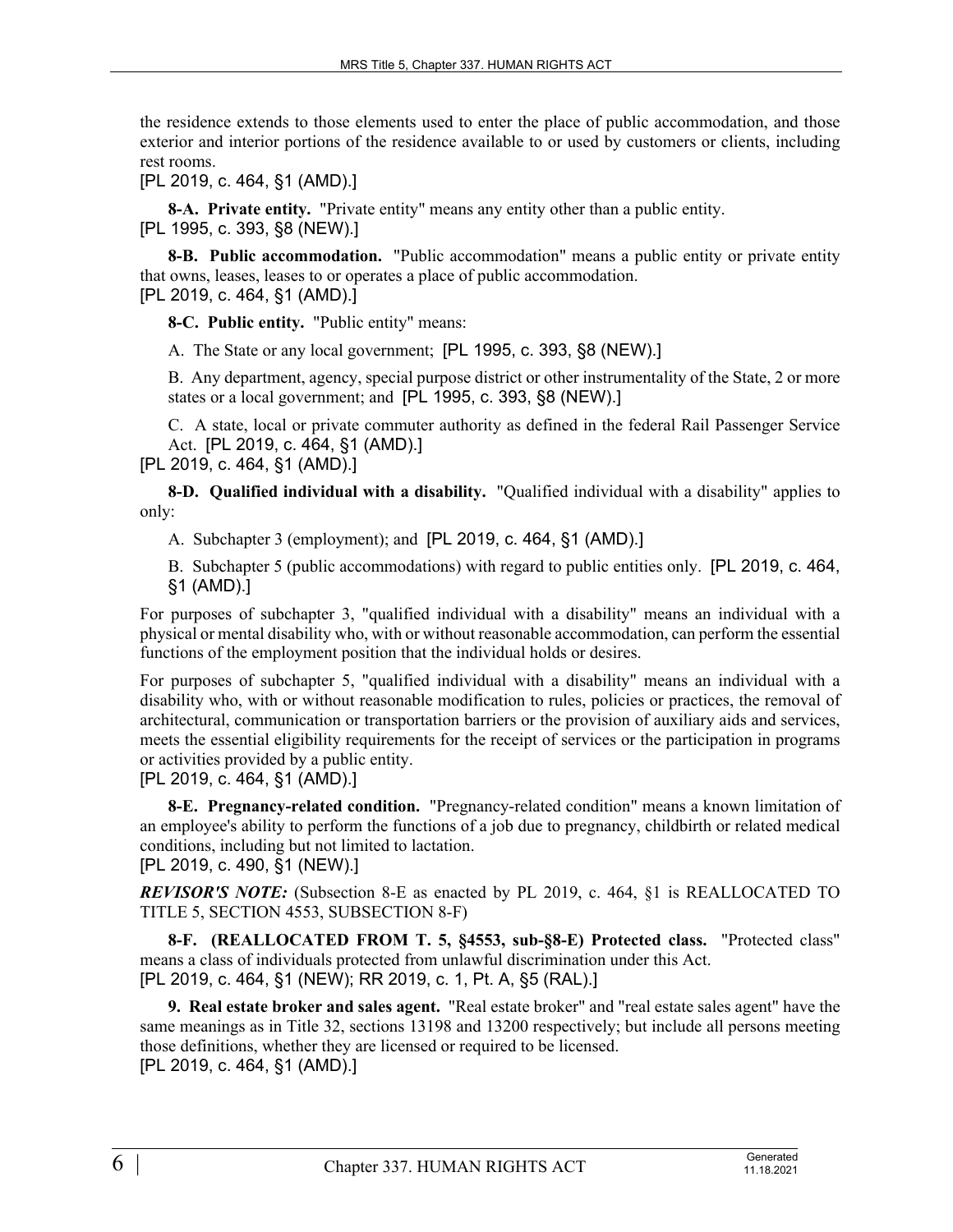**9-A. Reasonable accommodation.** For purposes of subchapter 3, "reasonable accommodation" may include, but is not limited to:

A. Making existing facilities used by employees readily accessible to and usable by individuals with disabilities; and [PL 1995, c. 393, §8 (NEW).]

B. Job restructuring, part-time or modified work schedules, reassignment to a vacant position, leaves of absence, acquisition or modification of equipment or devices, appropriate adjustment or modifications of examinations, training materials or policies, the provision of qualified readers or interpreters and other similar accommodations for individuals with disabilities. [PL 2019, c. 464, §1 (AMD).]

[PL 2019, c. 464, §1 (AMD).]

**9-B. Undue hardship; undue burden.** "Undue hardship" or "undue burden" means an action requiring undue financial or administrative hardship. In determining whether an action would result in an undue hardship, factors to be considered include:

A. The nature and cost of the accommodation needed under this Act; [PL 1995, c. 393, §8 (NEW).]

B. The overall financial resources of the facility or facilities involved in the action, the number of persons employed at the facility, the effect on expenses and resources or the impact otherwise of the action upon the operation of the facility; [PL 1995, c. 393, §8 (NEW).]

C. The overall financial resources of the covered entity, the overall size of the business of a covered entity with respect to the number of its employees and the number, type and location of its facilities; [PL 1995, c. 393, §8 (NEW).]

D. The type of operation or operations of the covered entity, including the composition, structure and functions of the work force of the entity, the geographic separateness, administrative or fiscal relationship of the facility or facilities in question to the covered entity; [PL 1995, c. 393, §8 (NEW).]

E. All the resources available to meet the costs of the accommodation, including any government funding or other grants available for making public accommodations and places of employment accessible; [PL 1995, c. 393, §8 (NEW).]

F. The extent to which current costs of accommodations have been minimized by past efforts to provide equal access to persons with disabilities; [PL 1995, c. 393, §8 (NEW).]

G. The extent to which resources spent on improving inaccessible equipment or service could have been spent on making an accommodation so that service or equipment is accessible to individuals with disabilities, as well as to individuals without disabilities; [PL 1995, c. 393, §8 (NEW).]

H. Documented good faith efforts to explore less restrictive or less expensive alternatives; [PL 1995, c. 393, §8 (NEW).]

I. The availability of equipment and technology for the accommodation; [PL 1995, c. 393, §8 (NEW).]

J. Whether an accommodation would result in a fundamental change in the nature of the public accommodation; [PL 1995, c. 393, §8 (NEW).]

K. Efforts to minimize costs by spreading costs over time; and [PL 1995, c. 393, §8 (NEW).]

L. The extent to which resources saved by failing to make an accommodation for persons who have disabilities could have been saved by cutting costs in equipment or services for the general public. [PL 1995, c. 393, §8 (NEW).]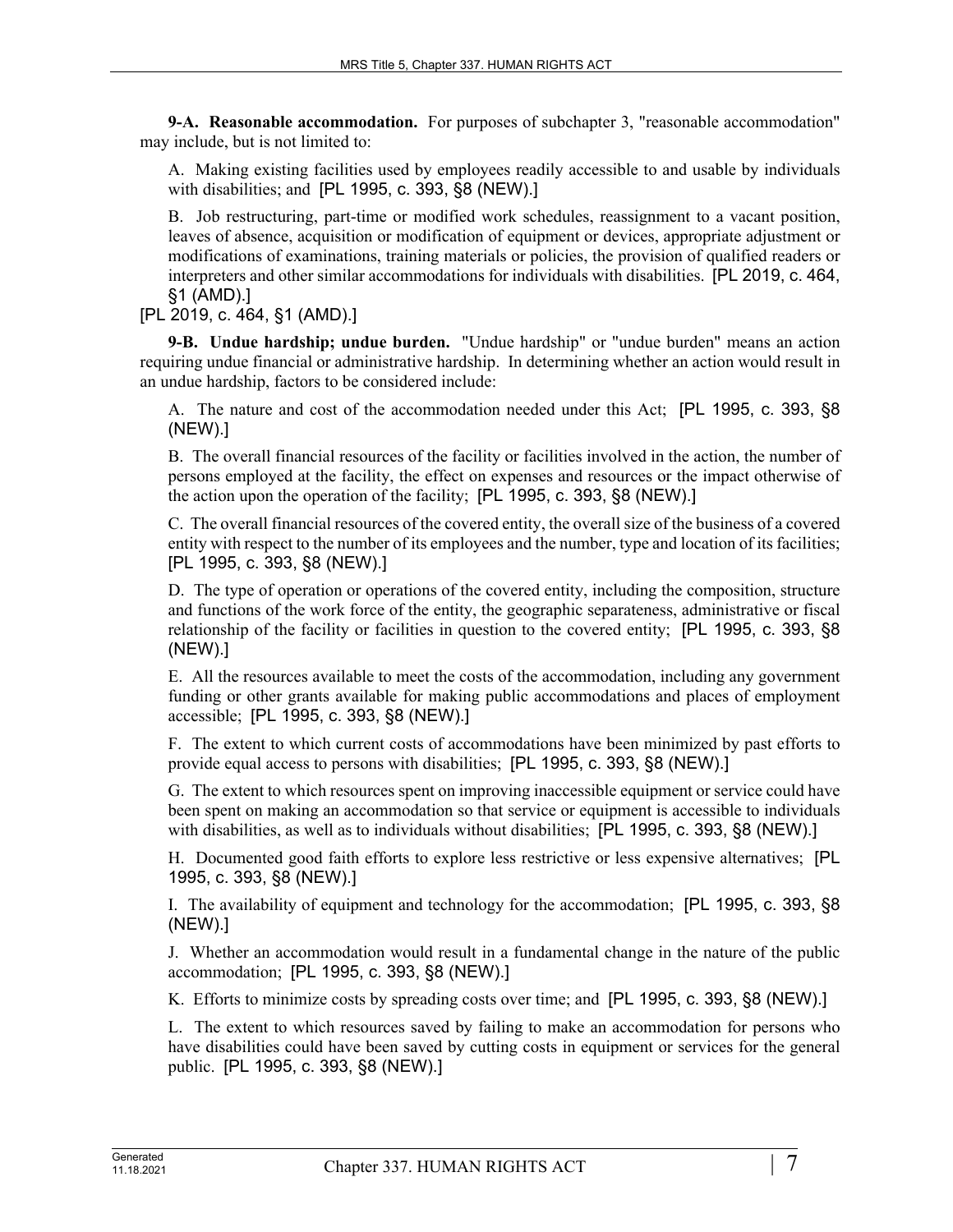"Undue hardship" or "undue burden" is a higher standard than "readily achievable" and requires a greater level of effort on the part of the public accommodation.

[PL 2019, c. 464, §1 (AMD).]

**9-C. Sexual orientation.** "Sexual orientation" means a person's actual or perceived heterosexuality, bisexuality, homosexuality or gender identity or expression. [PL 2005, c. 10, §3 (NEW).]

**9-D. Service animal.** 

[PL 2011, c. 369, §1 (RP).]

**9-E. Service animal.** "Service animal" means:

A. [PL 2015, c. 457, §2 (RP).]

B. For the purposes of subchapter 5, a dog that is individually trained to do work or perform tasks for the benefit of an individual with a disability, including a physical, sensory, psychiatric, intellectual or other mental disability. Other species of animals, whether wild or domestic, trained or untrained, are not service animals for the purposes of this definition. The work or tasks performed by a service animal must be directly related to the individual's disability. Examples of such work or tasks include, but are not limited to, assisting an individual who is totally or partially blind with navigation and other tasks, alerting an individual who is deaf or hard of hearing to the presence of people or sounds, providing nonviolent protection or rescue work, pulling a wheelchair, assisting an individual during a seizure, alerting an individual to the presence of allergens, retrieving items such as medicine or a telephone, providing physical support and assistance with balance and stability to an individual with a mobility disability and helping a person with a psychiatric or neurological disability by preventing or interrupting impulsive or destructive behaviors. The crime deterrent effects of an animal's presence and the provision of emotional support, well-being, comfort or companionship do not constitute work or tasks for the purposes of this definition. [PL 2011, c. 369, §2 (NEW).]

[PL 2015, c. 457, §2 (AMD).]

**9-F. Rent.** "Rent" includes to lease, to sublease, to let or otherwise to grant for a consideration the right to occupy premises not owned by the occupant.

[PL 2011, c. 613, §8 (NEW); PL 2011, c. 613, §29 (AFF).]

**9-G. Respondent.** "Respondent" means a person accused of unlawful discrimination in a complaint filed under section 4611.

[PL 2019, c. 464, §1 (AMD).]

**10. Unlawful discrimination.** "Unlawful discrimination" includes:

A. Unlawful employment discrimination as defined and limited by subchapter 3; [PL 2019, c. 464, §1 (AMD).]

B. Unlawful housing discrimination as defined and limited by subchapter 4; [PL 2019, c. 464, §1 (AMD).]

C. Unlawful public accommodations discrimination as defined by subchapter 5; [PL 2019, c. 464, §1 (AMD).]

D. Aiding, abetting, inciting, compelling or coercing another to do any of such types of unlawful discrimination; obstructing or preventing any person from complying with this Act or any order issued in this subsection; attempting to do any act of unlawful discrimination; and punishing or penalizing, or attempting to punish or penalize, any person for seeking to exercise any of the civil rights declared by this Act or for complaining of a violation of this Act or for testifying in any proceeding brought in this subsection; [PL 1983, c. 578, §2 (AMD).]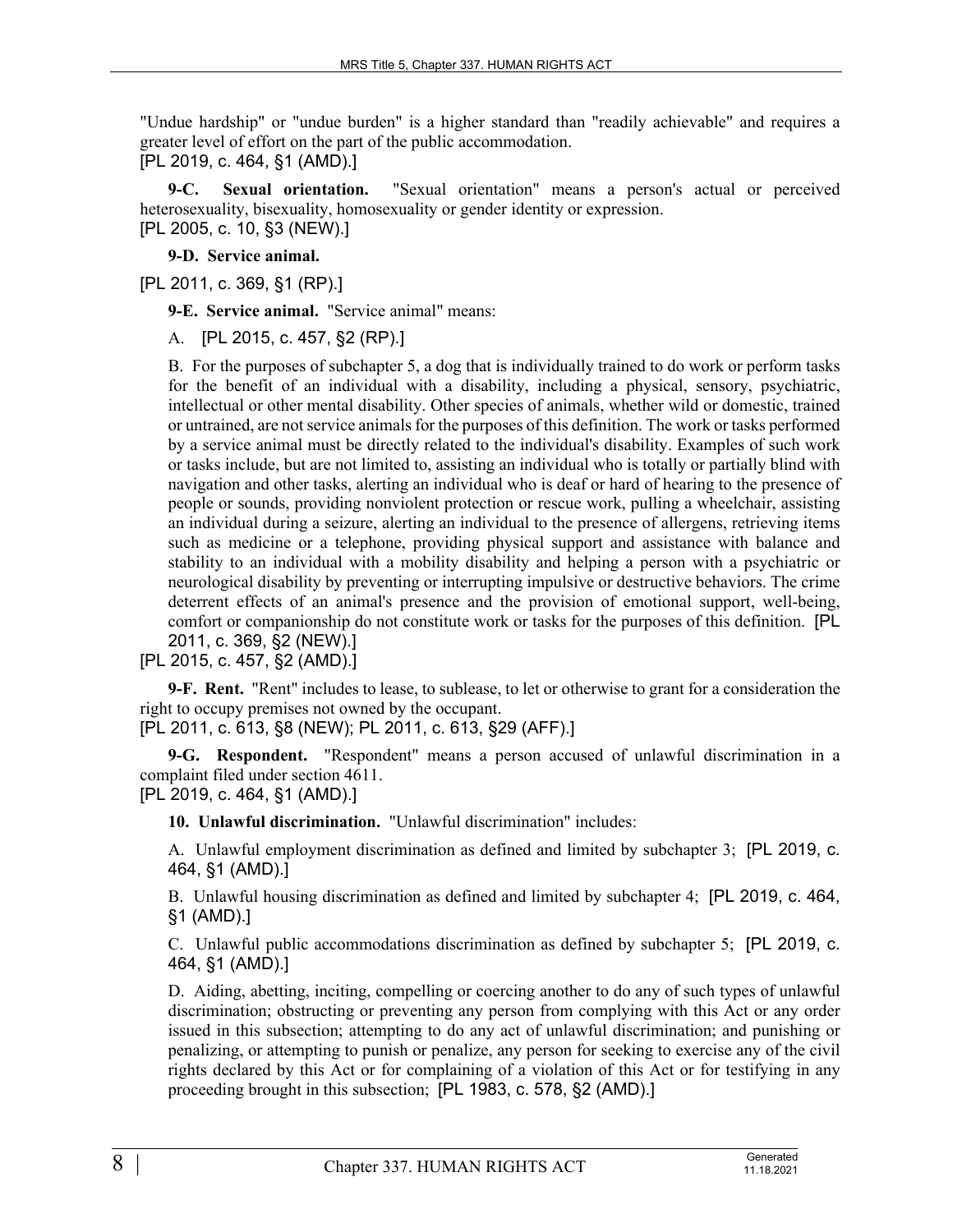E. In determining whether a person is acting as an agent or employee of another person so as to make such other person responsible for that person's acts, the question of whether the specific acts performed were actually authorized or subsequently ratified is not controlling; [PL 2005, c. 10, §4 (AMD).]

F. Unlawful educational discrimination as defined and limited by subchapter 5‑B; and [PL 2005, c. 10, §5 (AMD).]

G. Discrimination in employment, housing, public accommodation, credit and educational opportunity on the basis of sexual orientation or gender identity, except that a religious corporation, association or organization that does not receive public funds is exempt from this provision with respect to:

- (1) Employment, as is more fully set forth in section 4553, subsection 4 and section 4573‑A;
- (2) Housing; and
- (3) Educational opportunity.

Any for-profit organization owned, controlled or operated by a religious association or corporation and subject to the provisions of the Internal Revenue Code, 26 United States Code, Section 511(a) is not covered by the exemptions set forth in this paragraph. [PL 2021, c. 366, §3 (AMD).]

[PL 2021, c. 366, §3 (AMD).]

#### SECTION HISTORY

PL 1971, c. 501, §1 (NEW). PL 1973, c. 415, §1 (AMD). PL 1975, c. 182, §1 (AMD). PL 1975, c. 358, §2 (AMD). PL 1979, c. 350, §1 (AMD). PL 1983, c. 437, §1 (AMD). PL 1983, c. 578, §§1,2 (AMD). PL 1987, c. 478, §2 (AMD). PL 1989, c. 245, §2 (AMD). PL 1991, c. 99, §2 (AMD). PL 1991, c. 109 (AMD). PL 1995, c. 393, §§1-8 (AMD). RR 1999, c. 2, §2 (COR). PL 2005, c. 10, §§2-6 (AMD). PL 2007, c. 385, §§1, 2 (AMD). PL 2007, c. 664, §1 (AMD). PL 2011, c. 369, §§1, 2 (AMD). PL 2011, c. 613, §§1-9 (AMD). PL 2011, c. 613, §29 (AFF). PL 2015, c. 457, §§1, 2 (AMD). PL 2019, c. 464, §1 (AMD). PL 2019, c. 490, §1 (AMD). RR 2019, c. 1, Pt. A, §5 (COR). PL 2021, c. 366, §§2, 3 (AMD).

# **§4553-A. Physical or mental disability**

- **1. Physical or mental disability, defined.** "Physical or mental disability" means:
- A. A physical or mental impairment that:
	- (1) Substantially limits one or more of a person's major life activities;
	- (2) Significantly impairs physical or mental health; or

(3) Requires special education, vocational rehabilitation or related services; [PL 2007, c. 385, §3 (NEW).]

B. Without regard to severity unless otherwise indicated: absent, artificial or replacement limbs, hands, feet or vital organs; alcoholism; amyotrophic lateral sclerosis; bipolar disorder; blindness or abnormal vision loss; cancer; cerebral palsy; chronic obstructive pulmonary disease; Crohn's disease; cystic fibrosis; deafness or abnormal hearing loss; diabetes; substantial disfigurement; epilepsy; heart disease; HIV or AIDS; kidney or renal diseases; lupus; major depressive disorder; mastectomy; intellectual disability; multiple sclerosis; muscular dystrophy; paralysis; Parkinson's disease; pervasive developmental disorders; rheumatoid arthritis; schizophrenia; and acquired brain injury; [PL 2011, c. 542, Pt. A, §3 (AMD).]

C. With respect to an individual, having a record of any of the conditions in paragraph A or B; or [PL 2007, c. 385, §3 (NEW).]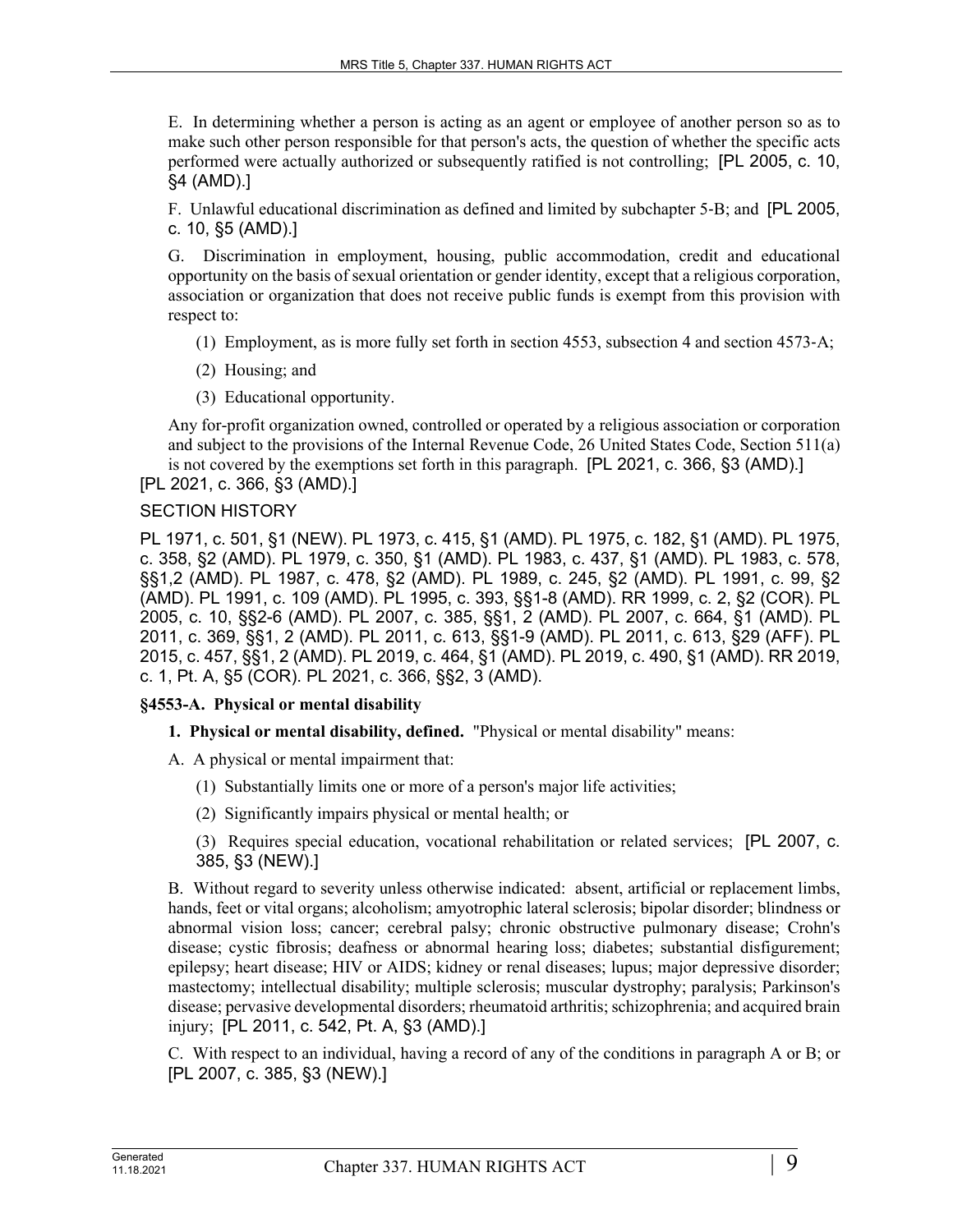D. With respect to an individual, being regarded as having or likely to develop any of the conditions in paragraph A or B. [PL 2007, c. 385, §3 (NEW).]

[PL 2011, c. 542, Pt. A, §3 (AMD).]

**2. Additional terms.** For purposes of this section:

A. The existence of a physical or mental disability is determined without regard to the ameliorative effects of mitigating measures such as medication, auxiliary aids or prosthetic devices; and [PL 2007, c. 385, §3 (NEW).]

B. "Significantly impairs physical or mental health" means having an actual or expected duration of more than 6 months and impairing health to a significant extent as compared to what is ordinarily experienced in the general population. [PL 2007, c. 385, §3 (NEW).]

# [PL 2007, c. 385, §3 (NEW).]

**3. Exceptions.** "Physical or mental disability" does not include:

A. Pedophilia, exhibitionism, voyeurism, sexual behavior disorders, compulsive gambling, kleptomania, pyromania or tobacco smoking; [PL 2007, c. 385, §3 (NEW).]

B. Any condition covered under section 4553, subsection 9‑C; or [PL 2007, c. 385, §3 (NEW).]

C. Psychoactive substance use disorders resulting from current illegal use of drugs, although this may not be construed to exclude an individual who:

(1) Has successfully completed a supervised drug rehabilitation program and is no longer engaging in the illegal use of drugs or has otherwise been rehabilitated successfully and is no longer engaging in such use;

(2) Is participating in a supervised rehabilitation program and is no longer engaging in such use;

(3) Is erroneously regarded as engaging in such use, but is not engaging in such use; or

(4) In the context of a reasonable accommodation in employment, is seeking treatment or has successfully completed treatment. [PL 2007, c. 385, §3 (NEW).]

[PL 2007, c. 385, §3 (NEW).]

SECTION HISTORY

PL 2007, c. 385, §3 (NEW). PL 2011, c. 542, Pt. A, §3 (AMD).

#### **§4554. Construction**

**1. Relationship to other laws.** Nothing in this Act may be construed to invalidate or limit the remedies, rights and procedures of any law of any state or political subdivision of any state or jurisdiction that provides greater or equal protection for the rights of individuals with disabilities than are afforded by this Act. Nothing in this Act may be construed to preclude the prohibition of, or the imposition of restrictions on, smoking in places of employment covered by subchapter III or in transportation or places of public accommodation covered by subchapter V. [PL 1995, c. 393, §9 (NEW).]

**2. Insurance.** Subchapters III and V of this Act may not be construed to prohibit or restrict, with regard to individuals with disabilities:

A. An insurer, hospital, medical service company, health maintenance organization or any agent or entity that administers benefit plans or similar organizations from underwriting risks, classifying risks or administering risks that are based on or not inconsistent with state law; [PL 1995, c. 393, §9 (NEW).]

B. A person or organization covered by this Act from establishing, sponsoring, observing or administering the terms of a bona fide benefit plan that are based on underwriting risks, classifying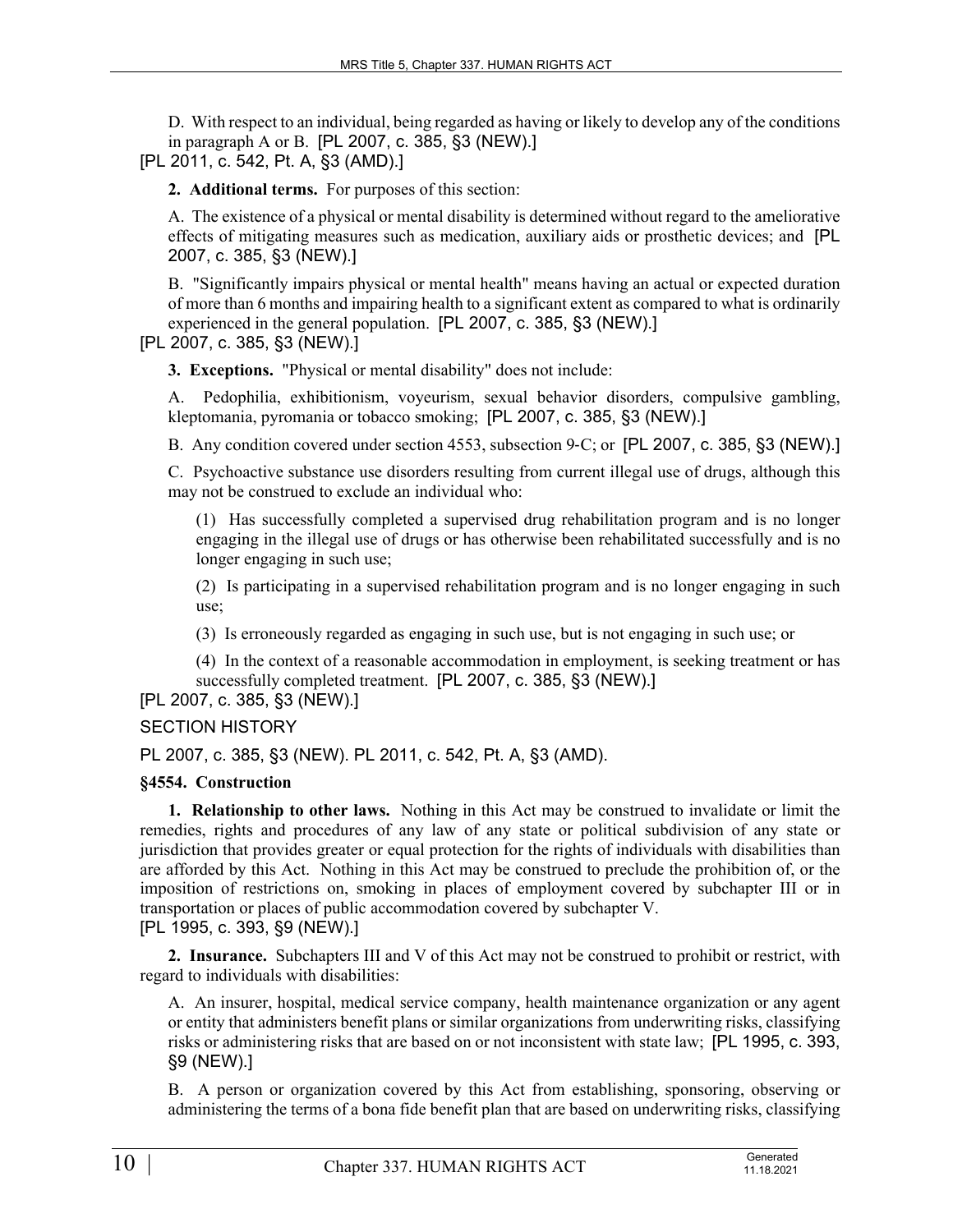risks or administering risks that are based on or not inconsistent with state law; or [PL 1995, c. 393, §9 (NEW).]

C. A person or organization covered by this Act from establishing, sponsoring, observing or administering the terms of a bona fide employee benefit plan that is not subject to state laws that regulate insurance. [PL 1995, c. 393, §9 (NEW).]

Paragraphs A, B and C may not be used as a subterfuge to evade the requirements of subchapters III and V.

[PL 1995, c. 393, §9 (NEW).]

**3. Accommodations and services.** Nothing in this Act may be construed to require an individual with a disability to accept an accommodation, aid, service, opportunity or benefit that the individual chooses not to accept.

[PL 1995, c. 393, §9 (NEW).]

**4. Physical or mental disability.** The definition of "physical or mental disability" in section 4553‑A is intended to be interpreted broadly to create greater coverage than under the federal Americans with Disabilities Act of 1990.

[PL 2007, c. 385, §4 (NEW).]

SECTION HISTORY

PL 1995, c. 393, §9 (NEW). PL 2007, c. 385, §4 (AMD).

**§4555. Application**

# **(REPEALED)**

SECTION HISTORY

PL 1995, c. 393, §10 (NEW). PL 2019, c. 464, §2 (RP).

#### **SUBCHAPTER 2**

#### **COMMISSION**

#### **§4561. Members**

The Maine Human Rights Commission, established by section 12004‑G, subsection 15, shall be an independent commission of no more than 5 members. No more than 3 of the members may be of the same political party. The members shall be appointed by the Governor, subject to review by the joint standing committee of the Legislature having jurisdiction over judiciary matters and confirmation by the Legislature. The Governor shall designate one member to be the chair. [PL 1989, c. 503, Pt. B, §21 (AMD).]

#### SECTION HISTORY

PL 1971, c. 501, §1 (NEW). PL 1975, c. 771, §88 (AMD). PL 1983, c. 812, §32 (RPR). PL 1987, c. 709, §1 (AMD). PL 1989, c. 503, §B21 (AMD).

#### **§4562. Terms of office**

The members of the commission shall be appointed for terms of 5 years each, except that of those first appointed, the Governor shall designate one whose term shall be only one year, one whose term shall be only 2 years, one whose term shall be only 3 years and one whose term shall be only 4 years. [PL 1971, c. 501, §1 (NEW).]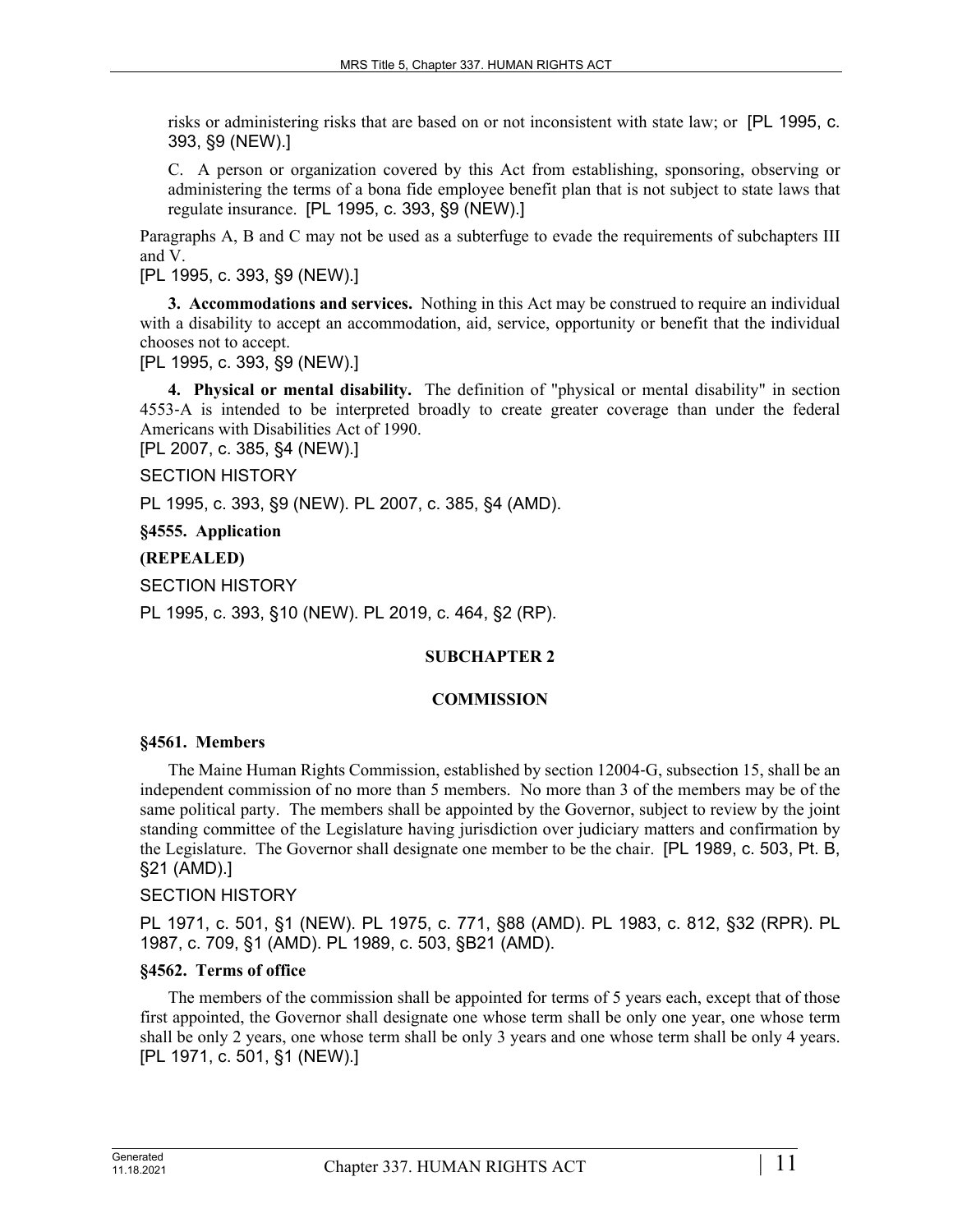A member of the commission appointed to fill a vacancy occurring otherwise than by expiration of term shall be appointed only for the unexpired term of the member whom he shall succeed. [PL 1971, c. 501, §1 (NEW).]

# SECTION HISTORY

PL 1971, c. 501, §1 (NEW).

#### **§4563. Quorum**

Three members of the commission shall constitute a quorum. A vacancy in the commission shall not impair the power of the remaining members to exercise all the powers of the commission. [PL 1971, c. 501, §1 (NEW).]

# SECTION HISTORY

PL 1971, c. 501, §1 (NEW).

# **§4564. Compensation; reappointment**

Each member of the commission shall be compensated as provided in chapter 379. All members of the commission shall be eligible for reappointment subject to section 4561. [PL 1987, c. 709, §2 (AMD).]

# SECTION HISTORY

PL 1971, c. 501, §1 (NEW). PL 1983, c. 812, §33 (AMD). PL 1987, c. 709, §2 (AMD).

# **§4565. Removal from office**

Any member of the commission may be removed by the Governor for inefficiency, neglect of duty, misconduct or malfeasance in office, after being given a written statement of the charges. [PL 1975, c. 771, §89 (AMD).]

# SECTION HISTORY

PL 1971, c. 501, §1 (NEW). PL 1975, c. 771, §89 (AMD).

#### **§4566. Powers and duties of the commission**

The commission has the duty of investigating all conditions and practices within the State which allegedly detract from the enjoyment, by each inhabitant of the State, of full human rights and personal dignity. Without limiting the generality of the foregoing, it has the duty of investigating all forms of invidious discrimination, whether carried out legally or illegally, and whether by public agencies or private persons. Based on its investigations, it has the further duty to recommend measures calculated to promote the full enjoyment of human rights and personal dignity by all the inhabitants of this State. [PL 1975, c. 182, §2 (AMD).]

To carry out these duties, the commission shall have the power: [PL 1971, c. 501, §1 (NEW).]

**1. Office.** To establish and maintain a principal office, and such other offices within the State as it may deem necessary;

# [PL 1971, c. 501, §1 (NEW).]

**2. Meetings.** To meet and function at any place within the State; [PL 1971, c. 501, §1 (NEW).]

**3. Personnel.** To appoint a full-time executive director and counsel to the commission, not subject to the Civil Service Law, and determine their remuneration; and to appoint, subject to the Civil Service Law, other personnel including, but not limited to, investigators, attorneys, compliance personnel and secretaries, as it shall deem necessary to effectuate the purposes of this Act; [PL 2019, c. 465, §1 (AMD).]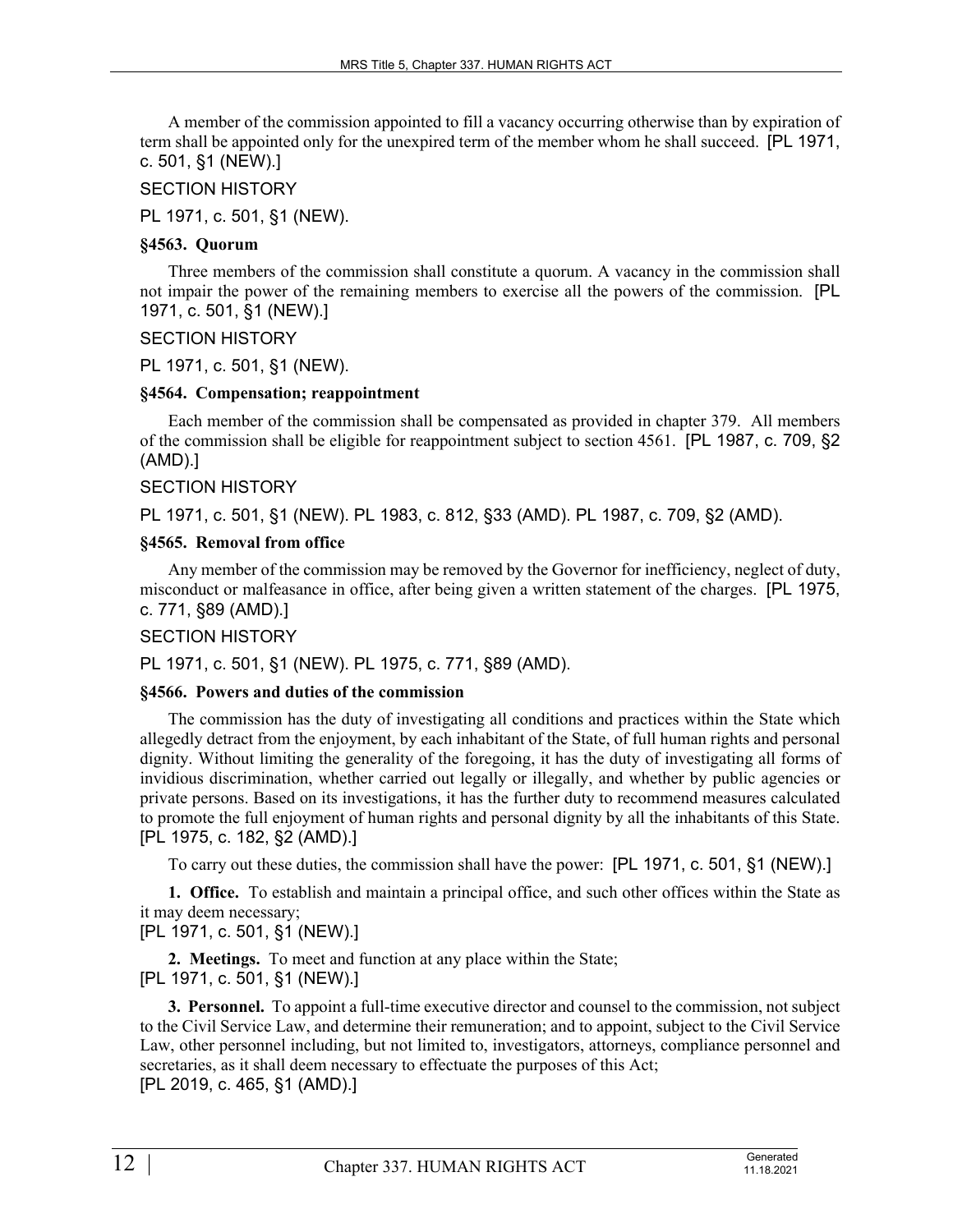**4. Hearings.** To hold hearings, to administer oaths and to take the testimony of any person under oath. There is no executive privilege in such investigations and hearings, but law enforcement officers, prosecution officers and judges of this State and of the United States are privileged from compulsory testimony or production of documents before the commission. Such hearings and testimony may relate to general investigations concerning the effectiveness of this Act and the existence of practices of discrimination not prohibited by it, as well as to investigations of other alleged infringements upon human rights and personal dignity. The commission may make rules as to the administration of oaths and the holding of preliminary and general investigations by panels of commissioners and by the executive director;

# [PL 2019, c. 465, §2 (AMD).]

**4-A. Subpoena power.** Pursuant to a complaint which has been filed in accordance with section 4611 by a person who has been subject to unlawful discrimination, the commission may issue subpoenas; as provided in subsection 4‑B, to compel access to or production of premises, records, documents and other evidence or possible sources of evidence or the appearance of persons, provided that there is reasonable cause to believe that those materials or the testimony of the persons are material to the complaint. The commission may not issue subpoenas except as provided in this subsection. [PL 1977, c. 648, §1 (NEW).]

**4-B. Subpoenas; contest of validity.** If a subpoena is issued, notice must be given to the person who is alleged to have engaged in the unlawful discrimination. The person upon whom the subpoena is served may contest its validity. A judicial review of the subpoenas is permissible in any Superior Court;

# [PL 1993, c. 303, §1 (AMD).]

**5. Services.** To utilize voluntary and uncompensated services of private individuals and organizations as may from time to time be offered and needed; [PL 1971, c. 501, §1 (NEW).]

**6. Advisory groups.** To create local or statewide advisory agencies and conciliation councils to aid in effectuating the purposes of this Act. The commission may study or may empower these agencies and councils to study the problems of discrimination in all or specific fields of human relationships when based on protected class characteristics, membership or status, and foster good will among the groups and elements of the population of the State. Agencies and councils may make recommendations to the commission for the development of policies and procedures. Advisory agencies and conciliation councils created by the commission must be composed of representative citizens serving without pay, but with reimbursement for actual and necessary traveling expenses;

[PL 2019, c. 465, §3 (AMD).]

**7. Rules and regulations.** To adopt, amend and rescind rules and regulations to effectuate this Act, such adoption, amendment and rescission to be made in the manner provided by chapter 375, subchapter 2. Rules adopted to implement section 4553‑A are major substantive rules as defined in chapter 375, subchapter 2‑A;

[PL 2007, c. 385, §5 (AMD).]

**8. Appearance.** To appear in court and before other administrative bodies by its own attorneys; [PL 1971, c. 501, §1 (NEW).]

**9. Notices and forms.** To require the posting of notices or the adoption of forms by businesses subject to this Act, to effectuate the purposes of this Act; [PL 1971, c. 501, §1 (NEW).]

**10. Publications.** To publish results of investigations and research to promote good will and minimize or eliminate discrimination based on protected class characteristics, membership or status; [PL 2019, c. 465, §4 (AMD).]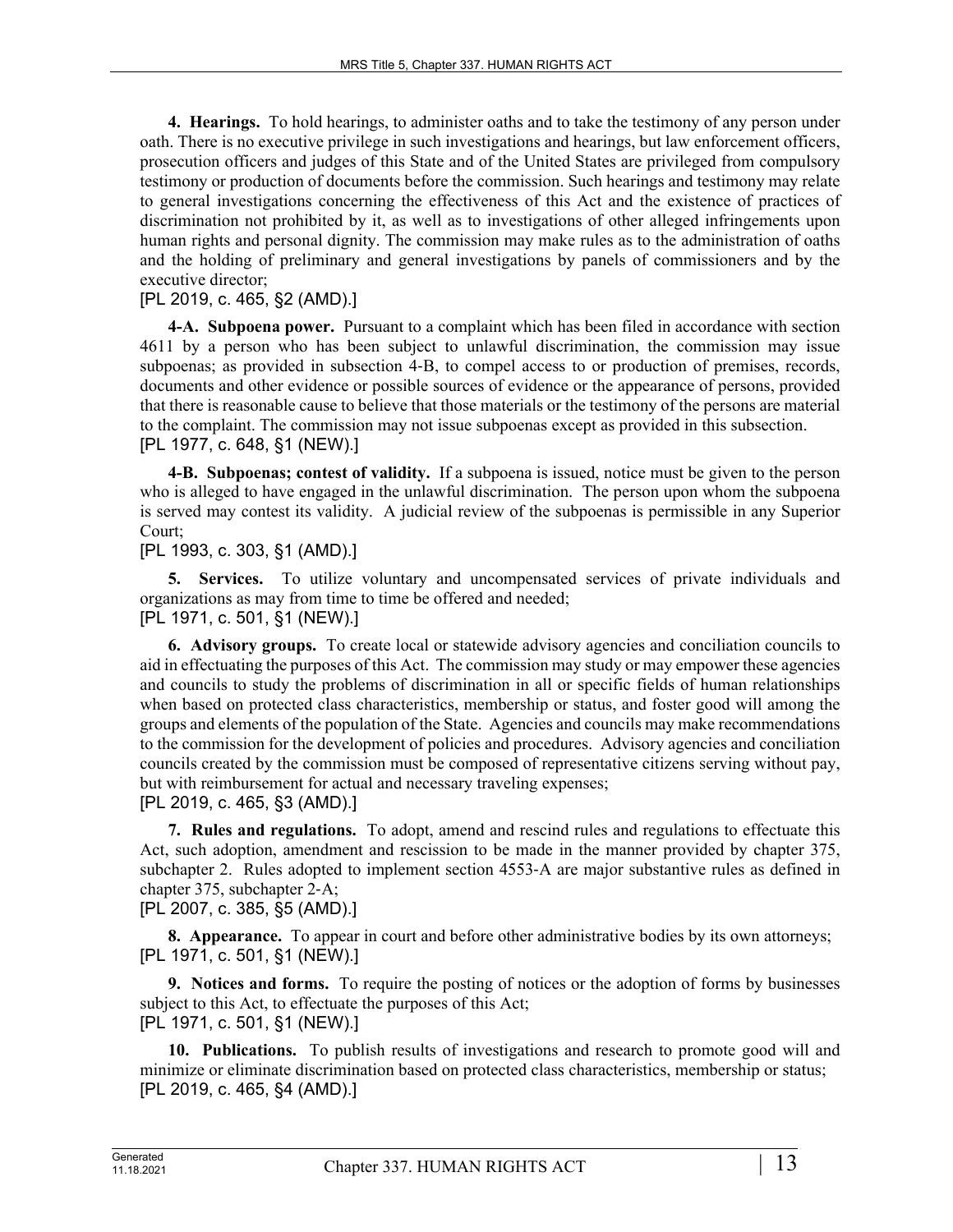**11. Reports.** To report to the Legislature and the Governor at least once a year describing the investigations, proceedings and hearings the commission has conducted and the outcome and other work performed by the commission, and to make recommendations for further legislation or executive action concerning abuses and discrimination based on protected class characteristics, membership or status, or other infringements on human rights or personal dignity; and [PL 2019, c. 465, §5 (AMD).]

**12. Other acts.** To do such other things as are set out in the other subchapters, and everything reasonably necessary to perform its duties under this Act.

[PL 1971, c. 501, §1 (NEW).]

# SECTION HISTORY

PL 1971, c. 501, §1 (NEW). PL 1973, c. 347, §§2-4 (AMD). PL 1973, c. 705, §§2-4 (AMD). PL 1975, c. 182, §2 (AMD). PL 1975, c. 355, §§2-4 (AMD). PL 1975, c. 358, §§3-5 (AMD). PL 1975, c. 770, §§29-31 (AMD). PL 1977, c. 648, §1 (AMD). PL 1977, c. 674, §8 (AMD). PL 1977, c. 694, §29 (AMD). PL 1983, c. 550, §1 (AMD). PL 1985, c. 785, §B36 (AMD). PL 1991, c. 99, §§3-5 (AMD). PL 1993, c. 303, §1 (AMD). PL 2005, c. 10, §§7-9 (AMD). PL 2007, c. 385, §5 (AMD). PL 2019, c. 465, §§1-5 (AMD).

#### **§4566-A. Certification and conformity with rules**

**1. Certification of state law.** The commission shall take all steps required under 29 Code of Federal Regulations, Part 36, Subpart F to request federal certification that the State's laws concerning accessibility and usability of places of public accommodation meet or exceed the minimum requirements of the federal Americans with Disabilities Act of 1990. These steps include issuing public notice of an intent to file, conducting a public hearing on record and preparing and filing with the United States Department of Justice the request for certification. If the commission determines that no significant portion of the law is certifiable, the commission may cease its attempts to obtain certification and shall report its determinations to the joint standing committee of the Legislature having jurisdiction over judiciary matters. The report must include recommendations on changes to the law as necessary to achieve certification of a significant portion of the law.

[PL 1995, c. 393, §11 (NEW).]

**2. Conformity of rules relating to special use areas.** The commission shall amend its rules relating to accessibility of places of public accommodation to include standards contained in the regulations adopted pursuant to Titles I, II, and III of the Americans with Disabilities Act of 1990 and the federal Americans with Disabilities Act of 1990 Accessibility Guidelines, 29 Code of Federal Regulations, Part 36, Subpart F, relating to restaurants and cafeterias, medical care facilities, business and mercantile establishments, libraries, accessible transient lodging and other places of public accommodation, but only to the extent that those standards provide greater accessibility than any comparable standards contained in current state law or rules.

[PL 1995, c. 393, §11 (NEW).]

SECTION HISTORY

PL 1995, c. 393, §11 (NEW).

# **SUBCHAPTER 3**

# **FAIR EMPLOYMENT**

# **§4571. Right to freedom from discrimination in employment**

The opportunity for an individual to secure employment without discrimination because of race, color, sex, sexual orientation or gender identity, physical or mental disability, religion, age, ancestry,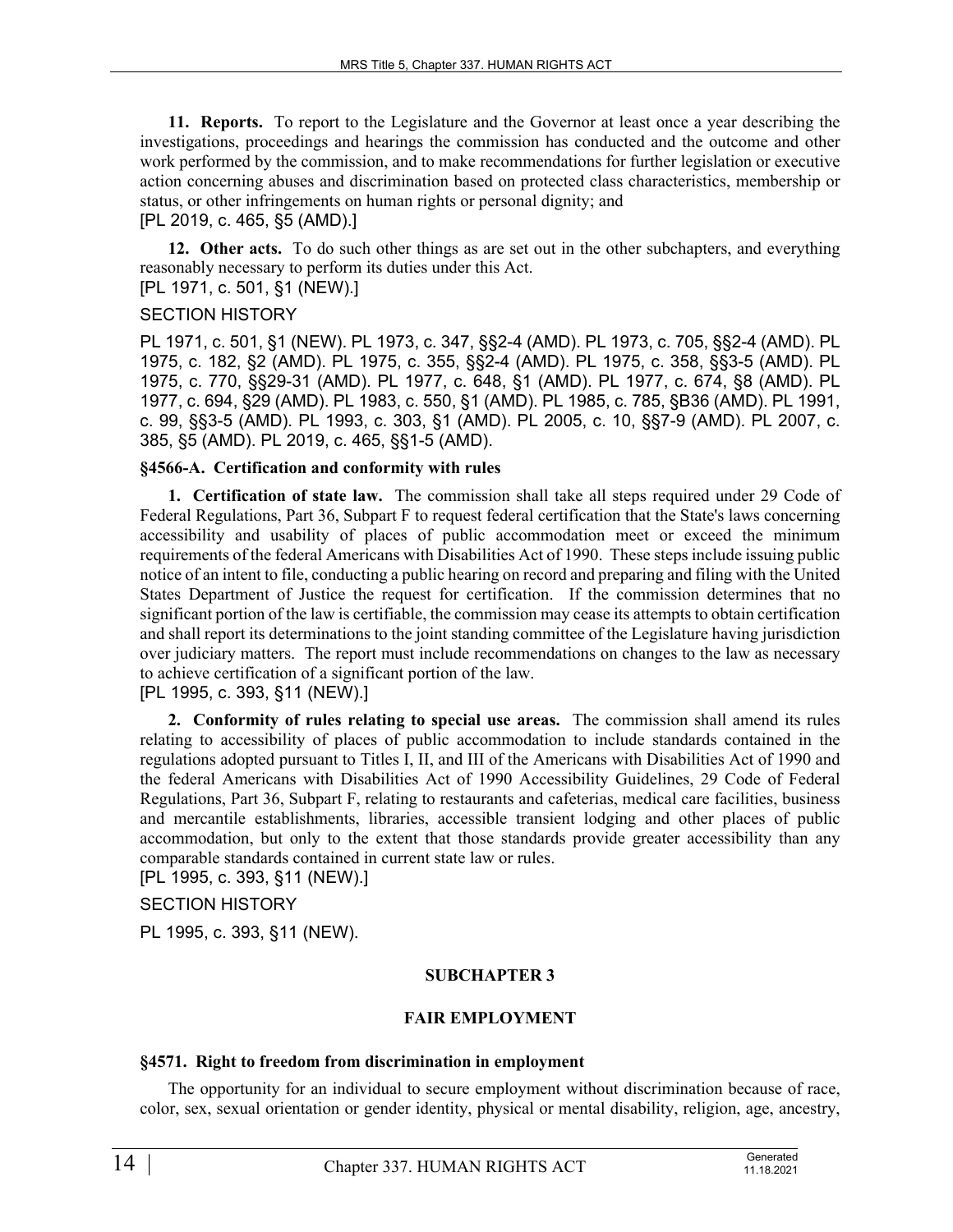national origin or familial status is recognized as and declared to be a civil right. [PL 2021, c. 366, §4 (AMD).]

# SECTION HISTORY

PL 1971, c. 501, §1 (NEW). PL 1973, c. 347, §5 (AMD). PL 1973, c. 705, §5 (AMD). PL 1975, c. 355, §5 (AMD). PL 1975, c. 358, §6 (AMD). PL 1975, c. 770, §32 (RPR). PL 1991, c. 99, §6 (AMD). PL 2005, c. 10, §10 (AMD). PL 2021, c. 366, §4 (AMD).

# **§4572. Unlawful employment discrimination**

**1. Unlawful employment discrimination.** It is unlawful employment discrimination, in violation of this Act, except when based on a bona fide occupational qualification:

A. For any employer to fail or refuse to hire or otherwise discriminate against any applicant for employment because of race or color, sex, sexual orientation or gender identity, physical or mental disability, religion, age, ancestry, national origin or familial status, because of the applicant's previous assertion of a claim or right under former Title 39 or Title 39‑A, because of previous actions taken by the applicant that are protected under Title 26, chapter 7, subchapter 5‑B or because the applicant sought and received an order of protection under Title 19-A, section 4007; or, because of those reasons, to discharge an employee or discriminate with respect to hire, tenure, promotion, transfer, compensation, terms, conditions or privileges of employment or any other matter directly or indirectly related to employment; or, in recruiting of individuals for employment or in hiring them, to utilize any employment agency that the employer knows or has reasonable cause to know discriminates against individuals because of their race or color, sex, sexual orientation or gender identity, physical or mental disability, religion, age, ancestry, national origin or familial status, because of their previous assertion of a claim or right under former Title 39 or Title 39‑A, because of previous actions that are protected under Title 26, chapter 7, subchapter 5‑B or because the applicant sought and received an order of protection under Title 19-A, section 4007.

(1) This paragraph does not apply to discrimination governed by Title 39‑A, section 353; [PL 2021, c. 366, §5 (AMD); PL 2021, c. 476, §1 (AMD).]

B. For any employment agency to fail or refuse to classify properly, refer for employment or otherwise discriminate against any individual because of race or color, sex, sexual orientation or gender identity, physical or mental disability, religion, age, ancestry, national origin or familial status, because of the individual's previous assertion of a claim or right under former Title 39 or Title 39‑A, because of previous actions taken by the individual that are protected under Title 26, chapter 7, subchapter 5‑B or because the individual sought and received an order of protection under Title 19-A, section 4007; or to comply with an employer's request for the referral of job applicants if a request indicates either directly or indirectly that the employer will not afford full and equal employment opportunities to individuals regardless of their race or color, sex, sexual orientation or gender identity, physical or mental disability, religion, age, ancestry, national origin or familial status, because of previous assertion of a claim or right under former Title 39 or Title 39‑A, because of previous actions that are protected under Title 26, chapter 7, subchapter 5‑B or because the individual sought and received an order of protection under Title 19-A, section 4007; [PL 2021, c. 366, §5 (AMD); PL 2021, c. 476, §1 (AMD).]

C. For any labor organization to exclude from apprenticeship or membership or to deny full and equal membership rights to any applicant for membership because of race or color, sex, sexual orientation or gender identity, physical or mental disability, religion, age, ancestry, national origin or familial status, because of the applicant's previous assertion of a claim or right under former Title 39 or Title 39–A, because of previous actions taken by the applicant that are protected under Title 26, chapter 7, subchapter 5‑B or because the applicant sought and received an order of protection under Title 19-A, section 4007; or, because of those reasons, to deny a member full and equal membership rights, expel from membership, penalize or otherwise discriminate with respect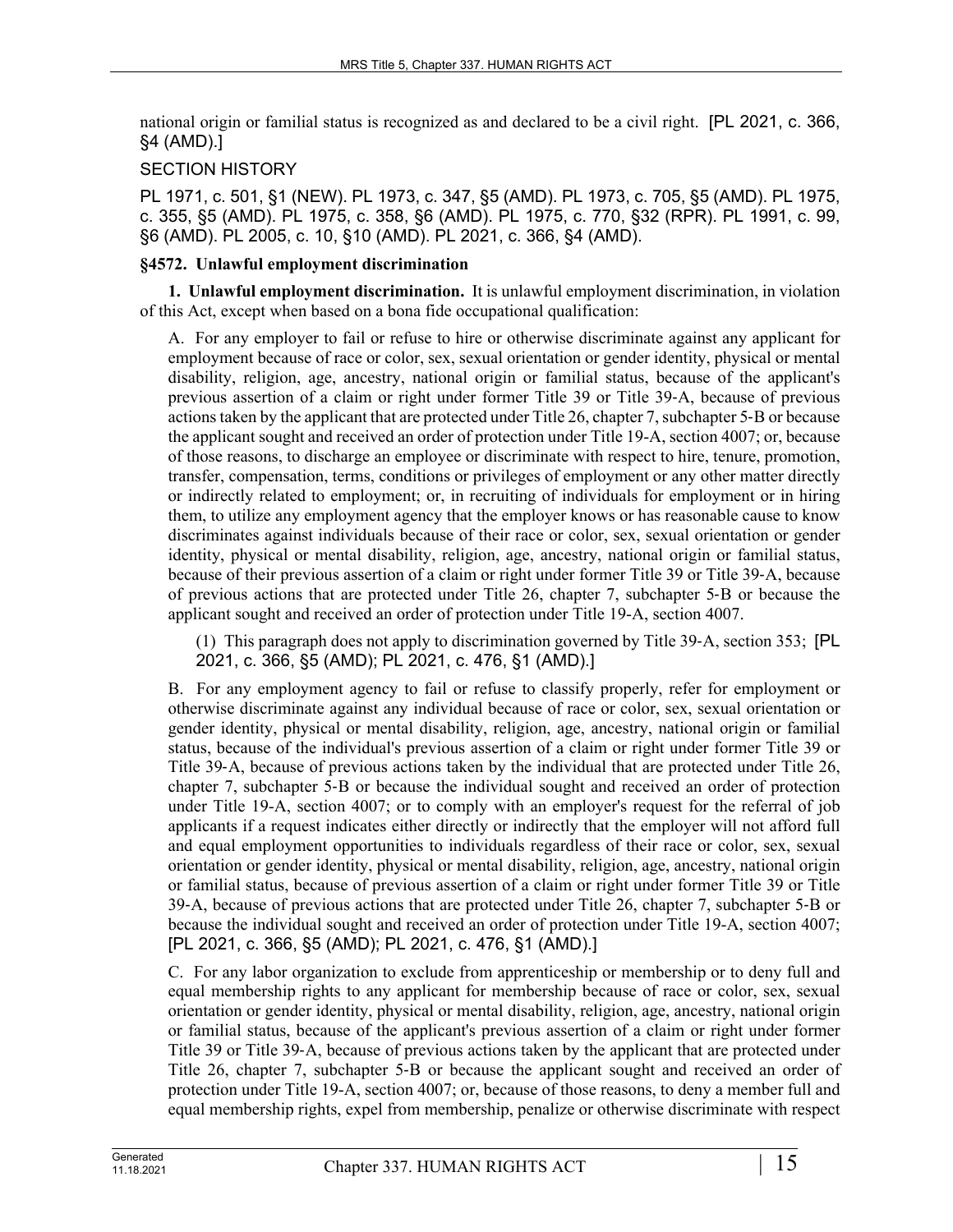to hire, tenure, promotion, transfer, compensation, terms, conditions or privileges of employment, representation, grievances or any other matter directly or indirectly related to membership or employment, whether or not authorized or required by the constitution or bylaws of that labor organization or by a collective labor agreement or other contract; to fail or refuse to classify properly or refer for employment or otherwise discriminate against any member because of race or color, sex, sexual orientation or gender identity, physical or mental disability, religion, age, ancestry, national origin or familial status, because of the member's previous assertion of a claim or right under former Title 39 or Title 39‑A, because of previous actions taken by the member that are protected under Title 26, chapter 7, subchapter 5‑B or because the applicant sought and received an order of protection under Title 19‑A, section 4007; or to cause or attempt to cause an employer to discriminate against an individual in violation of this section, except that it is lawful for labor organizations and employers to adopt a maximum age limitation in apprenticeship programs, if the employer or labor organization obtains prior approval from the Maine Human Rights Commission of any maximum age limitation employed in an apprenticeship program. The commission shall approve the age limitation if a reasonable relationship exists between the maximum age limitation employed and a legitimate expectation of the employer in receiving a reasonable return upon the employer's investment in an apprenticeship program. The employer or labor organization bears the burden of demonstrating that such a relationship exists; [PL 2021, c. 366, §5 (AMD); PL 2021, c. 476, §1 (AMD).]

D. For any employer, employment agency or labor organization, prior to employment or admission to membership of any individual, to:

(1) Elicit or attempt to elicit information directly or indirectly pertaining to race or color, sex, sexual orientation or gender identity, physical or mental disability, religion, age, ancestry, national origin or familial status, any previous assertion of a claim or right under former Title 39 or Title 39‑A, any previous actions that are protected under Title 26, chapter 7, subchapter 5‑B or any previous actions seeking and receiving an order of protection under Title 19-A, section 4007;

(2) Make or keep a record of race or color, sex, sexual orientation or gender identity, physical or mental disability, religion, age, ancestry, national origin or familial status, any previous assertion of a claim or right under former Title 39 or Title 39‑A, any previous actions that are protected under Title 26, chapter 7, subchapter 5‑B or any previous actions seeking and receiving an order of protection under Title 19-A, section 4007, except that, in relation to physical or mental disability, when an employer requires a physical or mental examination prior to employment, a privileged record of that examination is permissible if made and kept in compliance with this Act;

(3) Use any form of application for employment, or personnel or membership blank containing questions or entries directly or indirectly pertaining to race or color, sex, sexual orientation or gender identity, physical or mental disability, religion, age, ancestry, national origin or familial status, any previous assertion of a claim or right under former Title 39 or Title 39‑A, any previous actions that are protected under Title 26, chapter 7, subchapter 5‑B or any previous actions seeking and receiving an order of protection under Title 19-A, section 4007. This section does not prohibit any officially recognized government agency from keeping records permitted to be kept under this Act in order to provide free services to individuals requesting rehabilitation or employment assistance;

(4) Print, publish or cause to be printed or published any notice or advertisement relating to employment or membership indicating any preference, limitation, specification or discrimination based upon race or color, sex, sexual orientation or gender identity, physical or mental disability, religion, age, ancestry, national origin or familial status, any previous assertion of a claim or right under former Title 39 or Title 39‑A, any previous actions that are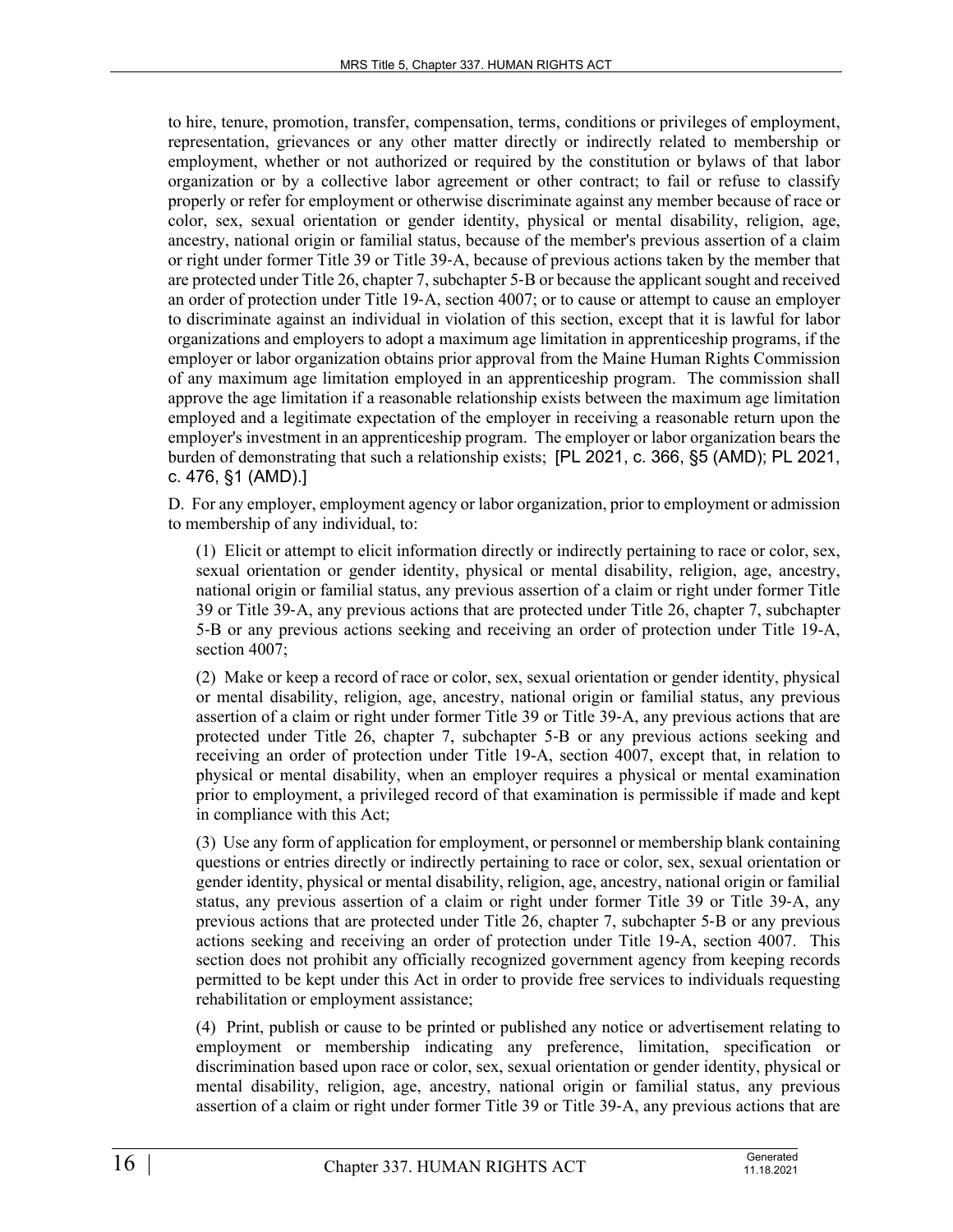protected under Title 26, chapter 7, subchapter 5‑B or any previous actions seeking and receiving an order of protection under Title 19-A, section 4007; or

(5) Establish, announce or follow a policy of denying or limiting, through a quota system or otherwise, employment or membership opportunities of any group because of the race or color, sex, sexual orientation or gender identity, physical or mental disability, religion, age, ancestry, national origin or familial status, because of the previous assertion of a claim or right under former Title 39 or Title 39‑A, because of previous actions that are protected under Title 26, chapter 7, subchapter 5‑B or because of any previous actions seeking and receiving an order of protection under Title 19-A, section 4007, of that group; or [PL 2021, c. 293, Pt. B, §2 (AMD); PL 2021, c. 366, §5 (AMD); PL 2021, c. 476, §1 (AMD).]

E. For an employer, employment agency or labor organization to discriminate in any manner against individuals because they have opposed a practice that would be a violation of this Act or because they have made a charge, testified or assisted in any investigation, proceeding or hearing under this Act. This paragraph does not limit the liability of persons pursuant to section 4633. [PL 2021, c. 366, §5 (AMD).]

[PL 2021, c. 293, Pt. B, §2 (AMD); PL 2021, c. 366, §5 (AMD); PL 2021, c. 476, §1 (AMD).]

**2. Unlawful discrimination against qualified individual with a disability.** A covered entity may not discriminate against a qualified individual with a disability because of the disability of the individual in regard to job application procedures, the hiring, advancement or discharge of employees, employee compensation, job training and other terms, conditions and privileges of employment. A qualified individual with a disability, by reason of that disability, may not be excluded from participation in or be denied the benefits of the services, programs or activities of a public covered entity, or be subjected to discrimination by any such covered entity relating to job application procedures, the hiring, advancement or discharge of employees, employee compensation, job training and other terms, conditions and privileges of employment.

A. The prohibition of this subsection against discrimination includes medical examinations and inquiries. [PL 1995, c. 393, §13 (NEW).]

B. Except as provided in paragraph C, a covered entity may not conduct a medical examination or make inquiries of a job applicant as to whether the applicant is an individual with a disability or as to the nature or severity of the disability. A covered entity may make preemployment inquiries into the ability of an applicant to perform job-related functions. [PL 1995, c. 393, §13 (NEW).]

C. A covered entity may require a medical examination after an offer of employment has been made to a job applicant and prior to the commencement of the employment duties of the applicant and may condition an offer of employment on the results of the examination, if:

(1) All entering employees are subjected to the same examination regardless of disability;

(2) Any medical and disability information and history of the applicant is collected and maintained on separate forms and in separate medical files and is treated as a confidential medical record, except that:

(a) Supervisors and managers may be informed regarding necessary restrictions on the work or duties of the employee and necessary accommodations;

(b) First aid and safety personnel may be informed, when appropriate, if the disability might require emergency treatment; and

(c) Government officials investigating compliance with this Act are provided relevant information on request; and

(3) The results of the examination are used only in accordance with this Act. [PL 2019, c. 667, Pt. A, §7 (AMD).]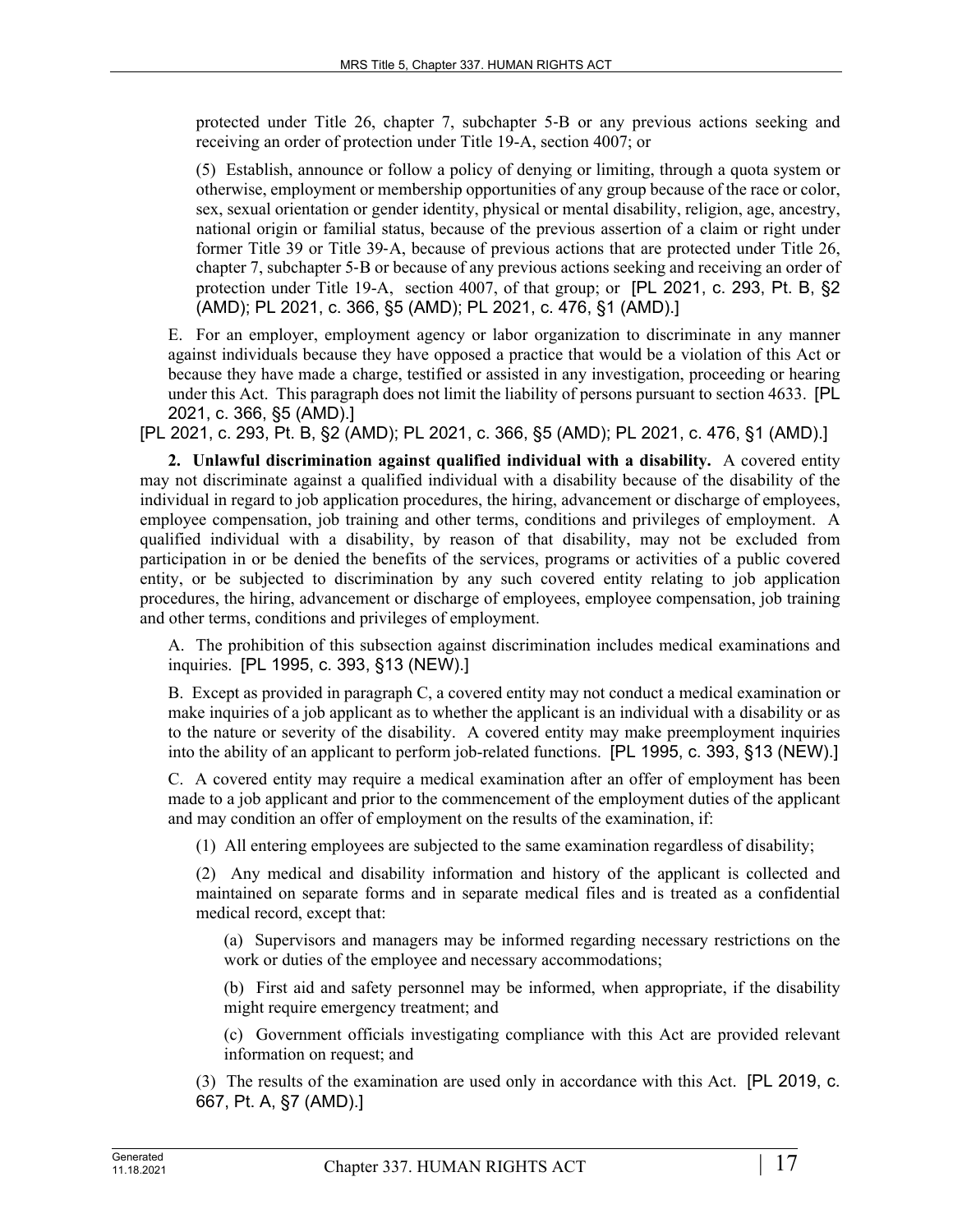D. A covered entity may not require a medical examination and may not make inquiries of an employee as to whether the employee is an individual with a disability or as to the nature or severity of the disability, unless the examination or inquiry is shown to be job-related and consistent with business necessity. [PL 1995, c. 393, §13 (NEW).]

E. A covered entity may conduct voluntary medical examinations, including voluntary medical and disability information and history, that are part of an employee health or wellness program available to employees at that work site. A covered entity may make inquiries into the ability of an employee to perform job-related functions. Information obtained under this paragraph regarding the medical and disability information and history of an employee is subject to the requirements of paragraph C, subparagraphs (2) and (3). [PL 2019, c. 667, Pt. A, §8 (AMD).]

F. For purposes of this subsection, a test to determine the illegal use of drugs may not be considered a medical examination.

(1) A covered entity:

(a) May prohibit the illegal use of drugs and the use of alcohol at the workplace by all employees;

(b) May require that employees may not be under the influence of alcohol or be engaging in the illegal use of drugs at the workplace;

(c) May require that employees behave in conformance with the requirements established under the federal Drug-free Workplace Act of 1988, 41 United States Code, Section 701 et seq.; and

(d) May hold an employee who engages in the illegal use of drugs or who is an alcoholic to the same qualification standards for employment or job performance and behavior to which that entity holds other employees, even if any unsatisfactory performance or behavior is related to the drug use or alcoholism of the employee; provided that an employer shall make reasonable accommodation to an alcoholic or drug user who is seeking treatment or has successfully completed treatment. [PL 1995, c. 393, §13 (NEW).]

[PL 2019, c. 667, Pt. A, §§7, 8 (AMD).]

SECTION HISTORY

PL 1971, c. 501, §1 (NEW). PL 1973, c. 347, §6 (AMD). PL 1973, c. 705, §6 (AMD). PL 1975, c. 355, §6 (RPR). PL 1975, c. 358, §§7-10 (AMD). PL 1975, c. 770, §33 (RPR). PL 1977, c. 565 (AMD). PL 1987, c. 55, §1 (AMD). PL 1987, c. 559, §B2 (AMD). PL 1987, c. 782, §1 (AMD). PL 1989, c. 251, §1 (AMD). PL 1991, c. 99, §7 (AMD). PL 1991, c. 885, §E7 (AMD). PL 1991, c. 885, §E47 (AFF). PL 1995, c. 393, §§12,13 (AMD). PL 2005, c. 10, §§11,12 (AMD). PL 2019, c. 667, Pt. A, §§7, 8 (AMD). PL 2021, c. 293, Pt. B, §2 (AMD). PL 2021, c. 366, §5 (AMD). PL 2021, c. 476, §1 (AMD).

#### **§4572-A. Unlawful employment discrimination on the basis of sex**

**1. Sex defined.** For the purpose of this Act, the word "sex" includes pregnancy and medical conditions that result from pregnancy.

[PL 2019, c. 490, §2 (AMD).]

**2. Pregnant persons who are able to work.** It is unlawful employment discrimination in violation of this Act, except where based on a bona fide occupational qualification, for an employer, employment agency or labor organization to treat a pregnant person who is able to work in a different manner from other persons who are able to work.

[PL 2019, c. 490, §2 (AMD).]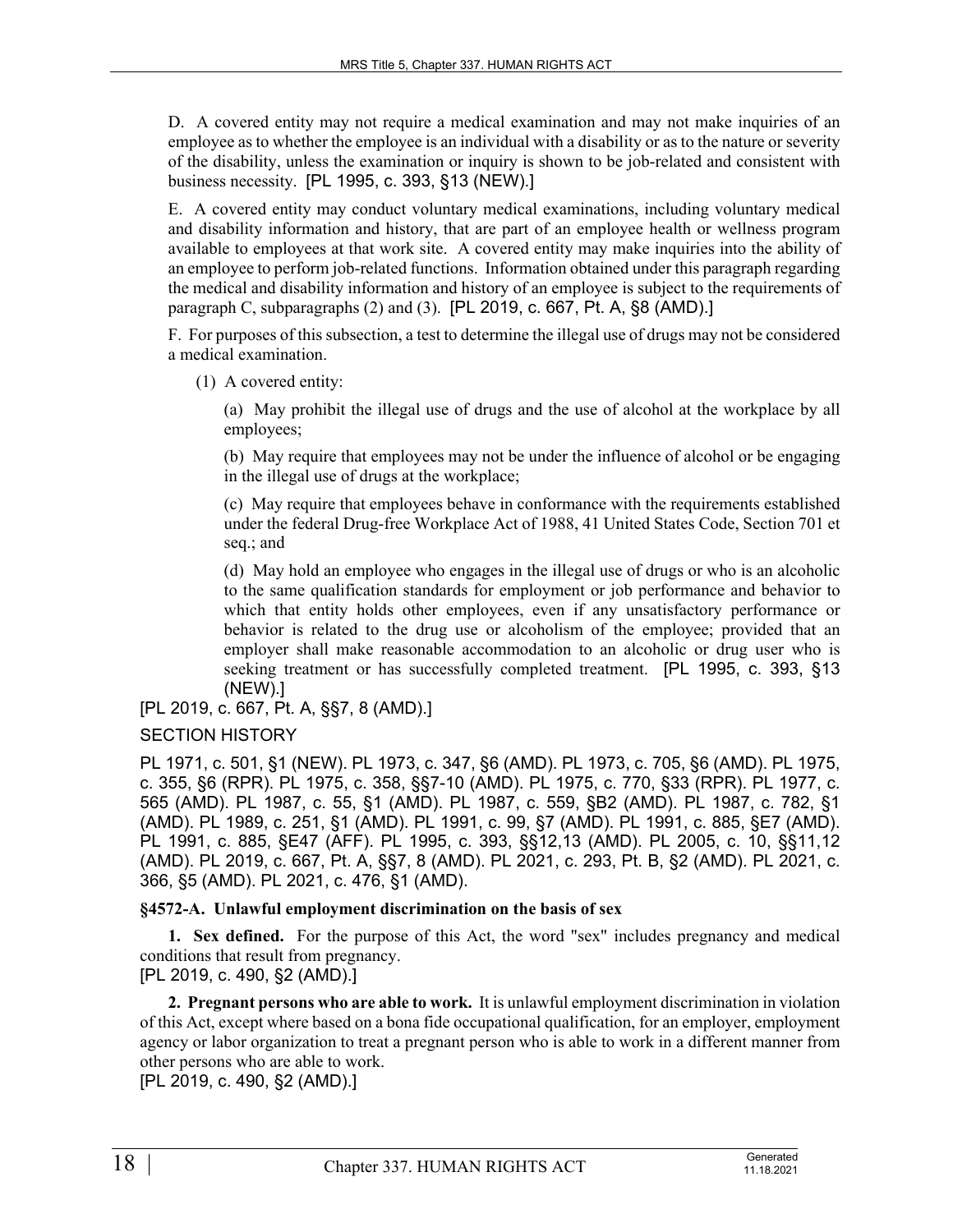**2-A. Accommodations for pregnancy-related conditions.** Accommodations for pregnancyrelated conditions are set forth in this subsection.

A. Nothing in this section may be construed to indicate or deem that a pregnancy-related condition necessarily constitutes a disability. [PL 2019, c. 490, §2 (NEW).]

B. It is unlawful employment discrimination in violation of this Act for an employer, employment agency or labor organization to fail upon request to provide a reasonable accommodation to any employee with a pregnancy-related condition, unless the employer, employment agency or labor organization can demonstrate that the accommodation would impose an undue hardship on the operation of the business of the employer, employment agency or labor organization. [PL 2019, c. 490, §2 (NEW).]

C. Reasonable accommodations for a pregnancy-related condition may include, but are not limited to, providing more frequent or longer breaks; temporary modification in work schedules, seating or equipment; temporary relief from lifting requirements; temporary transfer to less strenuous or hazardous work; and provisions for lactation in compliance with Title 26, section 604. [RR 2019, c. 1, Pt. A, §6 (COR).]

[PL 2019, c. 490, §2 (NEW); RR 2019, c. 1, Pt. A, §6 (COR).]

**3. Pregnant persons who are not able to work.** It is unlawful employment discrimination in violation of this Act, except where based on a bona fide occupational qualification, for an employer, employment agency or labor organization to treat a pregnant person who is not able to work because of a disability or illness resulting from pregnancy, or from medical conditions that result from pregnancy, in a different manner from other employees who are not able to work because of other disabilities or illnesses.

[PL 2019, c. 490, §2 (AMD).]

**4. Employer not responsible for additional benefits.** Nothing in this section may be construed to mean that an employer, employment agency or labor organization is required to provide sick leave, a leave of absence, medical benefits or other benefits to a person because of pregnancy or other medical conditions that result from pregnancy, if the employer, employment agency or labor organization does not also provide sick leaves, leaves of absence, medical benefits or other benefits for the employer's other employees and is not otherwise required to provide those leaves or benefits under other state or federal laws. Reasonable accommodations for pregnancy-related conditions are not additional benefits. [PL 2019, c. 490, §2 (AMD).]

#### **5. Small business exception.**

[PL 1985, c. 119 (RP).]

# SECTION HISTORY

PL 1979, c. 79 (NEW). PL 1985, c. 119 (AMD). PL 1995, c. 393, §14 (AMD). PL 2019, c. 490, §2 (AMD). RR 2019, c. 1, Pt. A, §6 (COR).

#### **§4573. Not unlawful employment discrimination**

It shall not be unlawful employment discrimination: [PL 1971, c. 501, §1 (NEW).]

# **1. Age.**

[PL 1979, c. 350, §2 (RP).]

**1-A. Age.** To discriminate on account of age to:

A. Comply with the state or federal laws relating to the employment of minors; [PL 1979, c. 350, §3 (NEW).]

B. Observe the terms of any bona fide employee benefit plan such as a retirement, pension or insurance plan that does not evade or circumvent the purposes of this chapter and that complies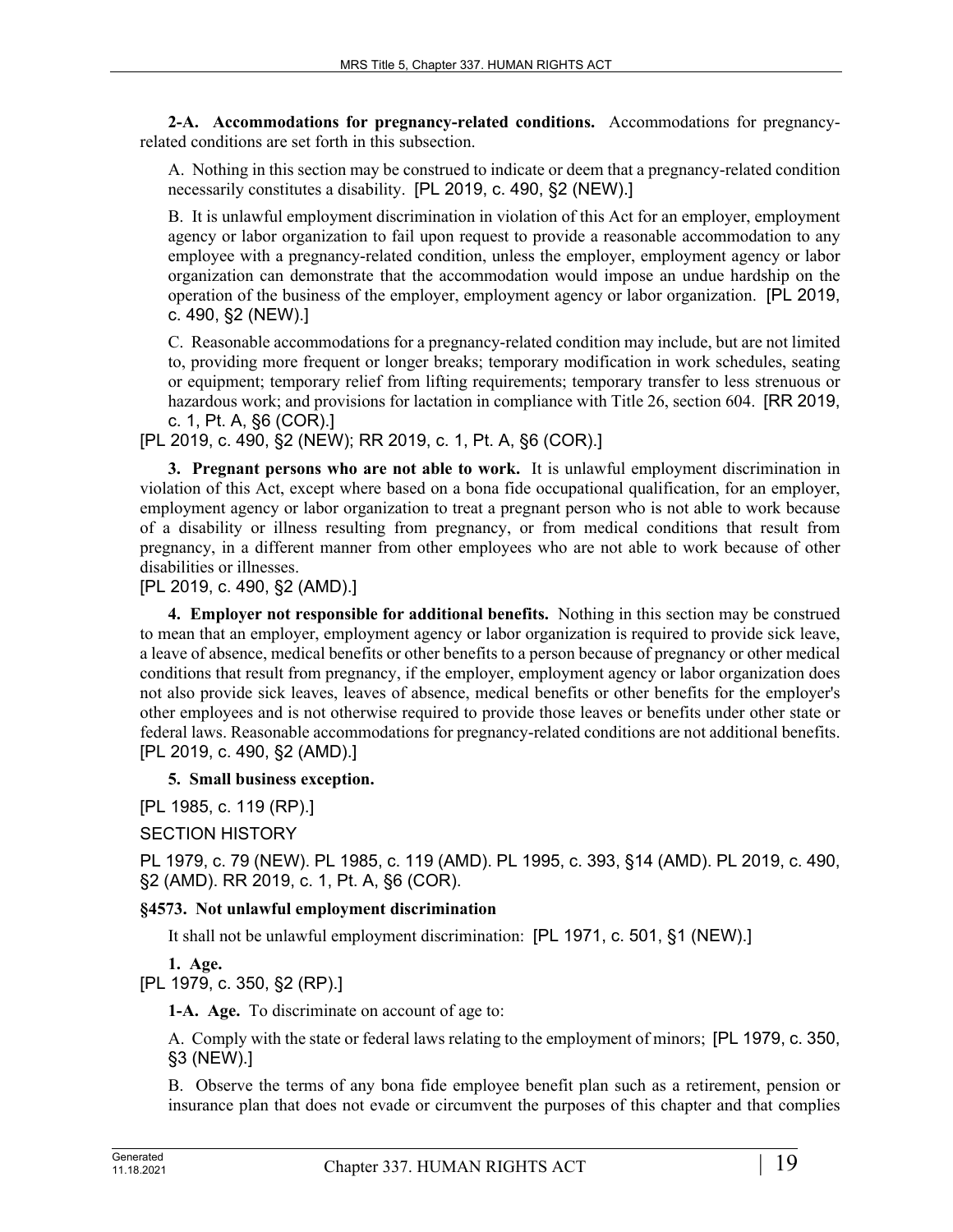with the Federal Age Discrimination in Employment Act, 29 United States Code, Section 621, as amended and the federal Americans with Disabilities Act, 42 United States Code, Section 12101, et seq., and federal administrative interpretations provided that:

(1) No employee benefit plan requires or permits any employer to refuse or fail to hire an applicant for employment, including those exempted from the Age Discrimination in Employment Act, 29 United States Code, Section 621, as amended, because of the age of the individual; and

(2) No employee benefit plan requires or permits the denial or termination of employment of any individual including those exempted from the Age Discrimination in Employment Act, 29 United States Code, Section 621, as amended, because of the age of the individual or after completion of a specified number of years of service. [PL 1995, c. 393, §15 (AMD).]

[PL 1995, c. 393, §15 (AMD).]

**2. Records.** After employment or admission to membership, to make a record of such features of an individual as are needed in good faith for the purpose of identifying the individual, provided the record is intended and used in good faith solely for identification, and not for the purpose of discrimination in violation of this Act. Records regarding physical or mental disability that are collected must be collected and maintained on separate forms and in separate files and be treated as confidential records;

[PL 2019, c. 667, Pt. A, §9 (AMD).]

**3. Required records.** To record any data required by law, or by the rules and regulations of any state or federal agency, provided the records are recorded and kept in good faith for the purpose of complying with law, and are not used for the purpose of discrimination in violation of this Act; [PL 1995, c. 393, §17 (AMD).]

**4. Discharge of or refusal to hire employee with physical or mental disability.**  [PL 1995, c. 393, §18 (RP).]

**5. Federal Indian policy.** Nothing in this Act may be construed to prohibit any employment policy or action that is permitted under 42 United States Code, Section 2000e‑2(i) (1982) of the federal Equal Employment Opportunity Act governing employment of Indians; [PL 2013, c. 576, §1 (AMD).]

**6. Infectious and communicable diseases.** Assignment of individuals with an infectious or communicable disease is governed by the following.

A. In any case in which an individual has an infectious or communicable disease that is transmitted to others through the handling of food, that is included on the list developed by the United States Secretary of Health and Human Services under the federal Americans with Disabilities Act, Title I, Section 103(d)(1), and which can not be eliminated by reasonable accommodation, a covered entity may refuse to assign or continue to assign the individual a job involving food handling. [PL 1995, c. 393, §20 (NEW).]

B. Nothing in this Act may be construed to preempt, modify or amend any state, county or local law, ordinance, rule or regulation applicable to food handling that is designed to protect the public health from individuals who pose a significant risk to the health or safety of others, which can not be eliminated by reasonable accommodation, pursuant to the list of infectious or communicable diseases and the modes of transmissibility published by the United States Secretary of Health and Human Services; and [PL 2013, c. 576, §2 (AMD).]

[PL 2013, c. 576, §2 (AMD).]

**7. Veteran preference.** For a private employer to apply a voluntary veteran preference, pursuant to Title 26, chapter 7, subchapter 11, to employment decisions regarding hiring, promotion or retention during a reduction in workforce.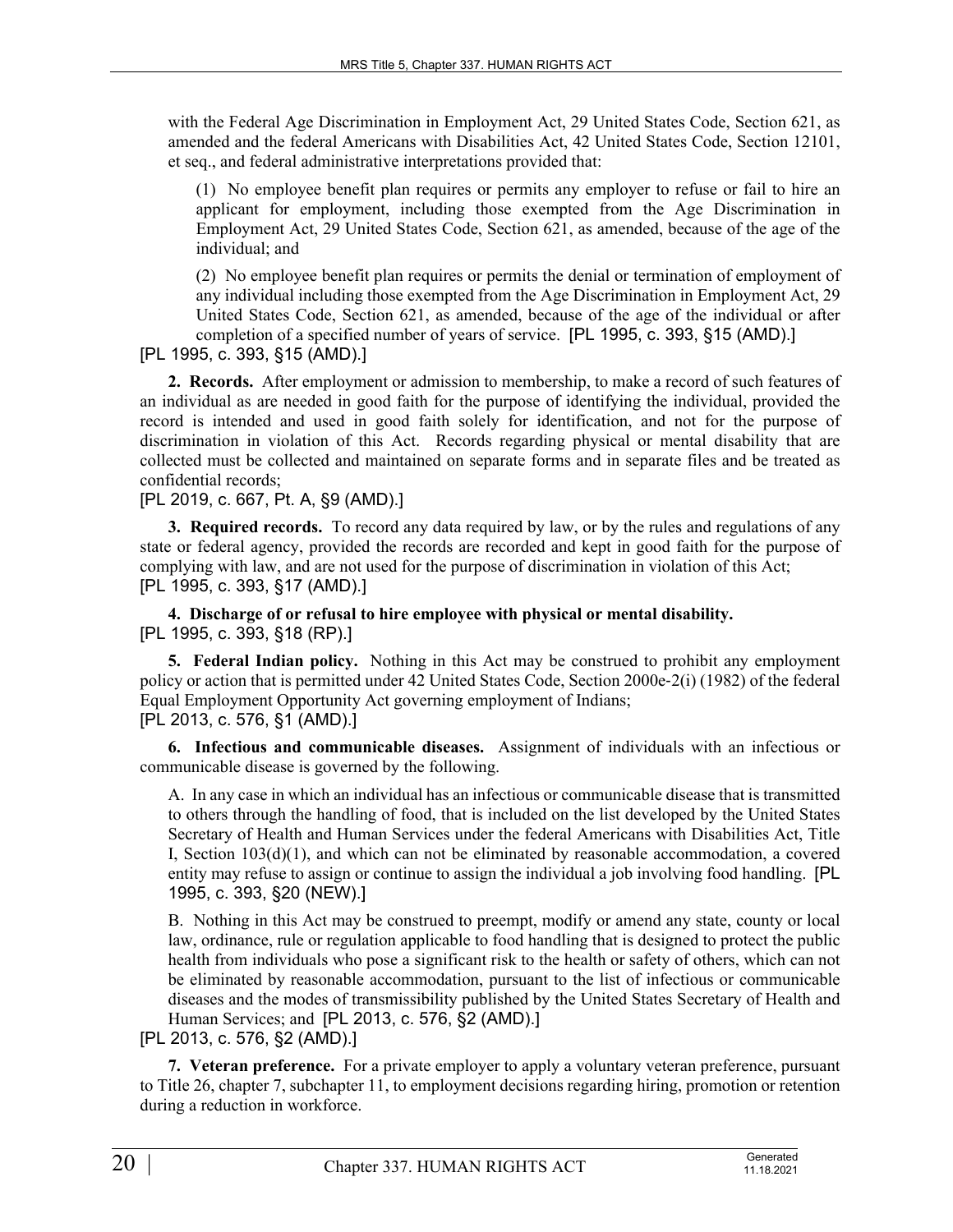[PL 2013, c. 576, §3 (NEW).]

# SECTION HISTORY

PL 1971, c. 501, §1 (NEW). PL 1973, c. 347, §7 (AMD). PL 1975, c. 355, §7 (AMD). PL 1975, c. 770, §34 (AMD). PL 1977, c. 580, §14 (AMD). PL 1979, c. 350, §§2,3 (AMD). PL 1991, c. 99, §§8-11 (AMD). PL 1991, c. 484, §§3,4 (AMD). PL 1995, c. 393, §§15-20 (AMD). PL 2013, c. 576, §§1-3 (AMD). PL 2019, c. 667, Pt. A, §9 (AMD).

# **§4573-A. Defenses**

**1. General provisions.** It is a defense to a charge of discrimination under this subchapter that an alleged application of qualification standards, tests or selection criteria that screen out or tend to screen out or otherwise deny a job or benefit to an individual based on protected class status has been shown to be job-related and consistent with business necessity, and such performance can not be accomplished by reasonable accommodation, as required by this subchapter.

[PL 2019, c. 464, §3 (AMD).]

**1-A. Qualification standards defined.** For the purposes of this section, the term "qualification standards" may include a requirement that an individual does not pose a direct threat to the health or safety of other individuals in the workplace.

[PL 1995, c. 511, §1 (NEW); PL 1995, c. 511, §3 (AFF).]

# **1-B. Physical or mental disability.**

[PL 2019, c. 464, §4 (RP).]

**2. Religious entities.** This subchapter does not prohibit a religious corporation, association, educational institution or society from giving preference in employment to individuals of its same religion to perform work connected with the carrying on by the corporation, association, educational institution or society of its activities. Under this subchapter, a religious organization may require that all applicants and employees conform to the religious tenets of that organization. [PL 1995, c. 393, §21 (NEW).]

**3. Physical or mental disability.** This subchapter does not prohibit an employer from discharging or refusing to hire an individual with a physical or mental disability or subject an employer to any legal liability resulting from the refusal to employ or the discharge of the individual with a physical or mental disability if the employer establishes that the individual, because of the physical or mental disability, is unable to perform job duties or to perform job duties in a manner that would not endanger the health or safety of the individual or others.

# [PL 2021, c. 366, §6 (NEW).]

# SECTION HISTORY

PL 1995, c. 393, §21 (NEW). PL 1995, c. 511, §1 (AMD). PL 1995, c. 511, §3 (AFF). PL 2019, c. 464, §§3, 4 (AMD). PL 2021, c. 366, §6 (AMD).

#### **§4574. Mandatory retirement age prohibited**

**1. Definition.** As used in this section and section 4573, unless the context otherwise indicates, the following terms shall have the following meanings.

A. "Employer" shall mean any individual or type of organization, including domestic and foreign corporations and partnerships, doing business in the State. [PL 1979, c. 350, §4 (NEW).] [PL 1979, c. 541, Pt. B, §4 (AMD).]

**2. Legislative findings and intent.** The Legislature finds that many older Maine citizens are forced out of the work force solely because of their age. The Legislature further finds that many older Maine residents who have been forced out of the work force are fully capable of carrying out the duties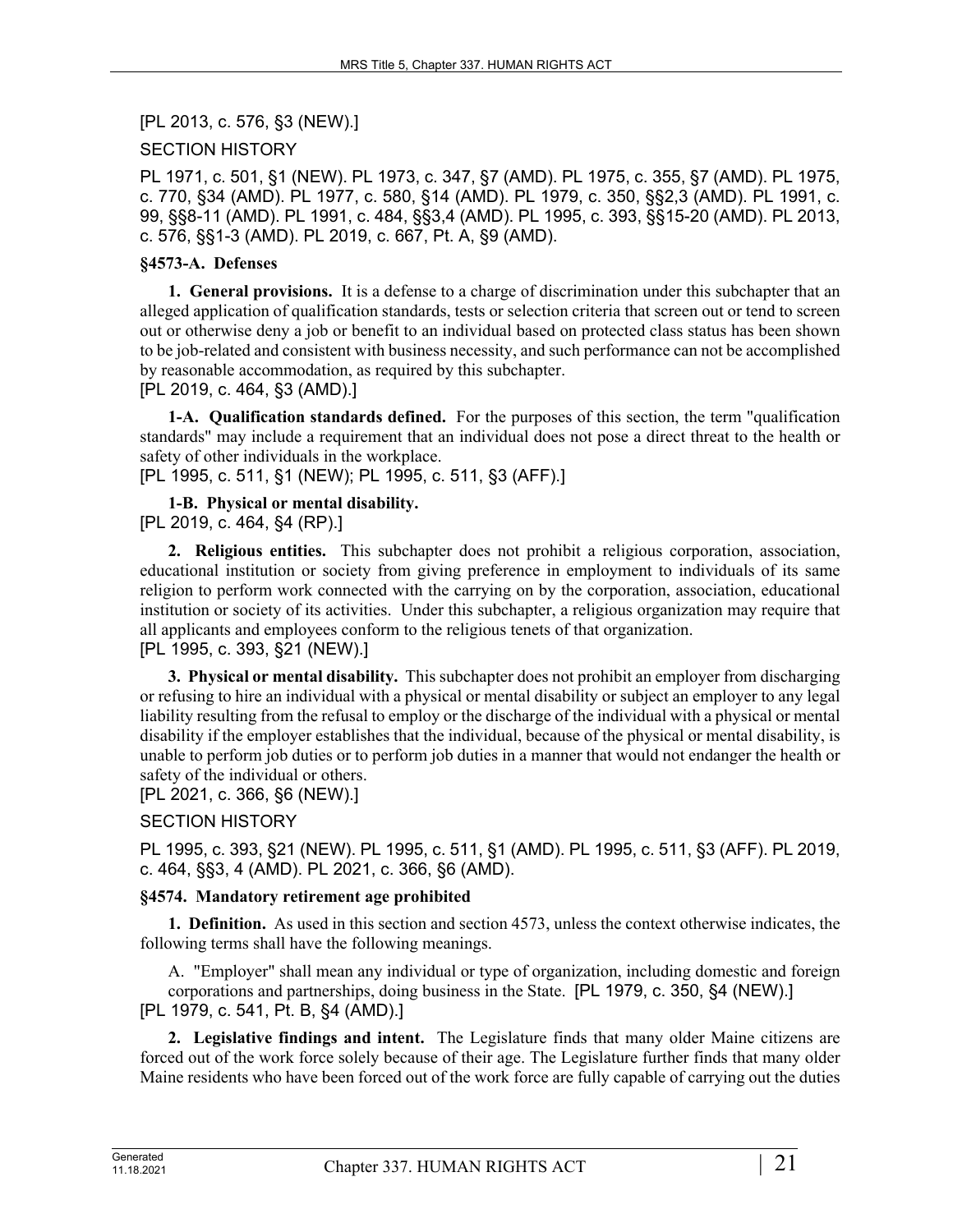and responsibilities required by their employment. Finally, the Legislature finds that many older Maine citizens, because of their years of experience, can make valuable contributions to the work force.

It is the intent of the Legislature that discrimination based on age against any person who seeks employment in the private sector or who is already employed by a private employer shall not be tolerated. It is further the intent of the Legislature to ensure that any older person who seeks employment or wishes to continue employment in the private sector and who is capable of fulfilling the duties and responsibilities of this employment shall be treated like any other person who seeks employment or wishes to continue this employment. Finally, it is the clear and unequivocal intent of the Legislature to prohibit employers in the private sector from requiring employees to retire at a specified age, or after completion of a specified number of years of service. [PL 1979, c. 350, §4 (NEW).]

**3. Unlawful employment discrimination.** It shall be unlawful employment discrimination:

A. For any employer to fail or refuse to hire any applicant for employment because of the age of the individual; or [PL 1979, c. 350, §4 (NEW).]

B. For any employer to require or permit, as a condition of employment, any employee to retire at or before a specified age or after completion of a specified number of years of service. [PL 1979, c. 350, §4 (NEW).]

[PL 1979, c. 350, §4 (NEW).]

**4. Normal retirement age.** This section shall not be construed to prohibit the use of a "normal retirement age," as defined in section 4553, subsection 6‑A, provided that normal retirement age and the accrual or awarding of pension or retirement benefits shall not be used in any way to require the retirement of an employee or to deny employment to a person.

[PL 1979, c. 350, §4 (NEW).]

**5. Federal requirements.** This subchapter shall not be construed to affect or limit any power or duty relating to pension or retirement plans which the United States Government reserves to itself. [PL 1979, c. 350, §4 (NEW).]

**6. Applicability.** This section shall apply to all employers in the State. [PL 1979, c. 350, §4 (NEW).]

SECTION HISTORY

PL 1977, c. 580, §15 (NEW). PL 1979, c. 350, §4 (RPR). PL 1979, c. 541, §B4 (AMD).

#### **§4575. Mandatory retirement age prohibited**

**1. Legislative findings and intent.** The Legislature finds that many older Maine citizens are pushed out of the work force solely because of their age. The Legislature further finds that many older Maine residents who have been pushed out of the work force are fully capable of carrying out the duties and responsibilities required by employment. Finally, the Legislature finds that many older Maine citizens, because of their years of experience, can make valuable contributions to the work force.

It is the intent of the Legislature that discrimination based on age against any person who seeks employment in the public sector or who is already employed by a public employer shall not be tolerated. It is further the intent of the Legislature to ensure that any older person who seeks or wishes to continue employment in the public sector and who is capable of fulfilling the duties and responsibilities of such employment, shall be treated like any other person who seeks or wishes to continue such employment. Finally, it is the clear and unequivocal intent of the Legislature to prohibit employers in the public sector from requiring employees to retire at a specified age or after completion of a specified number of years of service.

[PL 1985, c. 801, §§ 3,7 (NEW).]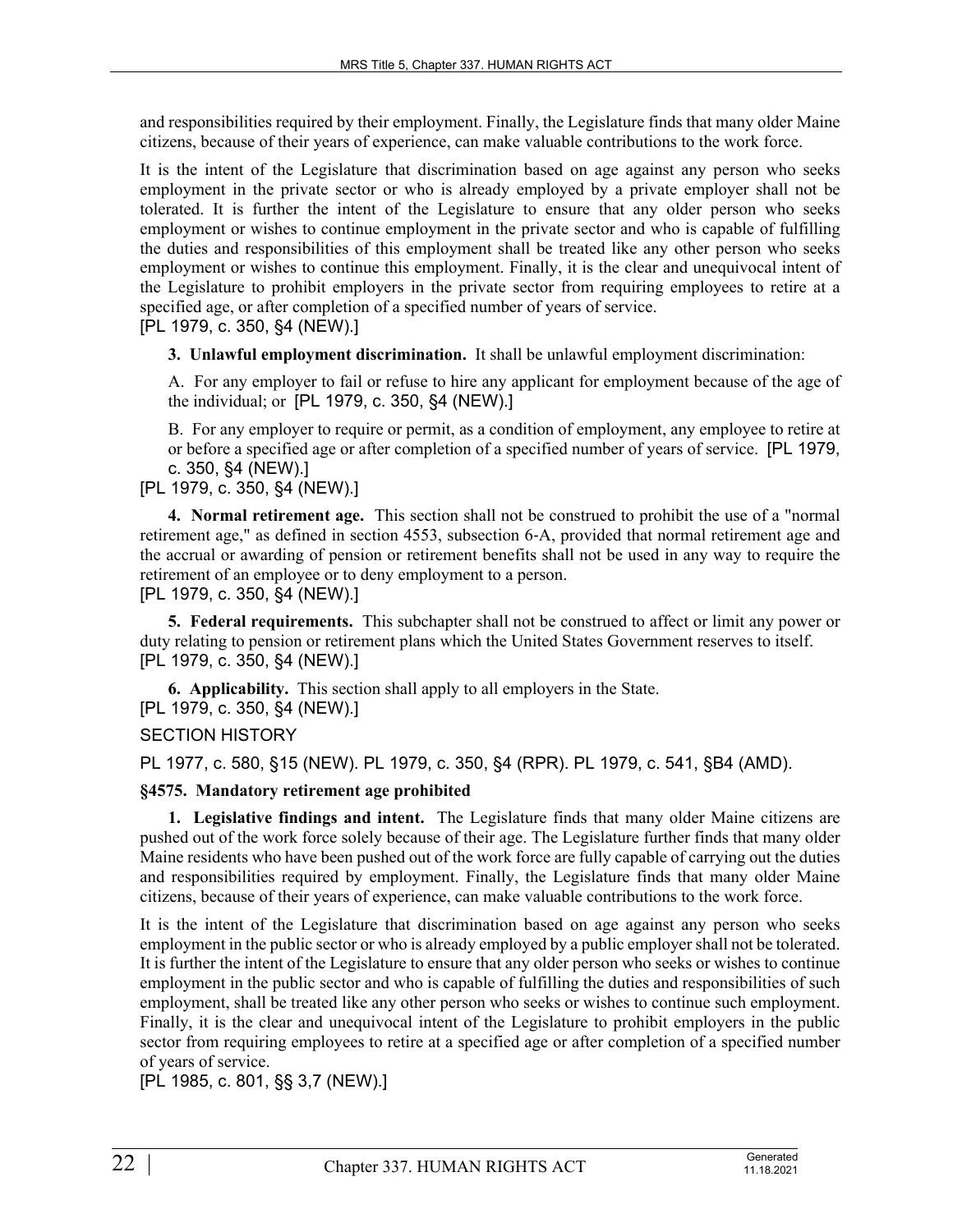**2. Criteria and standards.** A state department or public school may establish reasonable criteria and standards of job performance to be used for the purpose of determining when employment of its employees should be terminated. Where there is a certified bargaining agent, the establishment of these criteria and standards may be a subject of collective bargaining. These criteria and standards must be consistent for all employees in the same or similar job classifications, must be applied fairly to all employees regardless of age and must be consistent with the provisions of this Act relating to the employment of persons who are physically and mentally disabled.

[PL 2021, c. 348, §11 (AMD).]

**3. Federal requirements.** This section shall not be construed to effect or limit any power or duty relating to pension or retirement plans which the United States Government reserves to itself. [PL 1985, c. 801, §§3,7 (NEW).]

# SECTION HISTORY

PL 1985, c. 801, §§3,7 (NEW). PL 2021, c. 348, §11 (AMD).

#### **§4576. Gender equity in school administrative positions**

The commission shall promote gender equity in the hiring of public school administrators in cooperation with the Commissioner of Education and investigate all human rights complaints associated with the public school system. [PL 1989, c. 889, §1 (NEW).]

# SECTION HISTORY

PL 1989, c. 889, §1 (NEW).

# **§4577. Compensation history inquiry as evidence of unlawful discrimination**

**1. Legislative findings and intent.** The Legislature finds that despite requirements regarding equal pay having been a part of the laws of Maine since 1965, wage inequality is an ongoing issue in the State. Wage inequality causes substantial harm to the citizens and to the economy of the State. The Legislature finds that when employers base compensation decisions on compensation history of a prospective employee, it directly perpetuates this wage inequality. An employer's knowledge of a prospective employee's compensation history is directly related to the practice of basing compensation decisions on compensation history. It is the intent of the Legislature to promote the payment of equal compensation for comparable work on jobs that have comparable requirements relating to skill, effort and responsibility and to prevent unlawful employment discrimination with respect to compensation. [PL 2019, c. 35, §1 (NEW).]

**2. Evidence of unlawful employment discrimination.** Evidence of unlawful employment discrimination under section 4572 and Title 26, section 628 includes, but is not limited to, an employer's inquiring, either directly or indirectly, about the compensation history of a prospective employee from the prospective employee or a current or former employer of the prospective employee or otherwise seeking the compensation history of a prospective employee. [PL 2019, c. 35, §1 (NEW).]

**3. Exceptions.** Notwithstanding subsection 2, an employer or employment agency may inquire about or seek compensation history of an employee or prospective employee after an offer of employment that includes all terms of compensation has been negotiated and made to the prospective employee. If an employee or prospective employee has voluntarily disclosed compensation history information, without prompting by the employer or employment agency, the employer or employment agency may seek to confirm or permit a prospective employee to confirm such information prior to an offer of employment. This section does not apply to an employer who inquires about compensation history pursuant to any federal or state law that specifically requires the disclosure or verification of compensation history for employment purposes.

[PL 2019, c. 35, §1 (NEW).]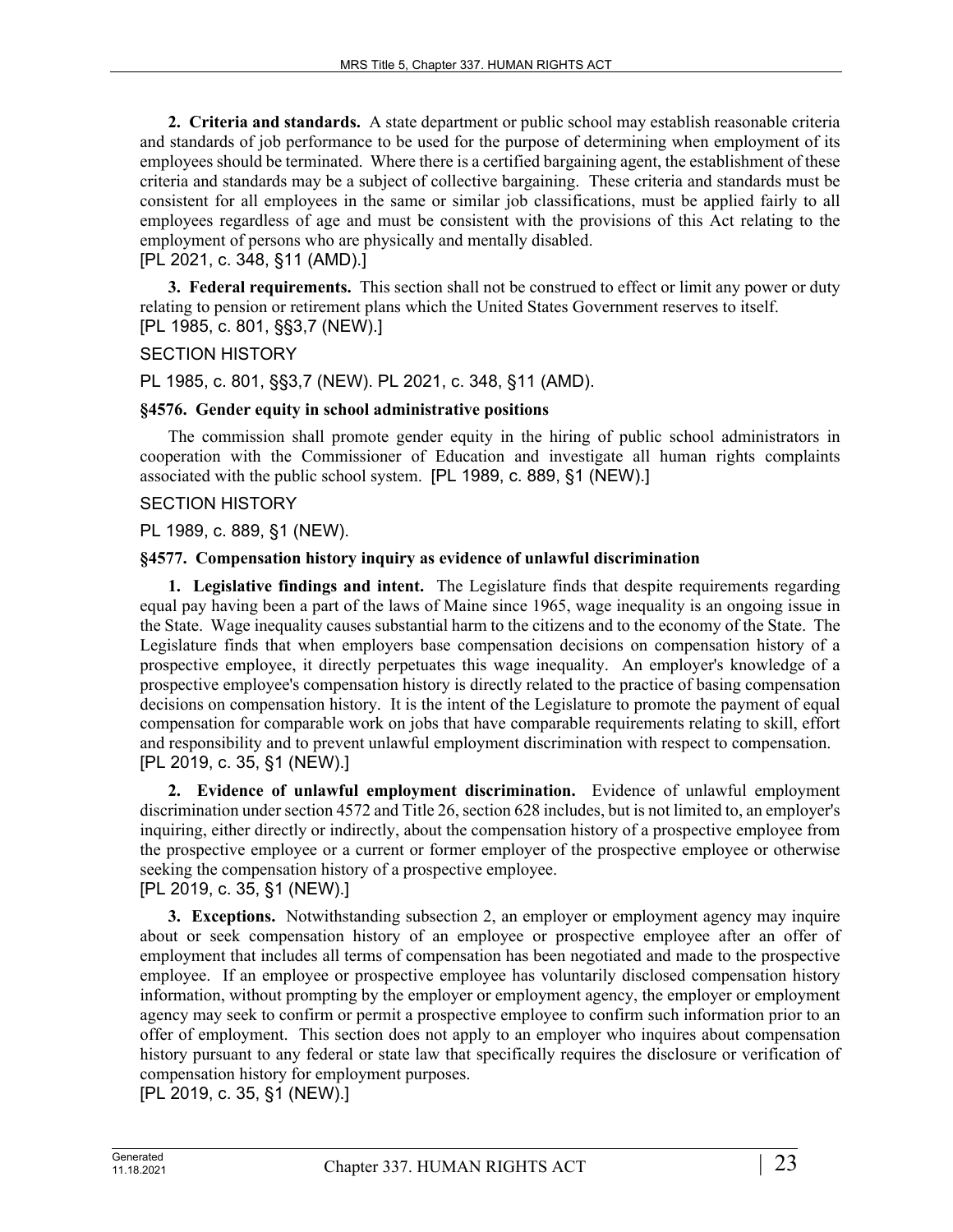SECTION HISTORY PL 2019, c. 35, §1 (NEW).

# **SUBCHAPTER 4**

#### **FAIR HOUSING**

#### **§4581. Right to freedom from discrimination in housing; exceptions**

The opportunity for an individual to secure housing in accordance with the individual's ability to pay, and without discrimination because of race, color, sex, sexual orientation or gender identity, physical or mental disability, religion, ancestry, national origin or familial status or because the individual has sought and received an order of protection under Title 19-A, section 4007, is hereby recognized as and declared to be a civil right. [PL 2021, c. 366, §7 (AMD); PL 2021, c. 476, §2 (AMD).]

**1. Number of occupants.** Nothing in this subchapter limits the applicability of any reasonable local, state or federal restrictions regarding the maximum number of occupants permitted to occupy a dwelling. Nor does any provision in this subchapter regarding familial status apply with respect to housing for older persons.

[PL 2007, c. 243, §1 (AMD).]

**2. Definition.** As used in this section, "housing for older persons" means housing:

A. Provided under any state or federal program that the United States Secretary of Housing and Urban Development determines is specifically designed and operated to assist elderly persons as defined in the state or federal program; [PL 2011, c. 613, §10 (AMD); PL 2011, c. 613, §29 (AFF).]

B. Intended for, and solely occupied by, persons 62 years of age or older; or [PL 1989, c. 245, §3 (NEW).]

C. Intended and operated for occupancy by at least one person 55 years of age or older per unit. In determining whether housing qualifies as housing for older persons under this paragraph, the housing must meet at least the following factors:

(2) That at least 80% of the dwellings are occupied by at least one person 55 years of age or older per unit; and

(3) The publication of, and adherence to, policies and procedures that demonstrate an intent by the owner or manager to provide housing for persons 55 years of age or older. [PL 1997, c. 85, §1 (AMD).]

[PL 2011, c. 613, §10 (AMD); PL 2011, c. 613, §29 (AFF).]

**3. Requirements.** Housing does not fail to meet the requirements for "housing for older persons" by reason of:

A. Persons residing in the housing as of the date of enactment of this subsection who do not meet the requirements of subsection 2, paragraph B or C if new occupants of the housing meet the age requirements of subsection 2, paragraphs B and C; or [PL 2011, c. 613, §10 (AMD); PL 2011, c. 613, §29 (AFF).]

B. Unoccupied units if the units are reserved for occupancy by persons who meet the age requirements of subsection 2, paragraphs B and C. [PL 2011, c. 613, §10 (AMD); PL 2011, c. 613, §29 (AFF).]

[PL 2011, c. 613, §10 (AMD); PL 2011, c. 613, §29 (AFF).]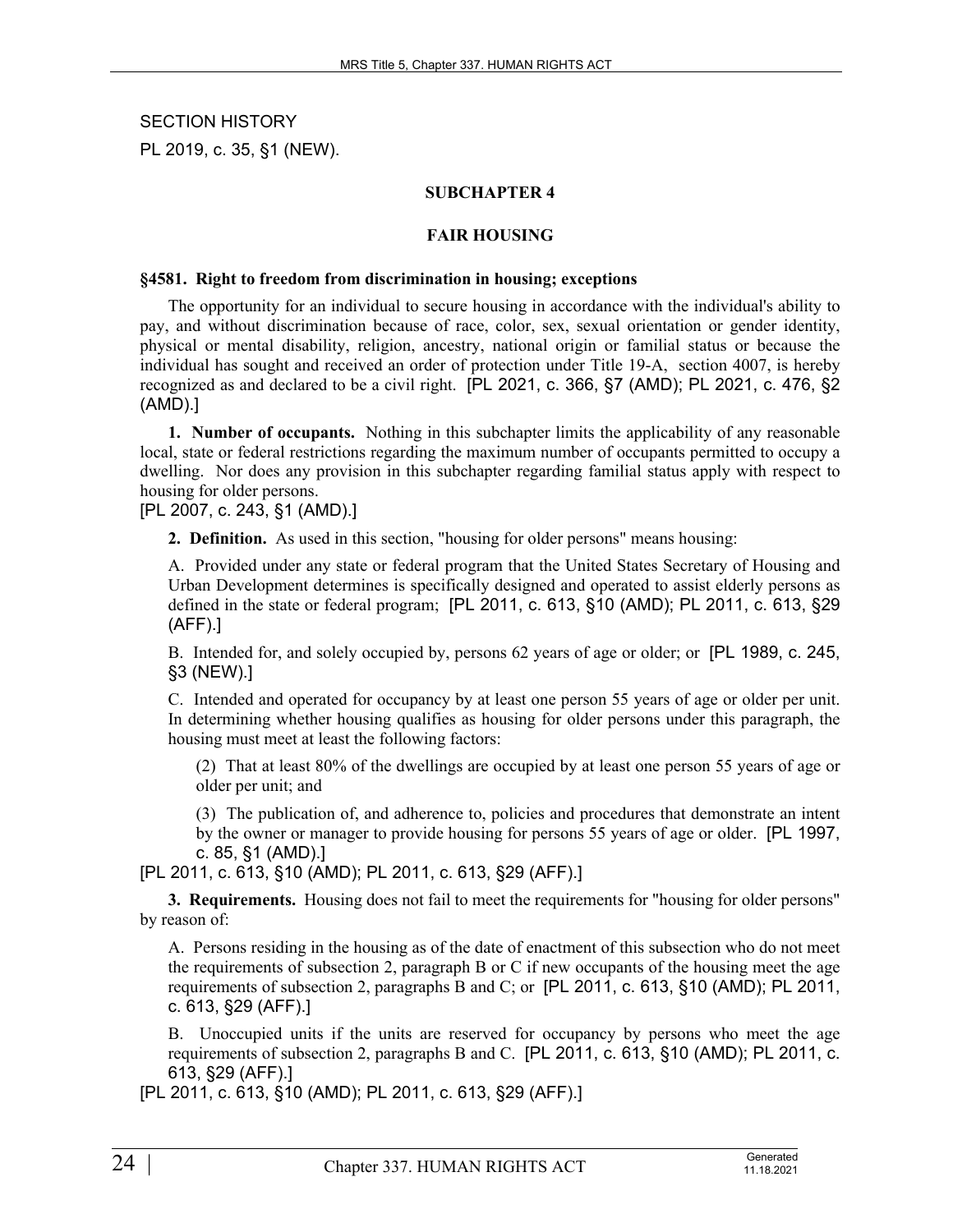**4. Housing accommodation exceptions.** The following exceptions apply in this chapter:

A. This chapter does not prohibit the rental of any dwelling owned, controlled or operated for other than a commercial purpose by a religious corporation to its membership unless such membership is restricted on account of race, color or national origin; and [PL 2011, c. 613, §10 (NEW); PL 2011, c. 613, §29 (AFF).]

B. Except as provided in section 4581‑A, subsection 1, paragraph C and section 4581-A, subsections 2 and 3, this chapter does not apply to:

(1) The rental of a one-family unit of a 2-family dwelling, one unit of which is occupied by the owner; or

(2) The rental of not more than 4 rooms of a one-family dwelling that is occupied by the owner. [PL 2011, c. 613, §10 (NEW); PL 2011, c. 613, §29 (AFF).]

[PL 2011, c. 613, §10 (NEW); PL 2011, c. 613, §29 (AFF).]

# SECTION HISTORY

PL 1971, c. 501, §1 (NEW). PL 1973, c. 347, §8 (AMD). PL 1973, c. 705, §7 (AMD). PL 1975, c. 355, §8 (AMD). PL 1975, c. 358, §11 (AMD). PL 1975, c. 770, §35 (RPR). PL 1989, c. 245, §3 (AMD). PL 1991, c. 99, §12 (AMD). PL 1997, c. 85, §1 (AMD). PL 2005, c. 10, §13 (AMD). PL 2007, c. 243, §1 (AMD). PL 2011, c. 613, §10 (AMD). PL 2011, c. 613, §29 (AFF). PL 2021, c. 366, §7 (AMD). PL 2021, c. 476, §2 (AMD).

#### **§4581-A. Unlawful housing discrimination**

It is unlawful housing discrimination, in violation of this Act: [PL 2011, c. 613, §11 (NEW); PL 2011, c. 613, §29 (AFF).]

**1. Sale or rental of housing and other prohibited practices.** For any owner, lessee, sublessee, managing agent or other person having the right to sell or rent or manage a housing accommodation, or any agent of these, to:

A. Make or cause to be made any written or oral inquiry concerning the race or color, sex, sexual orientation or gender identity, physical or mental disability, religion, ancestry, national origin, familial status or any previous actions seeking and receiving an order of protection under Title 19- A, section 4007 of any prospective purchaser, occupant or tenant of the housing accommodation; [PL 2021, c. 366, §8 (AMD); PL 2021, c. 476, §3 (AMD).]

B. Refuse to show or refuse to sell, rent, lease, let or otherwise deny to or withhold from any person the housing accommodation because of race or color, sex, sexual orientation or gender identity, physical or mental disability, religion, ancestry, national origin or familial status or because the person sought and received an order of protection under Title 19‑A, section 4007; [PL 2021, c. 366, §8 (AMD); PL 2021, c. 476, §3 (AMD).]

C. Make, print or publish or cause to be made, printed or published any notice, statement or advertisement relating to the sale, rental or lease of the housing accommodation that indicates any preference, limitation or discrimination based upon race or color, sex, sexual orientation or gender identity, physical or mental disability, religion, ancestry, national origin, familial status or any previous actions seeking and receiving an order of protection under Title 19-A, section 4007 or an intention to make any such preference, limitation or discrimination; [PL 2021, c. 366, §8 (AMD); PL 2021, c. 476, §3 (AMD).]

D. Discriminate against any person because of race or color, sex, sexual orientation or gender identity, physical or mental disability, religion, ancestry, national origin or familial status or because the person sought and received an order of protection under Title 19-A, section 4007 in the price, terms, conditions or privileges of the sale, rental or lease of any housing accommodations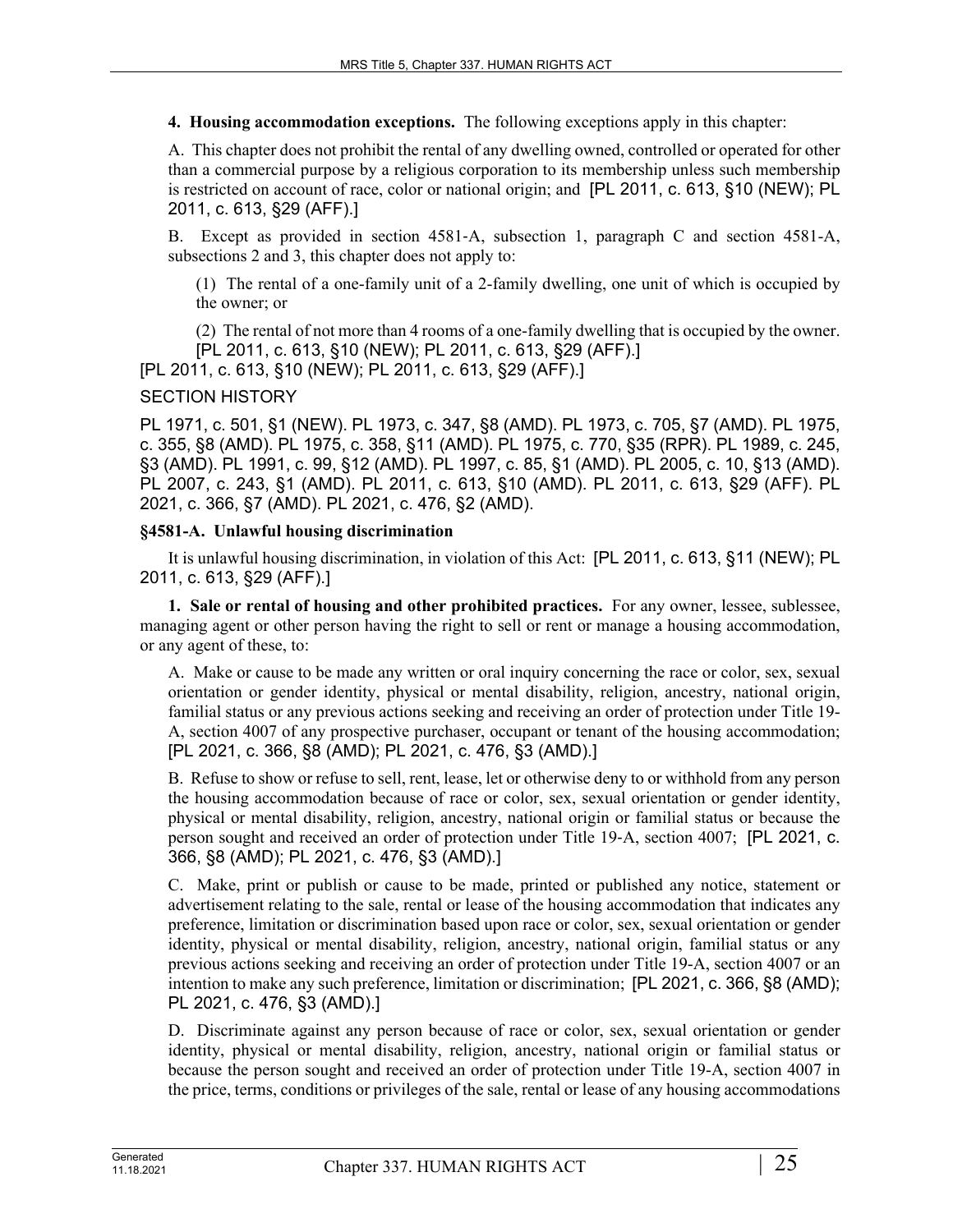or in the furnishing of facilities or services in connection with any housing accommodations; or [PL 2021, c. 366, §8 (AMD); PL 2021, c. 476, §3 (AMD).]

E. Evict or attempt to evict any tenant of any housing accommodation because of the race or color, sex, sexual orientation or gender identity, physical or mental disability, religion, ancestry, national origin or familial status of the tenant or because the tenant sought and received an order of protection under Title 19-A, section 4007; [PL 2021, c. 366, §8 (AMD); PL 2021, c. 476, §3 (AMD).]

[PL 2021, c. 366, §8 (AMD); PL 2021, c. 476, §3 (AMD).]

**2. Selling, brokering or appraising of housing.** For any real estate broker or real estate salesperson, or any agent of these, to:

A. Fail or refuse to show any person a housing accommodation listed for sale, lease or rent because of race or color, sex, sexual orientation or gender identity, physical or mental disability, religion, ancestry, national origin or familial status or because the person sought and received an order of protection under Title 19-A, section 4007; [PL 2021, c. 366, §9 (AMD); PL 2021, c. 476, §3 (AMD).]

B. Misrepresent, for the purpose of discriminating because of race or color, sex, sexual orientation or gender identity, physical or mental disability, religion, ancestry, national origin, familial status or any previous actions seeking and receiving an order of protection under Title 19-A, section 4007, the availability or asking price of a housing accommodation listed for sale, lease or rent or for such reason to fail to communicate to the person having the right to sell, rent or lease the housing accommodation any offer for the same made by any applicant; [PL 2021, c. 366, §9 (AMD); PL 2021, c. 476, §3 (AMD).]

C. In any other manner to discriminate against any applicant for a housing accommodation because of race or color, sex, sexual orientation or gender identity, physical or mental disability, religion, ancestry, national origin or familial status or because the applicant sought and received an order of protection under Title 19-A, section 4007; [PL 2021, c. 366, §9 (AMD); PL 2021, c. 476, §3 (AMD).]

D. Make or cause to be made any written or oral inquiry or record concerning the race or color, sex, sexual orientation or gender identity, physical or mental disability, religion, ancestry, national origin, familial status or any previous actions seeking and receiving an order of protection under Title 19-A, section 4007 of any applicant for or intended occupant of a housing accommodation; or [PL 2021, c. 366, §9 (AMD); PL 2021, c. 476, §3 (AMD).]

E. Accept for listing any housing accommodation when the person having the right to sell, rent or lease the housing accommodation has directly or indirectly indicated an intention of discriminating among prospective tenants or purchasers on the ground of race or color, sex, sexual orientation or gender identity, physical or mental disability, religion, ancestry, national origin, familial status or any previous actions seeking and receiving an order of protection under Title 19-A, section 4007, or when the broker or salesperson knows or has reason to know that the person having the right to sell, rent or lease the housing accommodation has made a practice of discrimination since July 1, 1972; [PL 2021, c. 366, §9 (AMD); PL 2021, c. 476, §3 (AMD).] [PL 2021, c. 366, §9 (AMD); PL 2021, c. 476, §3 (AMD).]

**3. Making of loans; other financial assistance.** For any person to whom application is made for a loan or other form of financial assistance for the acquisition, construction, rehabilitation, repair or maintenance of any housing accommodation, whether secured or unsecured, or agent of the person, to:

A. Make or cause to be made any oral or written inquiry concerning the race or color, sex, sexual orientation or gender identity, physical or mental disability, religion, ancestry, national origin, familial status or any previous actions seeking and receiving an order of protection under Title 19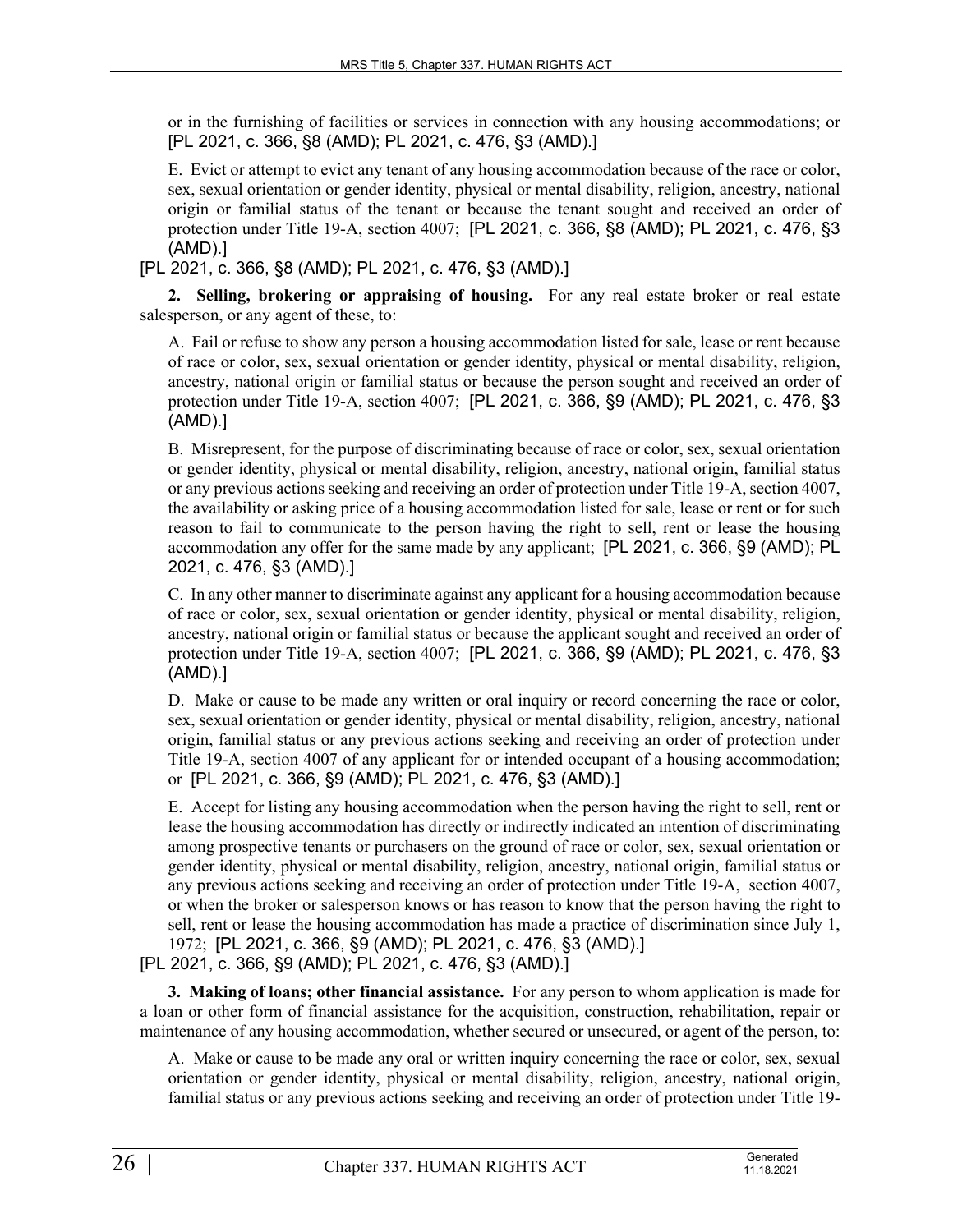A, section 4007 of any applicant for financial assistance or of existing or prospective occupants or tenants of housing accommodations; or [PL 2021, c. 366, §10 (AMD); PL 2021, c. 476, §3 (AMD).]

B. Discriminate in the granting of financial assistance, or in the terms, conditions or privileges relating to obtaining or the use of any financial assistance, against any applicant because of race or color, sex, sexual orientation or gender identity, physical or mental disability, religion, ancestry, national origin, familial status or any previous actions seeking and receiving an order of protection under Title 19-A, section 4007; or [PL 2021, c. 366, §10 (AMD); PL 2021, c. 476, §3 (AMD).] [PL 2021, c. 366, §10 (AMD); PL 2021, c. 476, §3 (AMD).]

**4. Receipt of public assistance.** For any person furnishing rental premises or public accommodations to refuse to rent or impose different terms of tenancy to any individual who is a recipient of federal, state or local public assistance, including medical assistance and housing subsidies, primarily because of the individual's status as recipient.

[PL 2011, c. 613, §11 (NEW); PL 2011, c. 613, §29 (AFF).]

#### SECTION HISTORY

PL 2011, c. 613, §11 (NEW). PL 2011, c. 613, §29 (AFF). PL 2021, c. 366, §§8-10 (AMD). PL 2021, c. 476, §3 (AMD).

# **§4582. Unlawful housing discrimination**

# **(REPEALED)**

# SECTION HISTORY

PL 1971, c. 501, §1 (NEW). PL 1971, c. 622, §20 (AMD). PL 1973, c. 347, §9 (AMD). PL 1973, c. 705, §8 (AMD). PL 1975, c. 151, §1 (AMD). PL 1975, c. 355, §9 (RPR). PL 1975, c. 358, §12 (AMD). PL 1975, c. 770, §36 (RPR). PL 1983, c. 437, §§2,3 (AMD). PL 1985, c. 638, §1 (AMD). PL 1987, c. 730, §1 (AMD). PL 1989, c. 245, §4 (AMD). PL 1991, c. 99, §§13,14,16, 17 (AMD). PL 2005, c. 10, §14 (AMD). PL 2011, c. 613, §12 (RP). PL 2011, c. 613, §29 (AFF).

#### **§4582-A. Unlawful housing discrimination on the basis of disability**

It is unlawful housing discrimination, in violation of this Act: [PL 1989, c. 779 (NEW).]

**1. Modifications.** For any owner, lessor, sublessor, managing agent or other person having the right to sell, rent, lease or manage a housing accommodation or any of their agents to refuse to permit, at the expense of a person with physical or mental disability, reasonable modifications of existing premises occupied or to be occupied by that person if the modifications may be necessary to give that person full enjoyment of the premises, except that, with a rental, the landlord, when it is reasonable to do so, may condition permission for a modification on the renter's agreeing to restore the interior of the premises to the condition that existed before the modification, reasonable wear and tear excepted; [PL 2011, c. 613, §13 (AMD); PL 2011, c. 613, §29 (AFF).]

**2. Accommodations.** For any owner, lessor, sublessor, managing agent or other person having the right to sell, rent, lease or manage a housing accommodation or any of their agents to refuse to make reasonable accommodations in rules, policies, practices or services when those accommodations are necessary to give a person with physical or mental disability equal opportunity to use and enjoy the housing; or

[PL 2011, c. 613, §13 (AMD); PL 2011, c. 613, §29 (AFF).]

**3. Assistance animals.** For any owner, lessor, sublessor, managing agent or other person having the right to sell, rent, lease or manage a housing accommodation or any of their agents to refuse to permit the use of an assistance animal or otherwise discriminate against an individual with a physical or mental disability who uses an assistance animal at the housing accommodation unless it is shown by defense that the assistance animal poses a direct threat to the health or safety of others or the use of the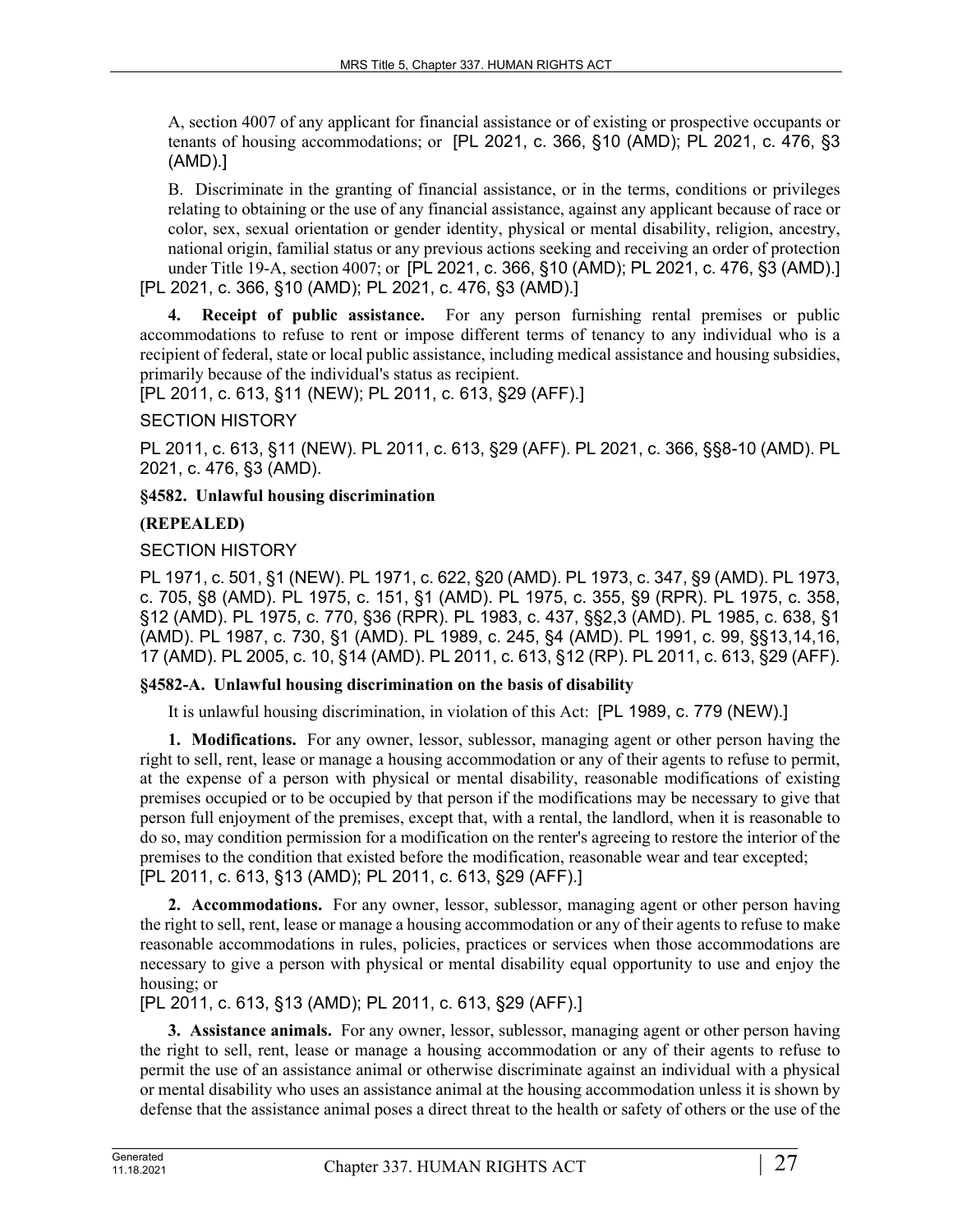assistance animal would result in substantial physical damage to the property of others or would substantially interfere with the reasonable enjoyment of the housing accommodation by others. The use of an assistance animal may not be conditioned on the payment of a fee or security deposit, although the individual with a physical or mental disability is liable for any damage done to the premises or facilities by such an assistance animal.

[PL 2015, c. 457, §3 (AMD).]

# SECTION HISTORY

PL 1989, c. 779 (NEW). PL 1991, c. 99, §18 (AMD). PL 2007, c. 243, §§2, 3 (AMD). PL 2007, c. 664, §§2-4 (AMD). PL 2011, c. 613, §13 (AMD). PL 2011, c. 613, §29 (AFF). PL 2015, c. 457, §3 (AMD).

#### **§4582-B. Standards and certification**

**1. Definition.** As used in this section, unless the context otherwise indicates, the following terms have the following meanings.

A. "Builder" means the applicant for a building permit in a municipality that requires these permits or the owner of the property in a municipality that does not require building permits. [PL 1989, c. 779 (NEW).]

B. "Design professional" means an architect or professional engineer registered to practice under Title 32. [PL 1989, c. 779 (NEW).]

C. "Standards of construction" means the 1986 standards set forth by the American National Standards Institute in the publication "Specifications for Making Buildings and Facilities Accessible to and Usable by Physically Handicapped People," ANSI A 117.1-1986. [PL 1989, c. 779 (NEW).]

D. "Multifamily housing accommodation" means "covered multifamily dwelling" as defined in 42 United States Code, Section 3604. [PL 1989, c. 779 (NEW).]

[PL 1989, c. 779 (NEW).]

**2. Applicability.** This section applies to multifamily housing accommodations constructed for first occupancy after March 13, 1991.

[PL 1989, c. 779 (NEW).]

**3. Standards.** Facilities subject to this section must meet the following standards.

A. Doors designed to allow passage into and within all premises within those accommodations must be sufficiently wide to allow passage by a person in a wheelchair. [PL 1989, c. 779 (NEW).]

B. A route accessible to a person in a wheelchair into and through the dwelling unit must exist. [PL 1989, c. 779 (NEW).]

C. Light switches, electrical outlets, thermostats and other environmental controls must be in locations accessible to a person in a wheelchair. [PL 1989, c. 779 (NEW).]

D. Bathroom walls must have reinforcements to accommodate the installation of grab bars. [PL 1989, c. 779 (NEW).]

E. Kitchens and bathrooms must be accessible to and usable by a person in a wheelchair. [PL 1989, c. 779 (NEW).]

[PL 1989, c. 779 (NEW).]

**4. Compliance with standards.** Compliance with the standards of construction satisfies the requirements of this section.

[PL 1989, c. 779 (NEW).]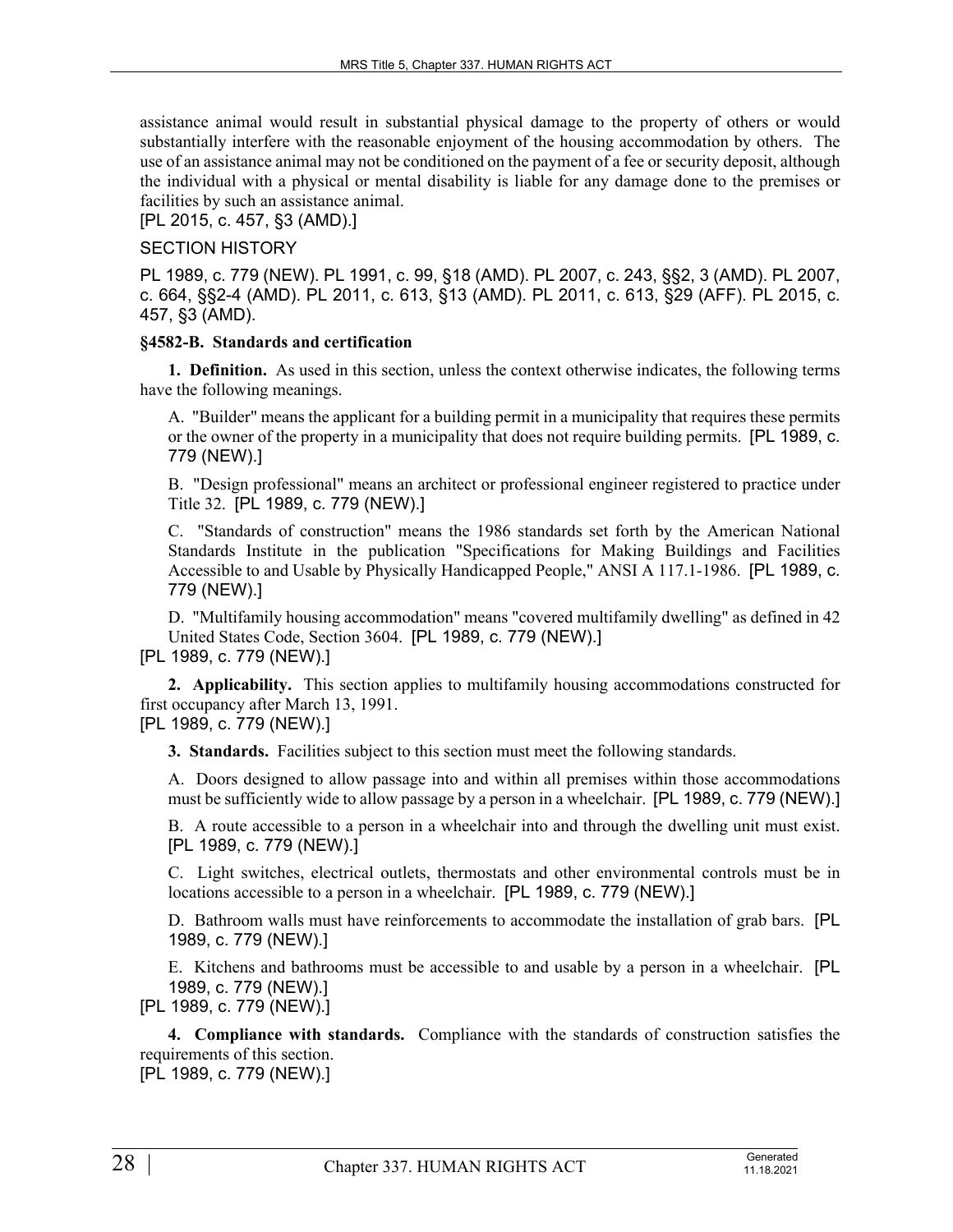**5. Certification; inspection.** The builder of a facility to which this section applies shall obtain a certification from a design professional that the plans of the facility meet the standards of construction required by this section. Prior to commencing construction of the facility, the builder shall submit the certification to:

A. The municipal authority that reviews plans in the municipality where the facility is to be constructed; or [PL 1989, c. 779 (NEW).]

B. If the municipality where the facility is to be constructed has no authority who reviews plans, the municipal officers of the municipality. [PL 1989, c. 779 (NEW).]

If municipal officials of the municipality where the facility is to be constructed inspect buildings for compliance with construction standards, that inspection must include an inspection for compliance with the standards required by this section. The municipal officials shall require the facility inspected to meet the construction standards of this section before the municipal officials permit the facility to be occupied.

[PL 1989, c. 779 (NEW).]

SECTION HISTORY

PL 1989, c. 779 (NEW).

#### **§4582-C. Standards for multifamily and public housing constructed on or after September 1, 2012**

**1. Definitions.** As used in this section, unless the context otherwise indicates, the following terms have the following meanings.

A. "Alteration" means a change to a facility that affects or could affect the usability of the facility or any part of the facility, including, but not limited to, reconstruction, remodeling, rehabilitation, historic restoration, changes or rearrangement in structural parts or elements and changes or rearrangement in the plan configuration of walls and full-height partitions. "Alteration" does not include normal maintenance, decoration and upgrades, including, but not limited to, reroofing, residing, painting or wallpapering, replacement of doors or windows, asbestos removal and changes to mechanical and electrical systems unless they affect the usability of the facility. [PL 2011, c. 613, §14 (NEW); PL 2011, c. 613, §29 (AFF).]

B. "Builder" means the applicant for a building permit in a municipality that requires these permits or the owner of the property in a municipality that does not require building permits. [PL 2011, c. 613, §14 (NEW); PL 2011, c. 613, §29 (AFF).]

C. "Covered multifamily dwellings" means:

(1) Buildings consisting of 4 or more units if such buildings have one or more elevators; and

(2) Ground floor units in other buildings consisting of 4 or more units that have no elevators. [PL 2011, c. 613, §14 (NEW); PL 2011, c. 613, §29 (AFF).]

D. "Design professional" means an architect or professional engineer registered to practice under Title 32. [PL 2011, c. 613, §14 (NEW); PL 2011, c. 613, §29 (AFF).]

E. "New construction" includes, but is not limited to, the design and construction of facilities for first occupancy or an alteration if the cost of the alteration is 75% or more of the replacement cost of the completed facility. [PL 2011, c. 613, §14 (NEW); PL 2011, c. 613, §29 (AFF).]

F. "Public housing" means any housing that is financed in whole or in part with public funds offering housing accommodations containing 20 or more units. [PL 2011, c. 613, §14 (NEW); PL 2011, c. 613, §29 (AFF).]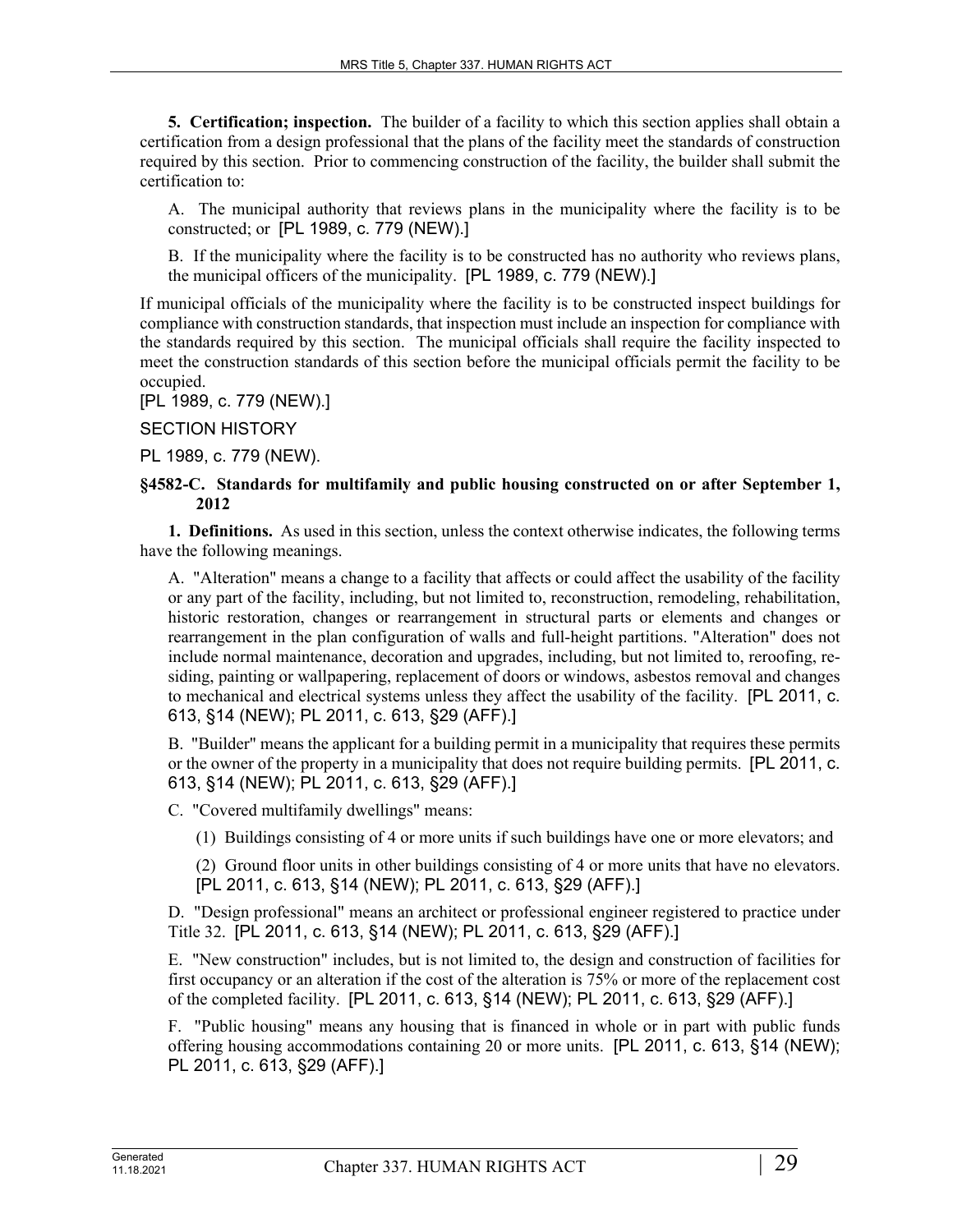G. "Standards of construction" means the most recent American National Standards Institute standards, published as ANSI A 117.1. Departures from particular technical and scoping requirements of ANSI A 117.1 by the use of other methods are permitted where substantially equivalent or greater access to and usability of the facility is provided. [PL 2011, c. 613, §14 (NEW); PL 2011, c. 613, §29 (AFF).]

[PL 2011, c. 613, §14 (NEW); PL 2011, c. 613, §29 (AFF).]

**2. Facilities affected.** This section applies to new construction of covered multifamily dwellings and new construction and alterations of public housing if the date when the last application for a building permit or permit extension is certified to be complete by a state, county or local government or, in those jurisdictions where the government does not certify completion of applications, if the date when the last application for a building permit or permit extension received by the state, county or local government is on or after September 1, 2012 or, if no permit is required, if the start of physical construction or alterations occurs on or after September 1, 2012.

[PL 2011, c. 613, §14 (NEW); PL 2011, c. 613, §29 (AFF).]

**3. Unlawful housing discrimination.** For purposes of this Act, unlawful housing discrimination, in addition to any violations of applicable accessible building requirements in subchapter 5, includes, but is not limited to:

A. The failure to design and construct covered multifamily dwellings subject to this section in such a manner that:

(1) The public use and common use portions of the dwellings are readily accessible to and usable by people with physical or mental disabilities;

(2) All the doors designed to allow passage into and within all premises within the dwellings are sufficiently wide to allow passage by persons in wheelchairs; and

- (3) All premises within the dwellings contain the following features of adaptive design:
	- (a) An accessible route into and through the dwelling;

(b) Light switches, electrical outlets, thermostats and other environmental controls in accessible locations;

(c) Reinforcements in bathroom walls to allow later installation of grab bars; and

(d) Usable kitchens and bathrooms such that an individual in a wheelchair can maneuver about the space; [PL 2011, c. 613, §14 (NEW); PL 2011, c. 613, §29 (AFF).]

B. For new construction of public housing subject to this section, to have less than 10% of the ground level units and less than 10% of the upper story units connected by an elevator be accessible to and usable by persons with physical disabilities, and less than 2% of the units, no fewer than one unit, with accessible communication features; and [PL 2011, c. 613, §14 (NEW); PL 2011, c. 613, §29 (AFF).]

C. For alterations to public housing units subject to this section, to fail to have the altered units meet the parts of the standards of construction concerning accessible routes, accessible doors and adaptable bathrooms until at least 10% of the total ground level units and a minimum of 10% of the total upper story units connected by an elevator meet the parts of the standards of construction concerning accessible routes, accessible doors and adaptable bathrooms. [PL 2011, c. 613, §14 (NEW); PL 2011, c. 613, §29 (AFF).]

[PL 2011, c. 613, §14 (NEW); PL 2011, c. 613, §29 (AFF).]

**4. Compliance with standards.** Compliance with the appropriate standards of construction satisfies the requirements of this section.

[PL 2011, c. 613, §14 (NEW); PL 2011, c. 613, §29 (AFF).]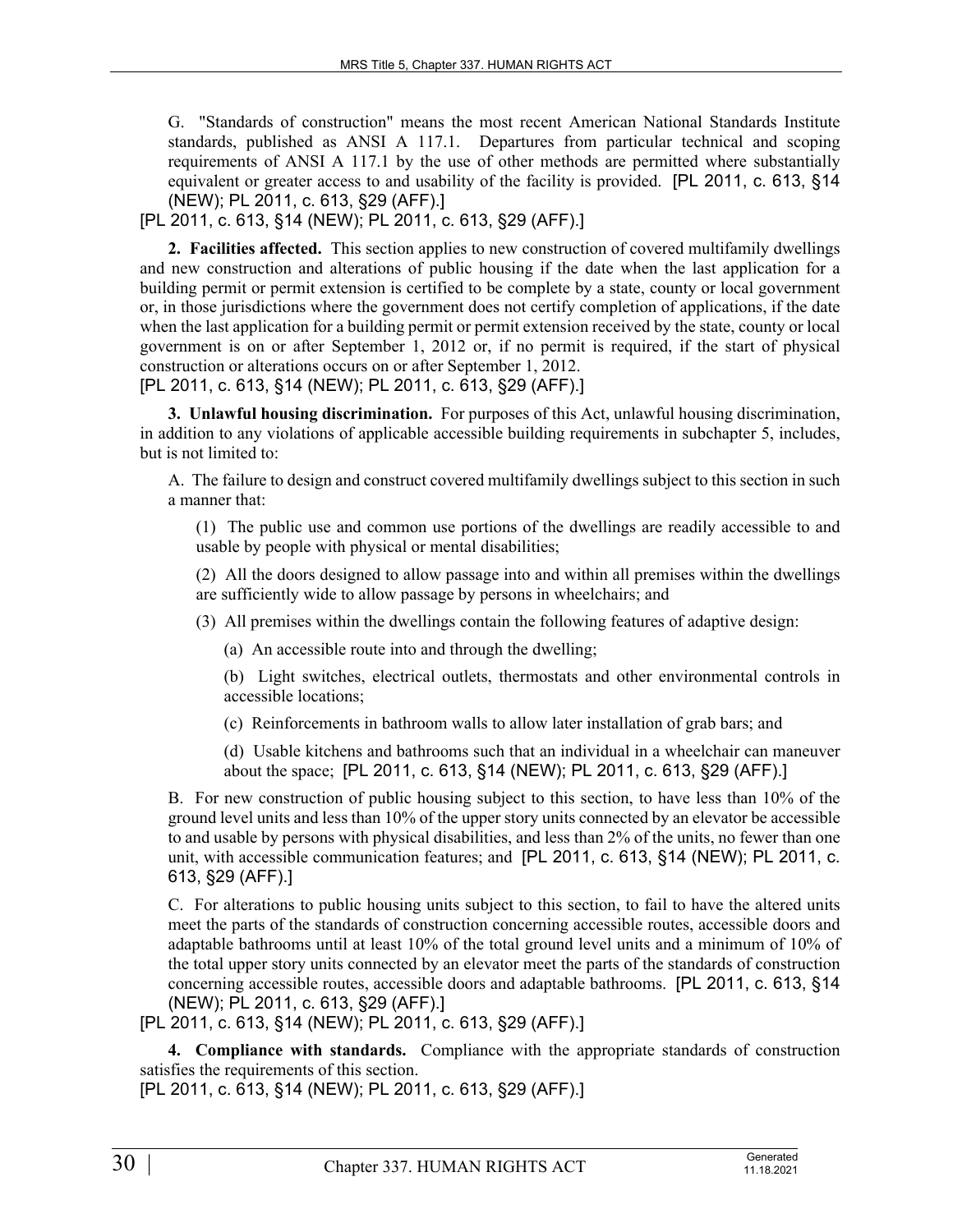**5. Statement; inspection.** The builder of a facility to which this section applies shall obtain a statement from a design professional that, based on professional judgment, the plans of the facility at the time of the statement meet the standards of construction required by this section. Prior to commencing construction of the facility, the builder shall submit the statement to:

A. The municipal authority that reviews plans in the municipality where the facility is to be constructed; or [PL 2011, c. 613, §14 (NEW); PL 2011, c. 613, §29 (AFF).]

B. If the municipality where the facility is to be constructed has no authority that reviews plans, the municipal officers of the municipality. [PL 2011, c. 613, §14 (NEW); PL 2011, c. 613, §29 (AFF).]

If municipal officials of the municipality where the facility is to be constructed inspect buildings for compliance with construction standards, that inspection must include an inspection for compliance with the standards required by this section. The municipal officials shall require a facility that is inspected to meet the standards of this section before the municipal officials permit the facility to be occupied. [PL 2011, c. 613, §14 (NEW); PL 2011, c. 613, §29 (AFF).]

# SECTION HISTORY

PL 2011, c. 613, §14 (NEW). PL 2011, c. 613, §29 (AFF).

#### **§4583. Application**

Nothing in this Act may be construed to prohibit or limit the exercise of the privilege of every person and the agent of any person having the right to sell, rent, lease or manage a housing accommodation to set up and enforce specifications in the selling, renting, leasing or letting or in the furnishings of facilities or services in connection with the facilities that are consistent with business necessity and are not based on the race, color, sex, sexual orientation or gender identity, physical or mental disability, religion, country of ancestral origin or familial status of or the receipt of public assistance payments by any prospective or actual purchaser, lessee, tenant or occupant. Nothing in this Act may be construed to prohibit or limit the exercise of the privilege of every person and the agent of any person making loans for or offering financial assistance in the acquisition, construction, rehabilitation, repair or maintenance of housing accommodations to set standards and preferences, terms, conditions, limitations or specifications for the granting of loans or financial assistance that are consistent with business necessity and are not based on the race, color, sex, sexual orientation or gender identity, physical or mental disability, religion, country of ancestral origin or familial status of or the receipt of public assistance payments by the applicant for a loan or financial assistance or of any existing or prospective owner, lessee, tenant or occupant of a housing accommodation. [PL 2021, c. 366, §11 (AMD).]

# SECTION HISTORY

PL 1971, c. 501, §1 (NEW). PL 1973, c. 347, §10 (AMD). PL 1973, c. 705, §9 (AMD). PL 1975, c. 151, §2 (AMD). PL 1975, c. 358, §13 (AMD). PL 1975, c. 770, §37 (RPR). PL 1989, c. 245, §5 (AMD). PL 1991, c. 99, §19 (AMD). PL 2005, c. 10, §15 (AMD). PL 2007, c. 243, §4 (AMD). PL 2021, c. 366, §11 (AMD).

#### **SUBCHAPTER 5**

#### **PUBLIC ACCOMMODATIONS**

#### **§4591. Equal access to public accommodations**

The opportunity for every individual to have equal access to places of public accommodation without discrimination because of race, color, sex, sexual orientation or gender identity, age, physical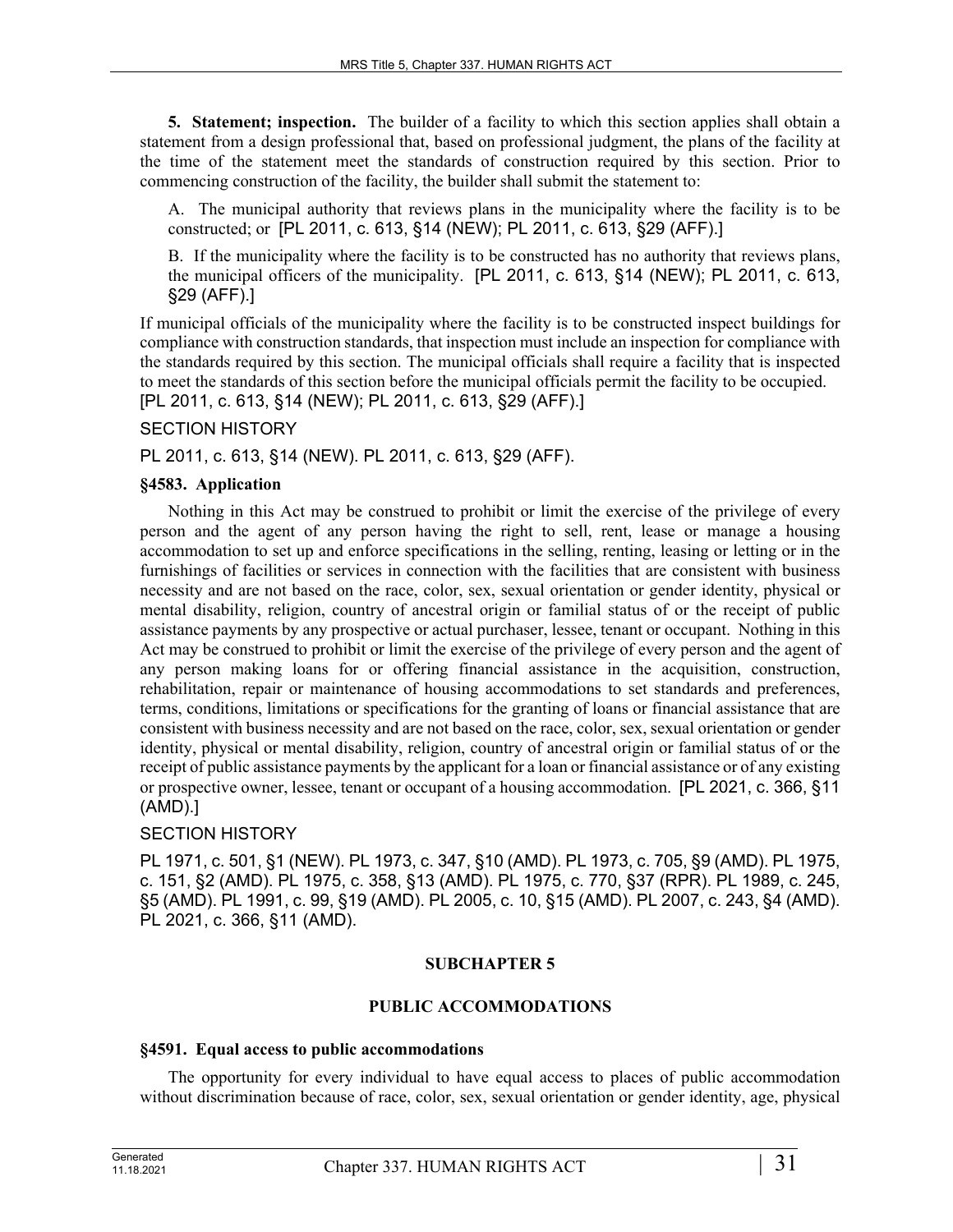or mental disability, religion, ancestry or national origin is recognized as and declared to be a civil right. [PL 2021, c. 366, §12 (AMD).]

# SECTION HISTORY

PL 1971, c. 501, §1 (NEW). PL 1973, c. 347, §11 (AMD). PL 1975, c. 355, §10 (AMD). PL 1975, c. 358, §§13-A (AMD). PL 1975, c. 770, §38 (RPR). PL 1991, c. 99, §20 (AMD). PL 2005, c. 10, §16 (AMD). PL 2021, c. 366, §12 (AMD).

#### **§4592. Unlawful public accommodations**

This section does not require an entity to permit an individual to participate in or benefit from the goods, services, facilities, privileges, advantages and accommodations of that entity when the individual poses a direct threat to the health or safety of others. For the purposes of this section, the term "direct threat" means a significant risk to the health or safety of others that can not be eliminated by a modification of policies, practices or procedures or by the provision of auxiliary aids or services. [PL 1995, c. 511, §2 (NEW); PL 1995, c. 511, §3 (AFF).]

It is unlawful public accommodations discrimination, in violation of this Act: [PL 1991, c. 99, §21 (AMD).]

**1. Denial of public accommodations.** For any public accommodation or any person who is the owner, lessor, lessee, proprietor, operator, manager, superintendent, agent or employee of any place of public accommodation to directly or indirectly refuse, discriminate against or in any manner withhold from or deny the full and equal enjoyment to any person, on account of race or color, sex, sexual orientation or gender identity, age, physical or mental disability, religion, ancestry or national origin, any of the accommodations, advantages, facilities, goods, services or privileges of public accommodation, or in any manner discriminate against any person in the price, terms or conditions upon which access to accommodations, advantages, facilities, goods, services and privileges may depend.

For purposes of this subsection, unlawful discrimination also includes, but is not limited to:

A. The imposition or application of eligibility criteria that screen out or tend to screen out an individual with a disability or any class of individuals with disabilities from fully and equally enjoying any goods, services, facilities, privileges, advantages or accommodations, unless the criteria can be shown to be necessary for the provision of the goods, services, facilities, privileges, advantages or accommodations being offered; [PL 1995, c. 393, §22 (NEW).]

B. A failure to make reasonable modifications in policies, practices or procedures, when modifications are necessary to afford the goods, services, facilities, privileges, advantages or accommodations to individuals with disabilities, unless, in the case of a private entity, the private entity can demonstrate that making the modifications would fundamentally alter the nature of the goods, services, facilities, privileges, advantages or accommodations; [PL 1995, c. 393, §22 (NEW).]

C. A failure to take steps that may be necessary to ensure that no individual with a disability is excluded, denied services, segregated or otherwise treated differently than other individuals because of the absence of auxiliary aids and services, unless, in the case of a private entity, the private entity can demonstrate that taking those steps would fundamentally alter the nature of the good, service, facility, privilege, advantage or accommodation being offered or would result in an undue burden; [PL 1995, c. 393, §22 (NEW).]

D. A private entity's failure to remove architectural barriers and communication barriers that are structural in nature in existing facilities and transportation barriers in existing vehicles and rail passenger cars used by an establishment for transporting individuals, not including barriers that can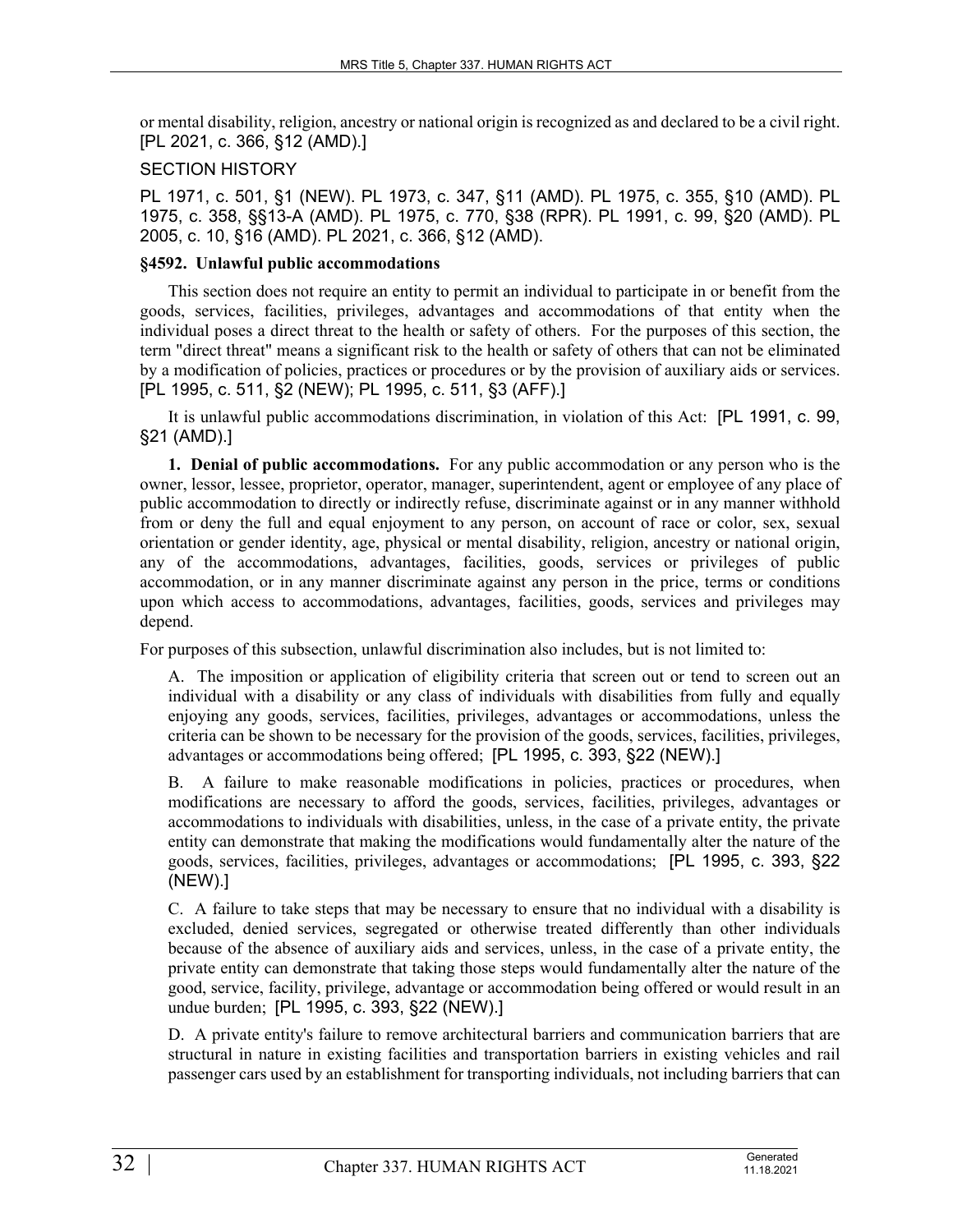be removed only through the retrofitting of vehicles or rail passenger cars by the installation of a hydraulic or other lift, where the removal is readily achievable.

When the entity can demonstrate that the removal of a barrier under this paragraph is not readily achievable, a failure to make the goods, services, facilities, privileges, advantages or accommodations available through alternative methods if alternative methods are readily achievable; and [PL 2021, c. 366, §13 (AMD).]

E. A qualified individual with a disability, by reason of that disability, being excluded from participation in or being denied the benefits of the services, programs or activities of a public entity, or being subjected to discrimination by any such entity; [PL 1995, c. 393, §22 (NEW).] [PL 2021, c. 366, §13 (AMD).]

**2. Communication, notice or advertisement.** For any person to directly or indirectly publish, display or communicate any notice or advertisement to the effect that any of the accommodations, advantages, facilities and privileges of any place of public accommodation are refused, withheld from or denied to any person on account of race or color, sex, sexual orientation or gender identity, age, physical or mental disability, religion, ancestry or national origin, or that the patronage or custom of any person belonging to or purporting to be of any particular race or color, sex, sexual orientation or gender identity, age, physical or mental disability, religion, ancestry or national origin is unwelcome, objectionable or not acceptable, desired or solicited, or that the clientele is restricted to any particular race or color, sex, sexual orientation or gender identity, age, physical or mental disability, religion, ancestry or national origin. The production of any communication, notice or advertisement purporting to relate to any place of accommodation is presumptive evidence in any action that the action was authorized by its owner, manager or proprietor;

[PL 2021, c. 366, §14 (AMD).]

**3. Denial of lodging; children, exception.** For any person who is the owner, lessee, proprietor, manager, superintendent, agent or employee of any public accommodation for lodging to directly or indirectly refuse or withhold from or deny to any person that lodging on the grounds that the person is accompanied by a child or children who will occupy the unit, unless the total number of persons seeking to occupy the unit exceeds the number permitted by local ordinances or reasonable standards relating to health, safety or sanitation.

This subsection does not apply to the owner of a lodging place:

A. That serves breakfast; [PL 1989, c. 301 (NEW).]

B. That contains no more than 5 rooms available to be let to lodgers; and [PL 1995, c. 393, §23 (AMD).]

C. In which the owner resides on the premises; [PL 1995, c. 393, §23 (AMD).] [PL 1995, c. 393, §23 (AMD).]

**4. Participation.** For a covered entity:

A. To subject an individual or a class of individuals, on the basis of a disability or disabilities of the individual or class, directly or through contractual, licensing or other arrangements, to a denial of the opportunity of the individual or class to participate in or benefit from the goods, services, facilities, privileges, advantages or accommodations of that entity; [PL 1995, c. 393, §24 (NEW).]

B. To afford an individual or a class of individuals, on the basis of a disability or disabilities of the individual or class, directly or through contractual, licensing or other arrangements, with the opportunity to participate in or benefit from a good, service, facility, privilege, advantage or accommodation in a manner that is not equal to that afforded to other individuals; and [PL 1995, c. 393, §24 (NEW).]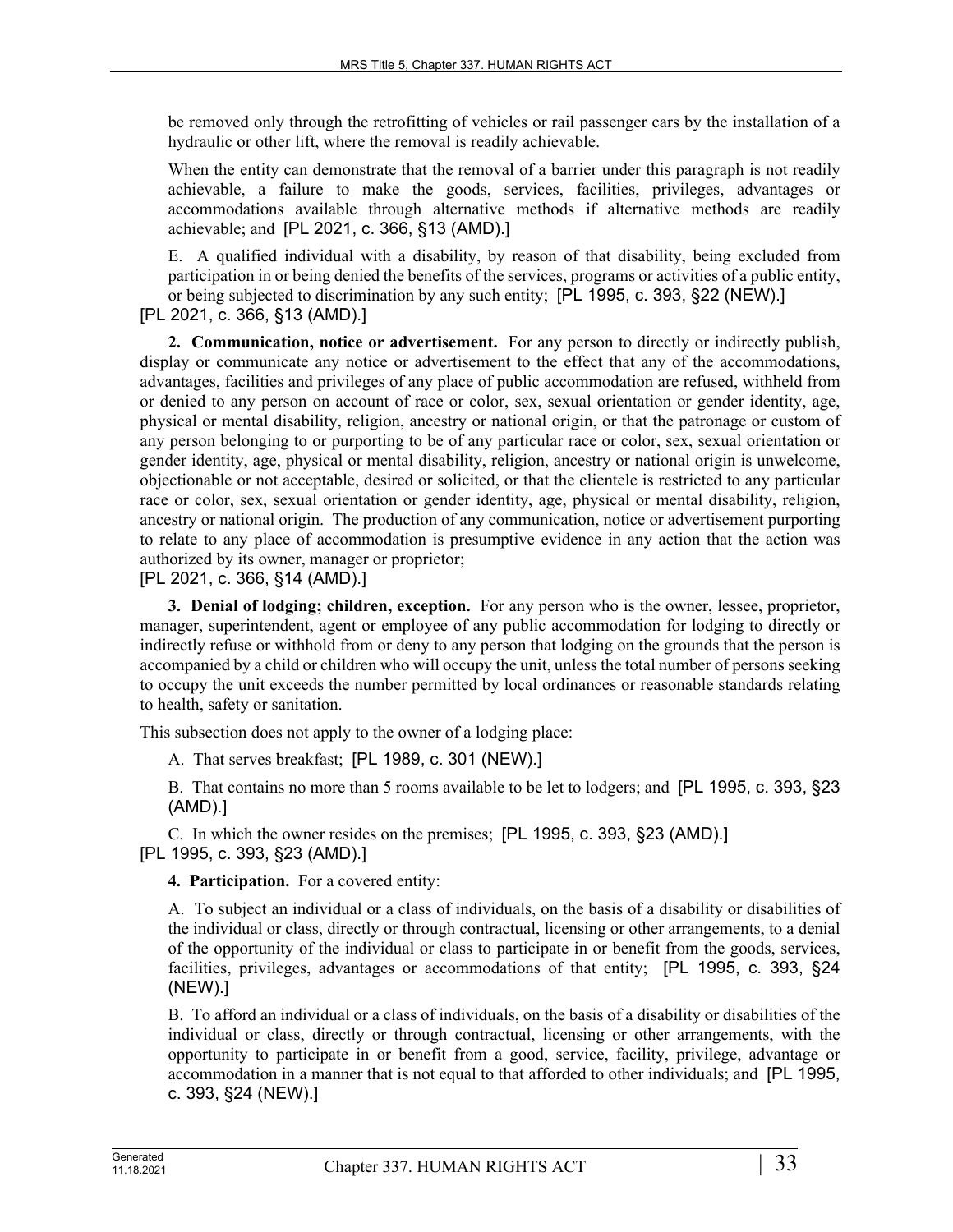C. To provide an individual or a class of individuals, on the basis of a disability or disabilities of the individual or class, directly or through contractual, licensing or other arrangements, with a good, service, facility, privilege, advantage or accommodation that is different or separate from that provided to other individuals, unless this action is necessary to provide the individual or class of individuals with a good, service, facility, privilege, advantage or accommodation or other opportunity that is as effective as that provided to others. [PL 1995, c. 393, §24 (NEW).]

For purposes of this subsection, the term "individual" or "class of individuals" refers to the clients or customers of the covered public accommodation that enters into a contractual, licensing or other arrangement;

# [PL 1995, c. 393, §24 (NEW).]

**5. Integrated setting; programs or activities not separate or different.** For a covered entity to not afford goods, services, facilities, privileges, advantages and accommodations to an individual with a disability in the most integrated setting appropriate to the needs of the individual.

Notwithstanding the existence of separate or different programs or activities provided in accordance with this section, an individual with a disability may not be denied the opportunity to participate in programs or activities that are not separate or different;

# [PL 1995, c. 393, §24 (NEW).]

**6. Association.** For a covered entity to exclude or otherwise deny equal goods, services, facilities, privileges, advantages, accommodations or other opportunities to an individual or entity because of the known protected class status of an individual with whom the individual or entity is known to have a relationship or association;

[PL 2021, c. 366, §15 (AMD).]

**7. Administrative methods.** For an individual or an entity, directly or through contractual or other arrangements, to utilize standards or criteria or methods of administration:

A. That have the effect of discrimination on the basis of disability; or [PL 1995, c. 393, §24 (NEW).]

B. That perpetuate the discrimination of others who are subject to common administrative control; [PL 2019, c. 464, §5 (AMD).]

[PL 2019, c. 464, §5 (AMD).]

**8. Service animals.** For any public accommodation or any person who is the owner, lessor, lessee, proprietor, operator, manager, superintendent, agent or employee of any place of public accommodation to refuse to permit the use of a service animal or otherwise discriminate against an individual with a physical or mental disability who uses a service animal at the public accommodation unless it is shown by defense that the service animal poses a direct threat to the health or safety of others or the use of the service animal would result in substantial physical damage to the property of others or would substantially interfere with the reasonable enjoyment of the public accommodation by others. The use of a service animal may not be conditioned on the payment of a fee or security deposit, although the individual with a physical or mental disability is liable for any damage done to the premises or facilities by such a service animal. This subsection does not apply to an assistance animal as defined in section 4553, subsection 1‑H unless the assistance animal also qualifies as a service animal; and [PL 2019, c. 464, §6 (AMD).]

**9. Unlawful public accommodations.** For any public accommodation to designate a singleoccupancy toilet facility as for use only by members of one sex. A single-occupancy toilet facility may be identified by a sign, as long as the sign does not indicate that the facility is for use by members of one specific sex. For the purposes of this subsection, a "single-occupancy toilet facility" is a restroom for use by one user at a time or for family or assisted use and that has an outer door that can be locked by the occupant.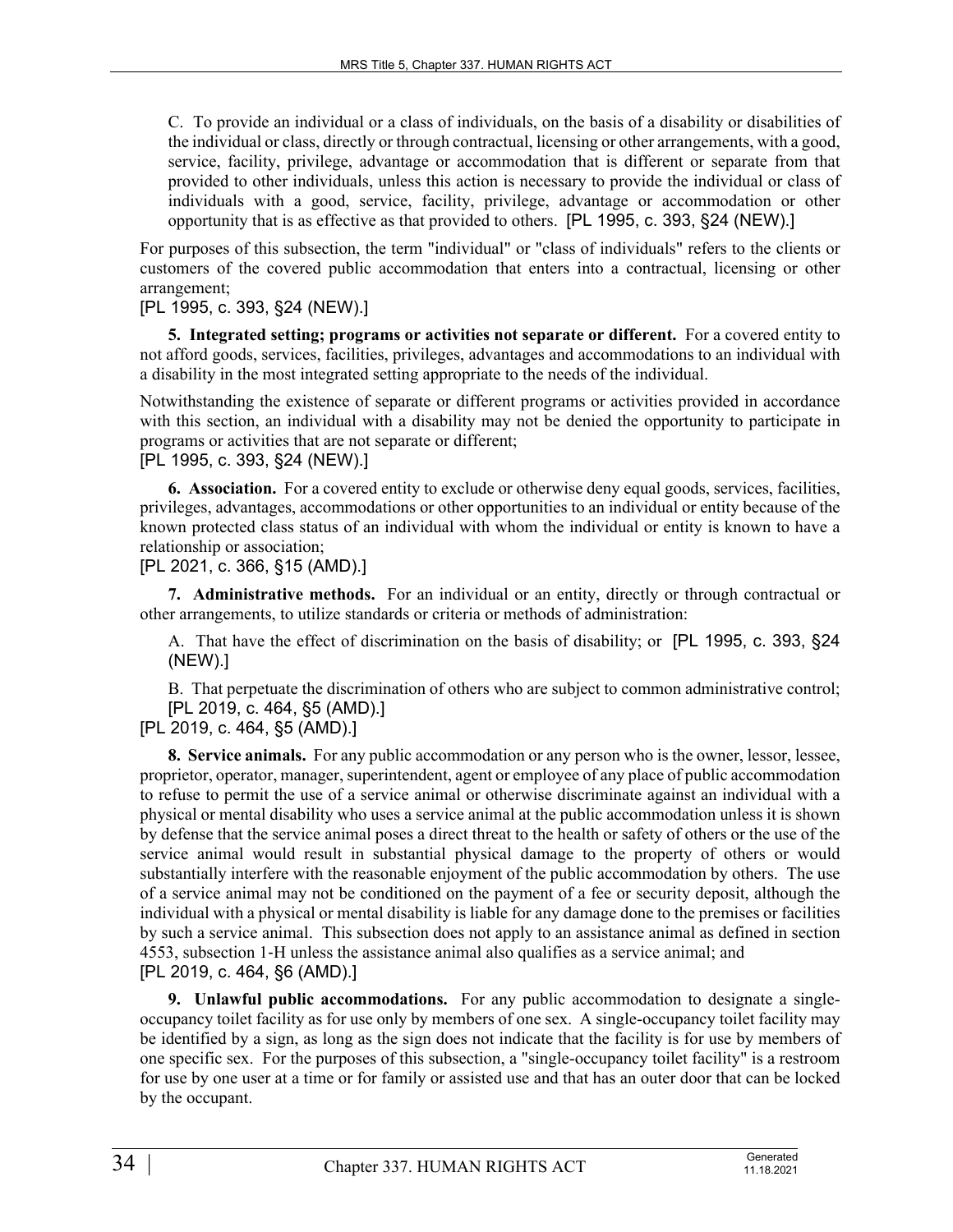[PL 2019, c. 464, §7 (NEW).]

# SECTION HISTORY

PL 1971, c. 501, §1 (NEW). PL 1973, c. 347, §12 (AMD). PL 1973, c. 705, §10 (AMD). PL 1975, c. 355, §11 (RPR). PL 1975, c. 358, §14 (AMD). PL 1975, c. 770, §39 (RPR). PL 1985, c. 638, §§2,3 (AMD). PL 1989, c. 301 (RPR). PL 1991, c. 99, §§21,22 (AMD). PL 1995, c. 393, §§22-24 (AMD). PL 1995, c. 511, §2 (AMD). PL 1995, c. 511, §3 (AFF). PL 2005, c. 10, §17 (AMD). PL 2007, c. 664, §§5-7 (AMD). PL 2015, c. 457, §4 (AMD). PL 2019, c. 464, §§5-7 (AMD). PL 2021, c. 366, §§13-15 (AMD).

#### **§4593. Standards for facilities constructed or altered between September 1, 1974 and January 1, 1982**

**1. Public accommodations.** For any building or facility constructed specifically as a place of public accommodation on or after September 1, 1974 but before January 1, 1982, or when the estimated total costs for remodeling or enlarging an existing building exceed \$250,000 and the remodeling or enlarging is begun before January 1, 1982, the following standards of construction must be met.

A. There must be at least one public walk not less than 40 inches wide with a slope not greater than one foot rise in 12 feet leading directly to a primary entrance. However, after April 1, 1977, the public walk must be not less than 48 inches wide. [PL 1991, c. 99, §23 (AMD).]

B. There must be a door at the primary entrance with a clear opening of not less than 32 inches and operable by a single effort. If doors at a primary entrance are in a series, they must have a space between them of not less than 84 inches measured from their closed positions; and each must open in the same direction so that swings do not conflict. [PL 1991, c. 99, §23 (AMD).]

C. Rest room facilities must have at least one stall that is not less than 4 feet wide, 5 feet in depth, a 32-inch wide door that swings out or slides, handrails on each side mounted 33 inches from the floor, and a water closet with a seat 20 inches high. [PL 1991, c. 99, §23 (AMD).]

D. Doors that are not intended for normal use and that are dangerous if a blind person were to enter or exit by them must be made identifiable to touch by knurling the handle or knob. [PL 2011, c. 322, §1 (AMD).]

E. There must be parking spaces designated for persons with physical disability set aside in adequate number and clearly marked for use only by the disabled. Set aside in adequate number means that, for every 25 parking spaces made available to the public on a public or private parking lot, at least one of those spaces must be made available in an appropriate location for parking exclusively used by persons with physical disability. [PL 1991, c. 99, §23 (AMD).]

In any building designed and constructed specifically for public accommodations, the bathroom facilities and all accompanying fixtures must be arranged to permit access and use by a person in a wheelchair in at least 1% of the living units. The units must be constructed on ground level and must comply with paragraph C.

[PL 2011, c. 322, §1 (AMD).]

**2. Places of employment.** For any building or facility constructed specifically as a place of employment on or after September 1, 1974 but before January 1, 1982, or when the estimated total costs for remodeling or enlarging an existing building exceed \$100,000 and the remodeling or enlarging is begun before January 1, 1982, the public accommodation provisions relating to walks, entries, rest room facilities and doors apply.

[PL 2011, c. 322, §1 (AMD).]

SECTION HISTORY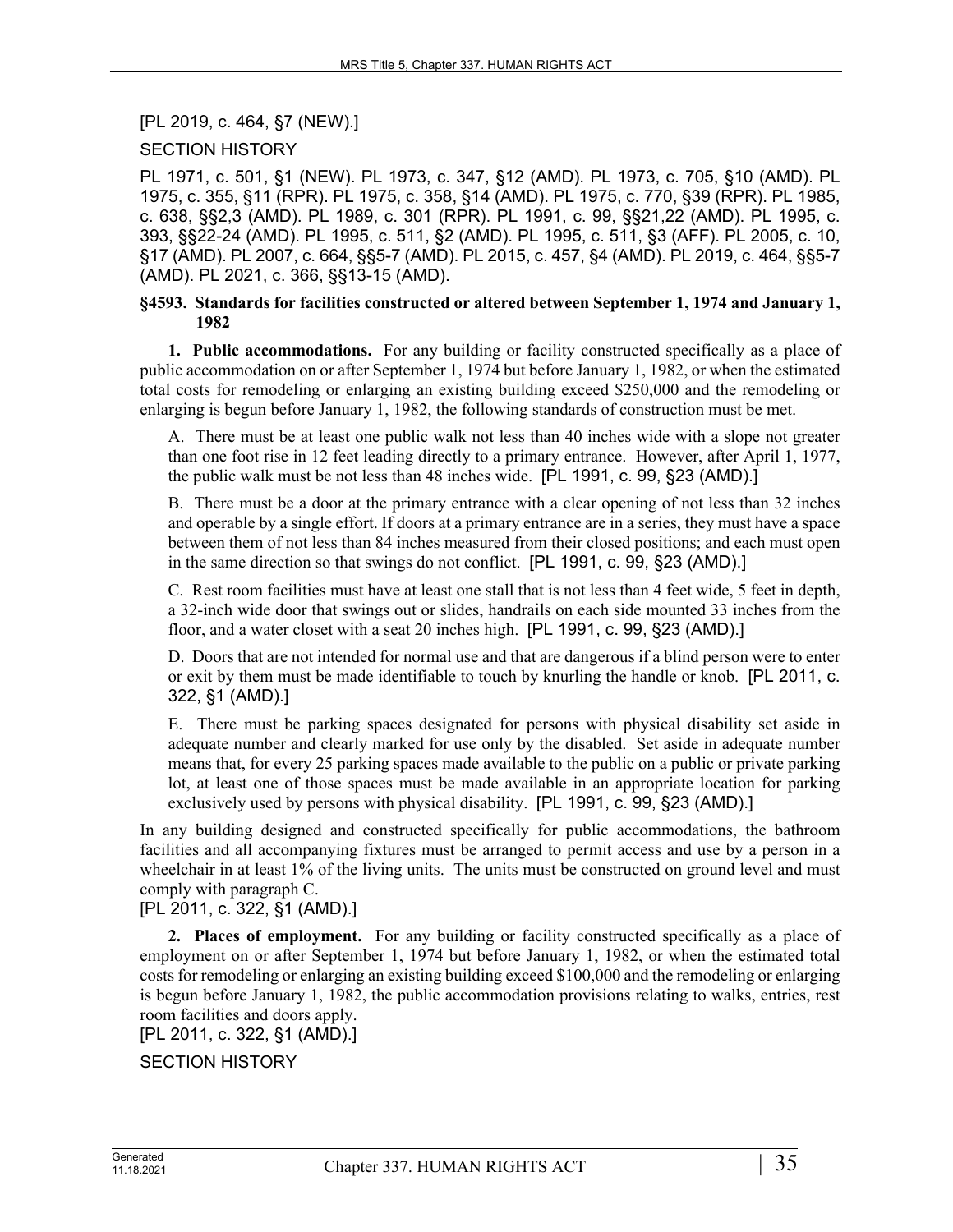PL 1973, c. 705, §12 (NEW). PL 1975, c. 355, §§12-14 (AMD). PL 1977, c. 80, §1 (AMD). PL 1981, c. 334, §§1,2 (AMD). PL 1983, c. 437, §4 (AMD). PL 1987, c. 390, §1 (AMD). PL 1991, c. 99, §23 (AMD). PL 1995, c. 393, §25 (AMD). PL 2011, c. 322, §1 (AMD).

#### **§4594. Standards for facilities constructed or altered between January 1, 1982 and January 1, 1984**

**1. Facilities attested.** This section applies for the following facilities:

A. Any building or facility constructed specifically as a place of public accommodation on or after January 1, 1982 but before January 1, 1984, or when the estimated total costs for remodeling or enlarging an existing building exceeds \$250,000 and the remodeling or enlarging is begun after January 1, 1982 but before January 1, 1984; and [PL 2011, c. 322, §2 (AMD).]

B. Any building or facility constructed specifically as a place of employment on or after January 1, 1982 but before January 1, 1984, or when the estimated total costs for remodeling or enlarging an existing building exceed \$100,000 and the remodeling or enlarging is begun after January 1, 1982 but before January 1, 1984. [PL 2011, c. 322, §2 (AMD).]

[PL 2011, c. 322, §2 (AMD).]

**2. Application.** Facilities subject to this section must meet the requirements of the 1981 standards of construction adopted pursuant to Title 25, former chapter 331, to implement the following 4 parts of the American National Standards Institute's "Specification for Making Buildings and Facilities Accessible to and Usable by Physically Handicapped People," (ANSI A 117.1-1980):

A. 4.3 Accessible Route; [PL 1981, c. 334, §3 (NEW).]

B. 4.13 Doors; [PL 1981, c. 334, §3 (NEW).]

C. 4.17 Toilet Stalls; [PL 1987, c. 390, §2 (AMD).]

D. 4.29.3 Tactile Warnings on doors to Hazardous Areas; and [PL 1987, c. 390, §2 (AMD).]

E. Parking spaces for use by persons with physical disability in adequate number, pursuant to section 4593, subsection 1, paragraph E. [PL 1991, c. 99, §24 (AMD).]

[PL 2011, c. 613, §15 (AMD); PL 2011, c. 613, §29 (AFF).]

# SECTION HISTORY

PL 1981, c. 334, §3 (NEW). PL 1987, c. 390, §§2,3 (AMD). PL 1991, c. 99, §24 (AMD). PL 2011, c. 322, §2 (AMD). PL 2011, c. 613, §15 (AMD). PL 2011, c. 613, §29 (AFF).

#### **§4594-A. Standards for facilities constructed or altered between January 1, 1984 and January 1, 1988**

**1. Facilities attested.** This section applies to any building or facility constructed specifically as a place of public accommodation on or after January 1, 1984 but before January 1, 1988, or when the estimated total costs for remodeling or enlarging an existing building exceed \$150,000 and the remodeling or enlarging is begun after January 1, 1984 but before January 1, 1988. [PL 2011, c. 322, §3 (AMD).]

**2. Application.** Facilities subject to this section must meet the following standards.

A. Facilities subject to this section constructed on or after January 1, 1984 but before January 1, 1988 must meet the requirements of the 1981 standards of construction adopted pursuant to Title 25, former chapter 331. [PL 2011, c. 613, §16 (AMD); PL 2011, c. 613, §29 (AFF).]

B. Plans to reconstruct, remodel or enlarge an existing place of public accommodation, when the estimated total cost exceeds \$150,000, are subject to this section when the proposed reconstruction, remodeling or enlargement will substantially affect that portion of the building normally accessible to the public.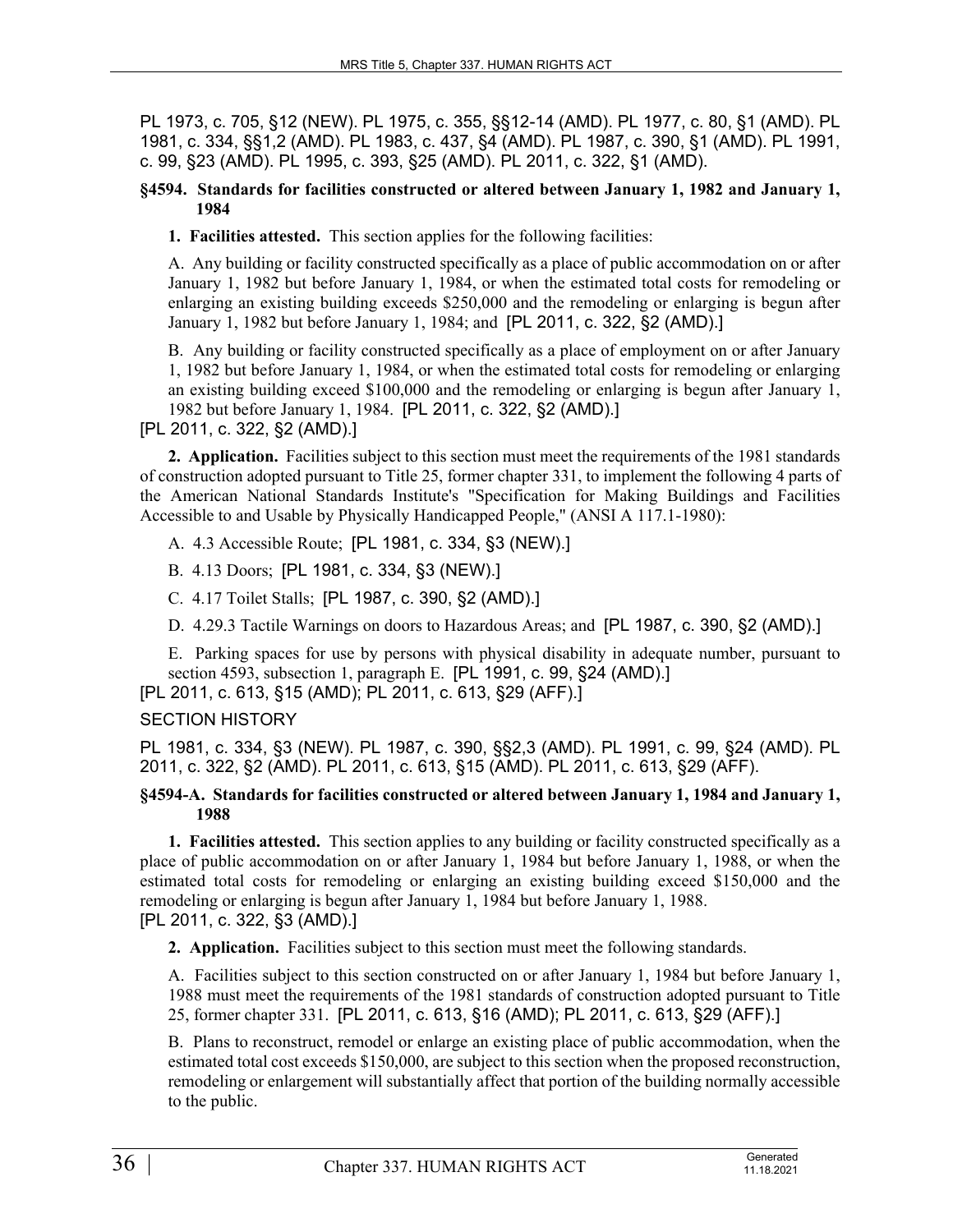Facilities subject to this section that are remodeled, enlarged or renovated on or after January 1, 1984 but before January 1, 1988 must meet the requirements of the following 4 parts of the 1981 standards of construction adopted pursuant to Title 25, former chapter 331:

- (1) 4.3 accessible route;
- (2) 4.13 doors;
- (3) 4.17 toilet stalls;
- (4) 4.29.3 tactile warnings on doors to hazardous areas; and

(5) Parking spaces for use by persons with physical disability in adequate number, pursuant to section 4593, subsection 1, paragraph E. [PL 2011, c. 613, §17 (AMD); PL 2011, c. 613, §29 (AFF).]

[PL 2011, c. 613, §§16, 17 (AMD); PL 2011, c. 613, §29 (AFF).]

# SECTION HISTORY

PL 1983, c. 437, §5 (NEW). PL 1987, c. 390, §4 (AMD). PL 1991, c. 99, §25 (AMD). PL 2011, c. 322, §3 (AMD). PL 2011, c. 613, §§16, 17 (AMD). PL 2011, c. 613, §29 (AFF).

#### **§4594-B. Standards for facilities constructed or altered between January 1, 1988 and September 1, 1988**

**1. Definitions.** As used in this section, unless the context indicates otherwise, the following terms have the following meanings.

A. "Builder" means the applicant for a building permit in a municipality that requires such permits or the owner of the property in a municipality that does not require building permits. [PL 1987, c. 112 (NEW).]

B. "Design professional" means an architect or professional engineer registered to practice under Title 32. [PL 1987, c. 112 (NEW).]

C. "Standards of construction" means the 1986 standards set forth by the American National Standards Institute in the publication "Specifications for Making Buildings and Facilities Accessible to and Usable by Physically Handicapped People," ANSI A 117.1-1986. [PL 1987, c. 112 (NEW).]

# [PL 1987, c. 112 (NEW).]

**2. Facilities attested.** This section applies to any building or facility constructed specifically as a place of public accommodation on or after January 1, 1988 but before September 1, 1988 or when the estimated total costs for remodeling or enlarging an existing building exceed \$150,000 and the remodeling or enlarging is begun after January 1, 1988 but before September 1, 1988. [PL 2011, c. 322, §4 (AMD).]

**3. Application.** Facilities subject to this section must meet the following standards.

A. Facilities subject to this section constructed on or after January 1, 1988 but before September 1, 1988 must meet the standards of construction. [PL 2011, c. 322, §4 (AMD).]

B. Plans to reconstruct, remodel or enlarge an existing place of public accommodation, when the estimated total cost exceeds \$150,000, are subject to this section when the proposed reconstruction, remodeling or enlargement will substantially affect that portion of the building normally accessible to the public.

Facilities subject to this section that are remodeled, enlarged or renovated on or after January 1, 1988 but before September 1, 1988 must meet the requirements of the following 4 parts of the standards of construction:

(1) 4.3 accessible routes;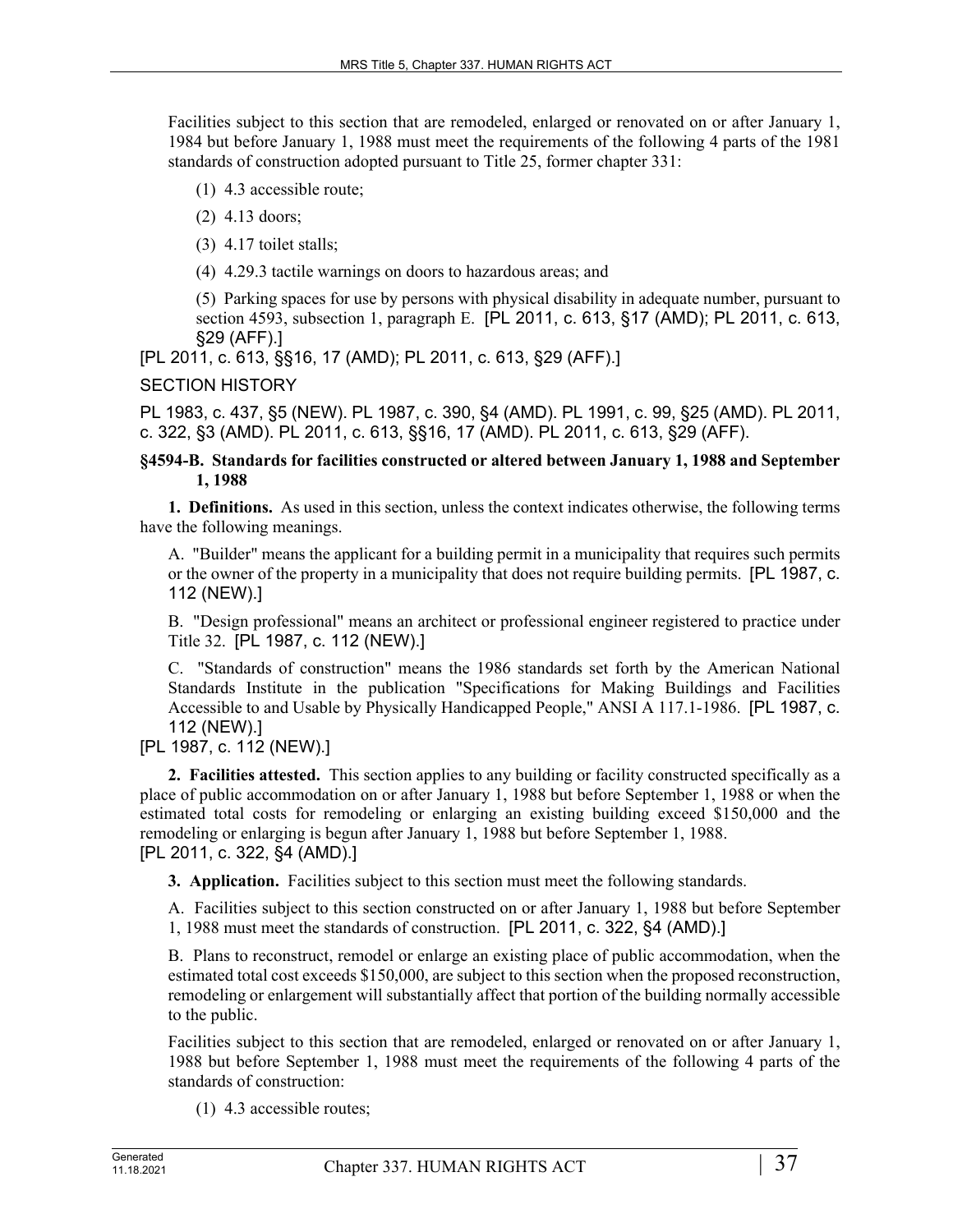- (2) 4.13 doors;
- (3) 4.17 toilet stalls; and

(4) 4.29.3 tactile warnings on doors to hazardous areas. [PL 2011, c. 322, §4 (AMD).] [PL 2011, c. 322, §4 (AMD).]

**4. Certification; inspection.** The builder of a facility to which this section applies shall obtain a certification from a design professional that the plans of the facility meet the standards of construction required by this section. Prior to commencing construction of the facility, the builder shall submit the certification to:

A. The municipal authority who reviews plans in the municipality where the facility will be constructed; or [PL 1987, c. 112 (NEW).]

B. If the municipality where the facility will be constructed has no authority who reviews plans, the municipal officers of the municipality. [PL 1987, c. 112 (NEW).]

If municipal officials of the municipality where the facility will be constructed inspect buildings for compliance with construction standards, that inspection shall include an inspection for compliance with the standards required by this section. The municipal officials shall require the facility inspected to meet the construction standards of this section before the municipal officials permit the facility to be occupied.

[PL 1987, c. 112 (NEW).]

# SECTION HISTORY

PL 1987, c. 112 (NEW). PL 1987, c. 402, Pt. B, §5 (AMD). PL 2011, c. 322, §4 (AMD).

#### **§4594-C. Standards for facilities constructed or altered between September 1, 1988 and January 1, 1991**

**1. Definitions.** As used in this section, unless the context indicates otherwise, the following terms have the following meanings.

A. "Builder" means the applicant for a building permit in a municipality that requires such permits or the owner of the property in a municipality that does not require building permits. [PL 1987, c. 686, §1 (NEW).]

B. "Design professional" means an architect or professional engineer registered to practice under Title 32. [PL 1987, c. 686, §1 (NEW).]

C. "Standards of construction" means the 1986 standards set forth by the American National Standards Institute in the publication "Specifications for Making Buildings and Facilities Accessible to and Usable by Physically Handicapped People," ANSI A 117.1-1986. [PL 1987, c. 686, §1 (NEW).]

[PL 1987, c. 686, §1 (NEW).]

**2. Facilities attested.** This section applies to any building or facility constructed specifically as a place of public accommodation on or after September 1, 1988 but before January 1, 1991 or when the estimated total costs for remodeling or enlarging an existing building exceed \$100,000 and the remodeling or enlarging is begun after September 1, 1988 but before January 1, 1991. [PL 2011, c. 322, §5 (AMD).]

**3. Application.** Facilities subject to this section must meet the following standards.

A. Facilities subject to this section constructed on or after September 1, 1988 but before January 1, 1991 must meet the standards of construction, except that, in the case of toilet stalls, at least one toilet stall shall be the standard stall configuration pursuant to ANSI Figure 30(a). Any additional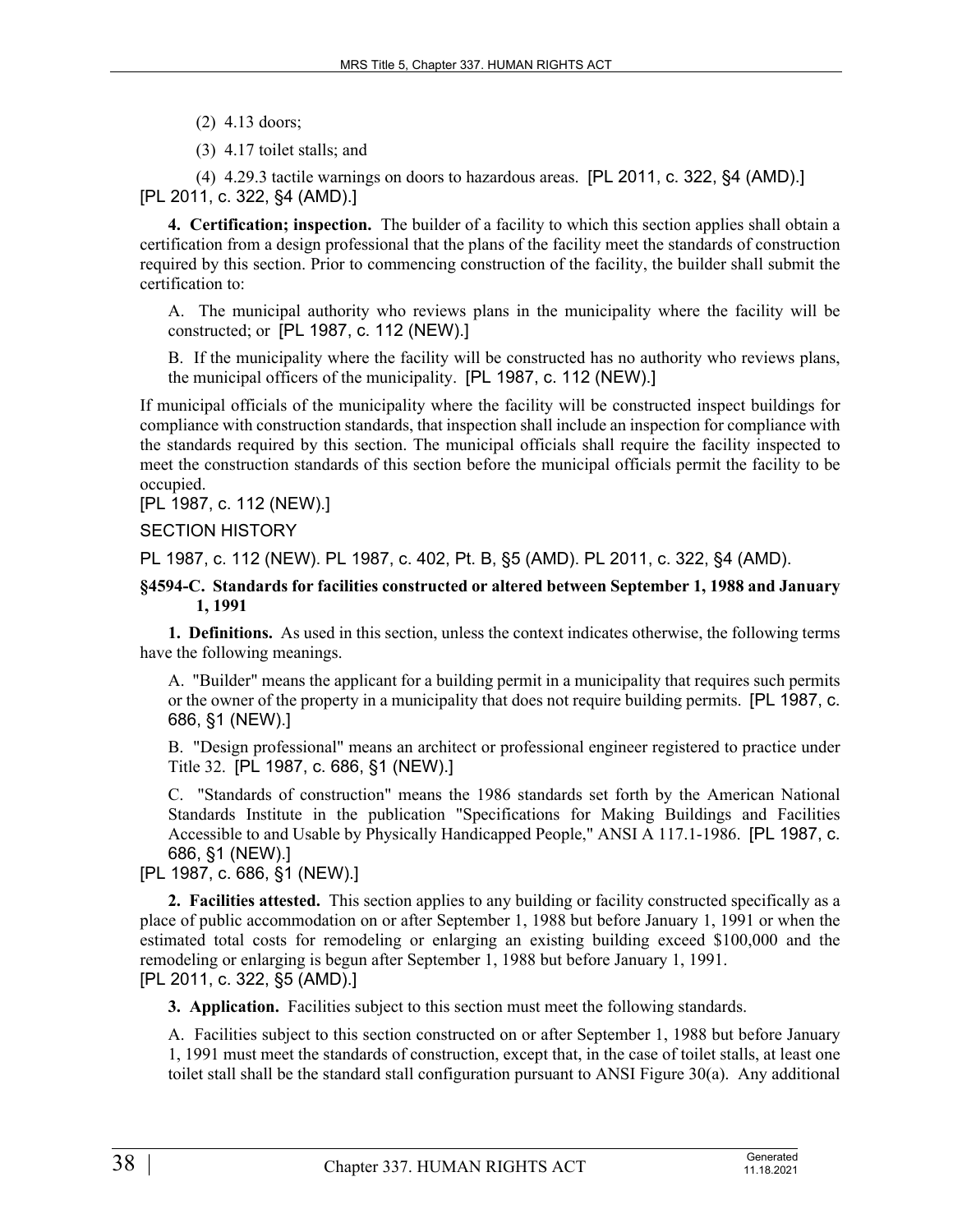toilet stalls may be either standard stall configuration, ANSI Figure 30(a), or alternate stall configuration, ANSI Figure 30(b). [PL 2011, c. 322, §5 (AMD).]

B. Plans to reconstruct, remodel or enlarge an existing place of public accommodation, when the estimated total cost exceeds \$100,000, are subject to this section when the proposed reconstruction, remodeling or enlargement substantially affects that portion of the building normally accessible to the public.

Facilities subject to this section that are remodeled, enlarged or renovated on or after September 1, 1988 but before January 1, 1991 shall meet the requirements of the following 4 parts of the standards of construction:

(1) 4.3 accessible routes;

(2) 4.13 doors;

(3) 4.17 toilet stalls, at least one of which must be a standard toilet stall configuration pursuant to ANSI Figure 30(a). Any additional toilet stalls may be either standard stall configuration, ANSI Figure 30(a), or alternate stall configuration, ANSI Figure 30(b); and

(4) 4.29.3 tactile warnings on doors to hazardous areas. [PL 2011, c. 322, §5 (AMD).] [PL 2011, c. 322, §5 (AMD).]

**4. Certification; inspection.** The builder of a facility to which this section applies shall obtain a certification from a design professional that the plans of the facility meet the standards of construction required by this section. Prior to commencing construction of the facility, the builder shall submit the certification to:

A. The municipal authority who reviews plans in the municipality where the facility will be constructed; or [PL 1987, c. 686, §1 (NEW).]

B. If the municipality where the facility will be constructed has no authority who reviews plans, the municipal officers of the municipality. [PL 1987, c. 686, §1 (NEW).]

If municipal officials of the municipality where the facility will be constructed inspect buildings for compliance with construction standards, that inspection must include an inspection for compliance with the standards required by this section. The municipal officials shall require the facility inspected to meet the construction standards of this section before the municipal officials permit the facility to be occupied.

[PL 2011, c. 322, §5 (AMD).]

SECTION HISTORY

PL 1987, c. 686, §1 (NEW). PL 2011, c. 322, §5 (AMD).

**§4594-D. Standards for facilities constructed or altered between January 1, 1991 and January 1, 1996**

**1. Definitions.** As used in this section, unless the context otherwise indicates, the following terms have the following meanings.

A. "Builder" means the applicant for a building permit in a municipality that requires such permits or the owner of the property in a municipality that does not require building permits. [PL 1989, c. 795 (NEW).]

B. "Design professional" means an architect or professional engineer registered to practice under Title 32. [PL 1989, c. 795 (NEW).]

C. "Standards of construction" means the 1986 standards set forth by the American National Standards Institute in the publication "Specifications for Making Buildings and Facilities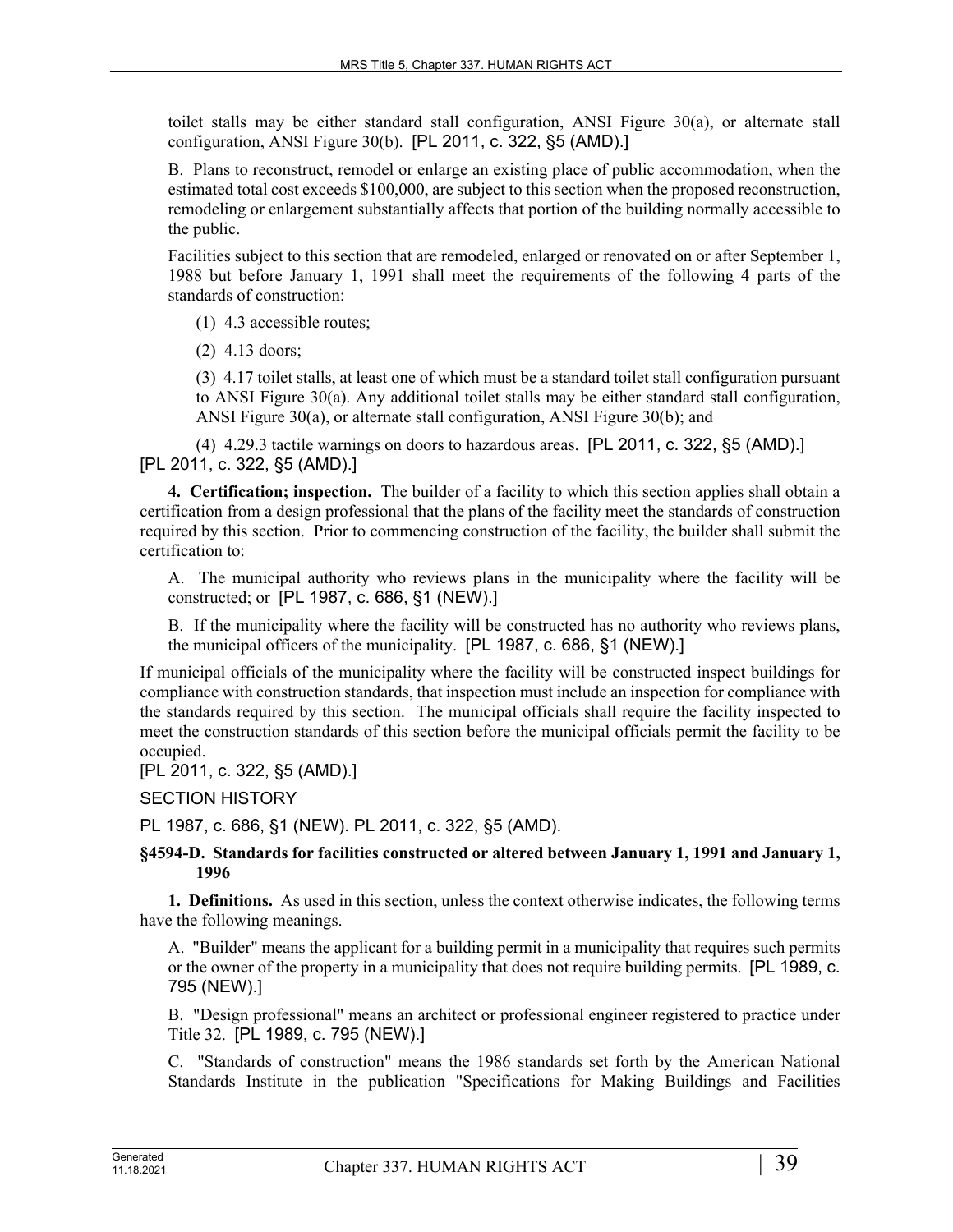Accessible to and Usable by Physically Handicapped People," ANSI A 117.1-1986. [PL 1989, c. 795 (NEW).]

[PL 1989, c. 795 (NEW).]

**2. Facilities attested.** This section applies to any building or facility constructed specifically as a place of public accommodation or place of employment on or after January 1, 1991 but before January 1, 1996 or when the estimated total costs for remodeling, enlarging or renovating an existing building exceed \$100,000 and the remodeling, enlarging or renovating is begun after January 1, 1991 but before January 1, 1996.

[PL 2011, c. 322, §6 (AMD).]

**3. Application.** Facilities subject to this section must meet the following standards.

A. Places of employment or public accommodation and additions to these places constructed on or after January 1, 1991 but before January 1, 1996 must meet the standards of construction. [PL 2011, c. 322, §6 (AMD).]

B. Except for repairs undertaken in accordance with the rules adopted pursuant to subsection 4, when the proposed remodeling or renovation substantially affects that portion of the building normally accessible to the public, places of employment or public accommodation remodeled or renovated on or after January 1, 1991 but before January 1, 1996 must meet the following 5 parts of the standards of construction:

(1) 4.3 accessible routes;

(2) 4.13 doors;

(3) 4.29.3 tactile warnings on doors to hazardous areas;

(4) Parking spaces for use by persons with physical disability in adequate number, pursuant to section 4593, subsection 1, paragraph E; and

(5) 4.17 toilet stalls, at least one of which must be a standard toilet stall configuration pursuant to ANSI Figure 30(a). Any additional toilet stalls within the same toilet room may be either standard stall configuration, ANSI Figure 30(a), or alternate stall configuration, ANSI Figure 30(b). [PL 2011, c. 322, §6 (AMD).]

[PL 2011, c. 322, §6 (AMD).]

**4. Rules.** The commission may adopt, alter, amend and repeal rules designed to make buildings under this section accessible to, functional for and safe for use by persons with physical disability in accordance with subsection 3, and may adopt, alter, amend and repeal rules designed otherwise to enforce this section.

[PL 1993, c. 349, §10 (AMD).]

**5. Certification; inspection.** The builder of a facility to which this section applies shall obtain a certification from a design professional that the plans meet the standards of construction required by this section. The builder shall provide the certification to the Office of the State Fire Marshal with the plans of the facility. The builder shall also provide the certification to the municipality where the facility exists or will be built.

[PL 1989, c. 795 (NEW).]

**6. Training, education and assistance.** The commission and the Office of the State Fire Marshal shall, as necessary, develop information packets, lectures, seminars and educational forums on barrierfree design for the purpose of increasing the awareness and knowledge of owners, architects, design professionals, code enforcers, building contractors and other interested parties. [PL 1989, c. 795 (NEW).]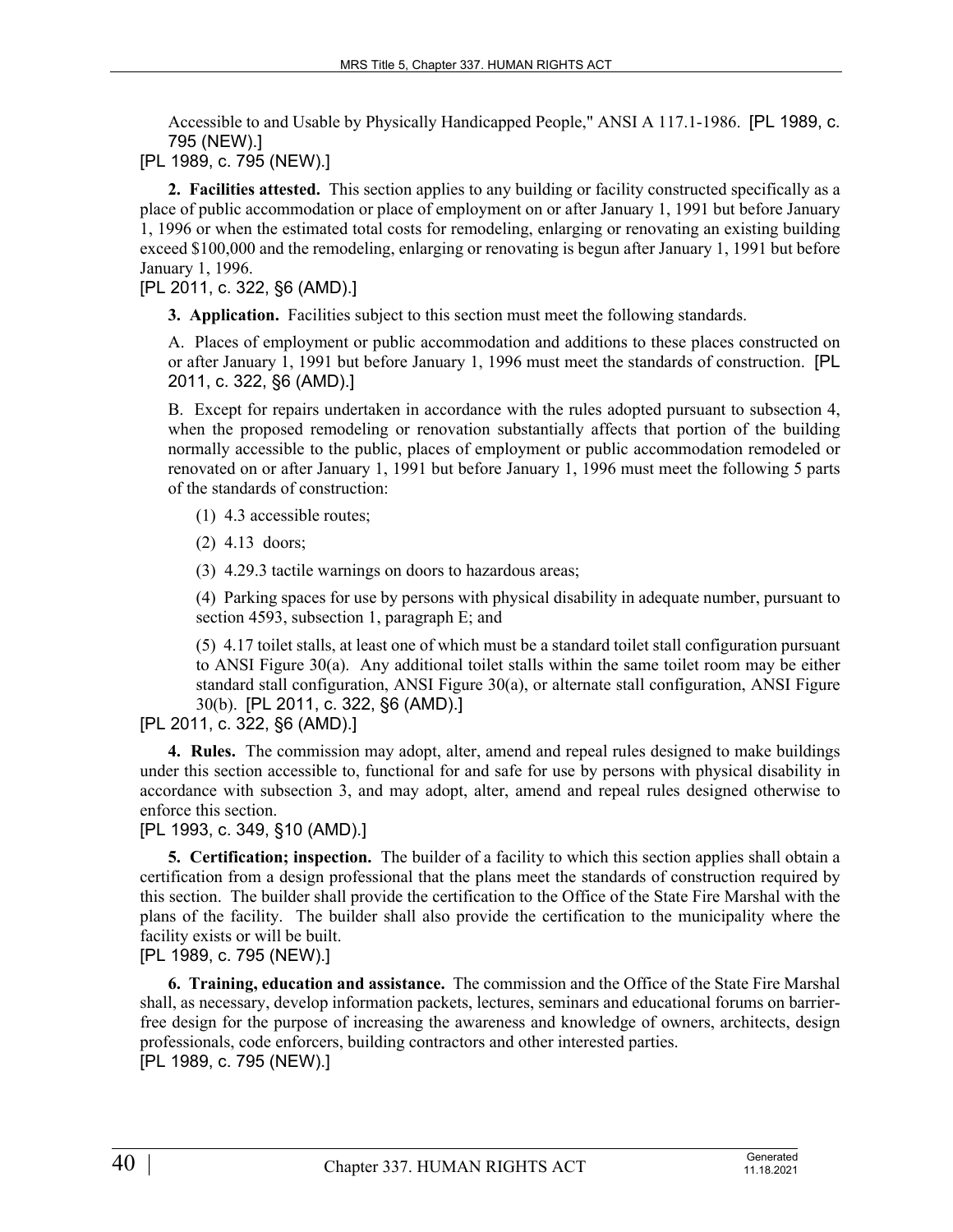**7. Mandatory plan review; certification; inspection.** Builders of the following newly constructed facilities must submit plans to the Office of the State Fire Marshal to ensure that the plans meet the standards of construction required by subsection 3:

A. Restaurants; [PL 1989, c. 795 (NEW).]

- B. Motels, hotels and inns; [PL 1989, c. 795 (NEW).]
- C. State, municipal and county buildings; and [PL 1989, c. 795 (NEW).]
- D. Schools, elementary and secondary. [PL 1989, c. 795 (NEW).]

Fees for reviews are established by the Office of the State Fire Marshal.

No building permit may be issued by the municipal authority having jurisdiction to issue these permits unless the Office of the State Fire Marshal approves the plans and certifies that the facility covered by the mandatory plan review meets the standards of construction required by this section; if, however, no decision is rendered within 2 weeks of submission to the Office of the State Fire Marshal, the builder may submit the building permit request directly to the municipality with an attestation that the plans meet the standards of construction.

If officials of the municipality in which the facility is constructed, renovated, remodeled or enlarged inspect buildings for compliance with construction standards, that inspection must include an inspection for compliance with the certified plans. The municipal officials shall require that the facility be inspected for compliance with construction standards before the municipal officials permit the facility to be occupied.

#### [PL 1993, c. 410, Pt. X, §2 (AMD).]

**8. Voluntary plan review.** Builders of facilities not governed by subsection 7 may submit plans to the Office of the State Fire Marshal to ensure that the plans meet the standards of construction required by subsection 3. Fees for this review may be assessed by the Office of the State Fire Marshal. [PL 1989, c. 795 (NEW).]

**9. Waivers; variance.** Builders of facilities governed by subsection 7 may file a petition with the State Fire Marshal requesting a waiver or variance of the standards of construction. If the representative of the Office of the State Fire Marshal determines in cases covered by mandatory plan review that compliance with this section and its rules is not technologically feasible or would result in excessive and unreasonable costs without any substantial benefit to persons with physical disability, the State Fire Marshal may provide for modification of, or substitution for, these standards. In all petitions for variance or waiver, the burden of proof is on the party requesting a variance or waiver to justify its allowance.

Requests for waivers or variances for buildings covered by mandatory plan review are heard by a designee of the Office of the State Fire Marshal. A decision must be provided in writing to the party requesting the waiver or variance.

[PL 1993, c. 450, §1 (AMD).]

**10. Appeals.** Decisions of the State Fire Marshal on requests for waivers or variances in cases covered by mandatory plan review are subject to review in Superior Court upon petition of the aggrieved party within 30 days after the issuance of the decision for which review is sought. The court may enter an order enforcing, modifying or setting aside the decision of the State Fire Marshal, or it may remand the proceeding to the State Fire Marshal for such further action as the court may direct. [PL 1993, c. 410, Pt. X, §3 (AMD).]

**11. Report.**  [PL 2015, c. 102, §9 (RP).] SECTION HISTORY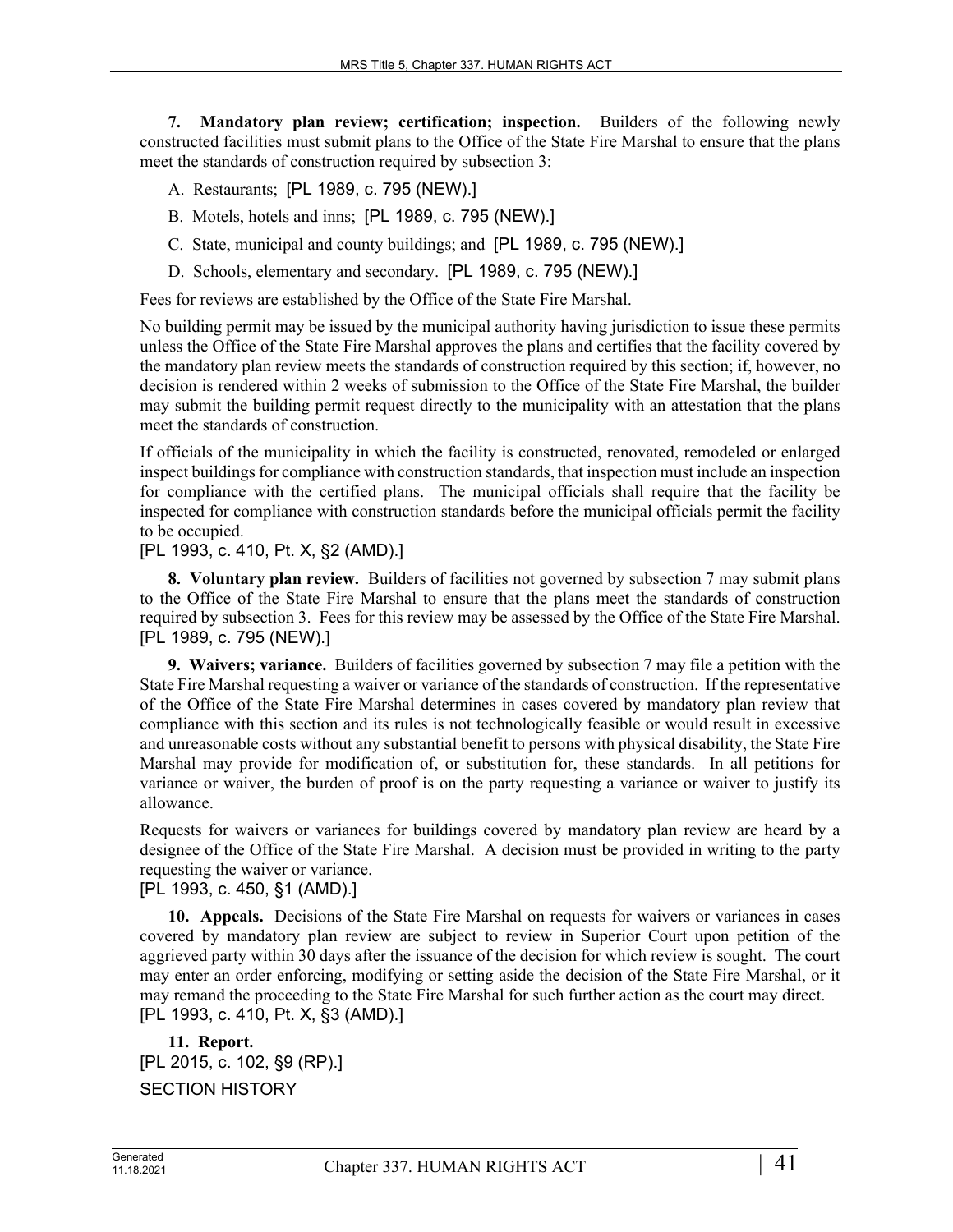PL 1989, c. 795 (NEW). PL 1991, c. 99, §26 (AMD). PL 1993, c. 349, §10 (AMD). PL 1993, c. 410, §§X2,3 (AMD). PL 1993, c. 450, §1 (AMD). PL 2011, c. 322, §6 (AMD). PL 2015, c. 102, §9 (AMD).

**§4594-E. Waivers for existing buildings**

# **(REPEALED)**

SECTION HISTORY

RR 1993, c. 2, §4 (COR). PL 1993, c. 450, §2 (NEW). PL 1995, c. 393, §26 (RP).

# **§4594-F. Standards for facilities constructed or altered between January 1, 1996 and March 15, 2012**

**1. Definitions.** As used in this section, unless the context otherwise indicates, the following terms have the following meanings.

A. "Alteration" means a change to a place of public accommodation or a commercial facility that affects or could affect the usability of the building or facility or any part of the building or facility, including, but not limited to, reconstruction, remodeling, rehabilitation, historic restoration, changes or rearrangement in structural parts or elements and changes or rearrangement in the plan configuration of walls and full-height partitions. [PL 1995, c. 393, §27 (NEW).]

B. "Builder" means the applicant for a building permit in a municipality that requires such permits or the owner of a property in a municipality that does not require building permits. [PL 1995, c. 393, §27 (NEW).]

C. [PL 1997, c. 630, §1 (RP).]

D. "Facility" means all or any portion of buildings, structures, sites, complexes, equipment, rolling stock or other conveyances, roads, walks, passageways, parking lots or other real or personal property, including the site where the building, property, structure or equipment is located. [PL 1995, c. 393, §27 (NEW).]

E. "Historic preservation programs" means programs conducted by a public or private entity that have preservation of historic properties as a primary purpose. [PL 1995, c. 393, §27 (NEW).]

F. "Historic properties" means those properties that are listed or eligible for listing in the National Register of Historic Places or the State of Maine Register of Historic Places. [PL 1995, c. 393, §27 (NEW).]

G. "Maximum extent feasible" applies to the occasional case when the nature of an existing facility makes it virtually impossible to comply fully with applicable accessibility standards through a planned alteration. In these circumstances, the alteration must provide the maximum physical accessibility feasible. Any altered features of the facility that can be made accessible must be made accessible. If providing accessibility in conformance with this section to individuals with certain disabilities would not be feasible, the facility must be made accessible to persons with other types of disabilities. [PL 1995, c. 393, §27 (NEW).]

H. "New construction" includes, but is not limited to, the design and construction of facilities for first occupancy after January 1, 1996 or an alteration affecting at least 80% of the space of the internal structure of facilities after January 1, 1996. [PL 1995, c. 393, §27 (NEW).]

I. "Readily achievable" means easily accomplishable and able to be carried out without much difficulty or expense. In determining whether an action is readily achievable, factors to be considered include:

(1) The nature and cost of the action needed under this subchapter;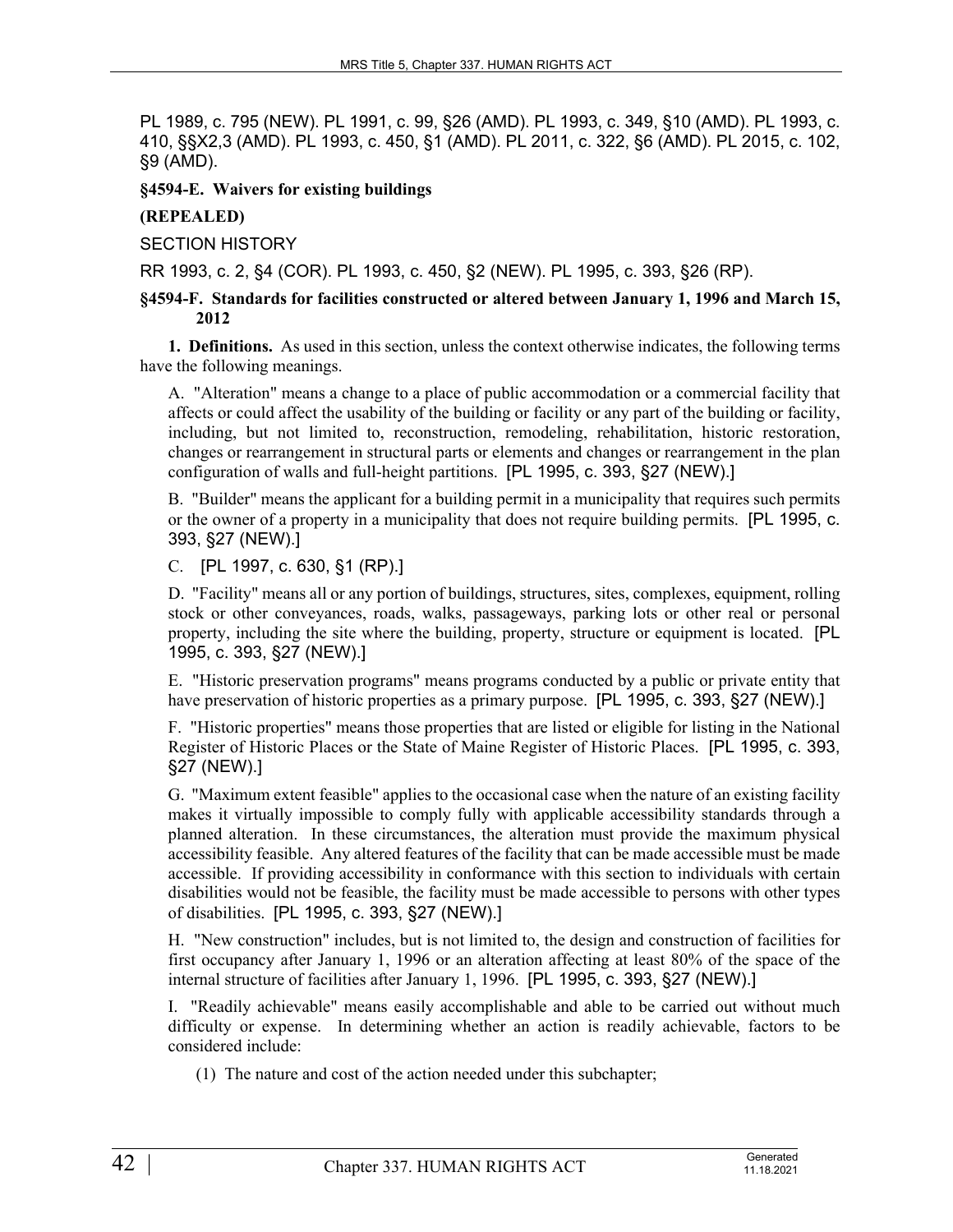(2) The overall financial resources of the facility or facilities involved in the action, the number of persons employed at the facility, the effect on expenses and resources or other impacts of the action on the operation of the facility;

(3) The overall financial resources of the covered entity, the overall size of the business of a covered entity with respect to the number of its employees and the number, type and location of its facilities; and

(4) The type of operation or operations of the covered entity, including the composition, structure and functions of the entity's work force, the geographic separateness and administrative or fiscal relationship of the facility or facilities in question to the covered entity. [PL 1995, c. 393, §27 (NEW).]

J. "Standards of construction" means the standards set forth in the federal Americans with Disabilities Act Accessibility Guidelines, "ADAAG," standards. The ADAAG standards of construction replace ANSI standards and provide the architectural standards of construction. [PL 1995, c. 393, §27 (NEW).]

[PL 1997, c. 630, §1 (AMD).]

**2. Facilities attested.** This section applies to any building or facility constructed specifically as a place of public accommodation or place of employment on or after January 1, 1996 but before March 15, 2012 or to any alterations of an existing place of public accommodation or place of employment when the alteration is begun after January 1, 1996 but before March 15, 2012, unless such construction or alteration is covered by section 4594‑G, in which case section 4594‑G and not this section applies. As an alternative to compliance with this section, any new construction or alterations covered by this section may comply with section 4594‑G.

[PL 2011, c. 322, §7 (AMD).]

**3. Application.** Facilities subject to this section must meet the following standards.

A. Places of employment or public accommodation and additions to those places constructed on or after January 1, 1996 but before March 15, 2012 must meet the standards of construction, including, but not limited to, the 5 parts of the standards of construction in paragraph B, subparagraph (2). [RR 2011, c. 1, §5 (COR).]

B. Alterations are governed by the following.

(1) Any alteration to a place of public accommodation, commercial facility or place of employment on or after January 1, 1996 but before March 15, 2012 must be made so as to ensure that, to the maximum extent feasible, the altered portions of the facility are readily accessible to and usable by individuals with disabilities, including individuals who use wheelchairs. If existing elements, spaces or common areas are altered, then each altered element, space or area must comply with the applicable provisions of the standards of construction.

(2) This subparagraph applies to only buildings remodeled or renovated or to any alterations if the estimated total costs for remodeling or renovating or for alterations to an existing building exceed \$100,000.

(a) Except for repairs undertaken in accordance with the rules adopted pursuant to subsection 4, when the proposed alteration substantially affects that portion of the building normally accessible to the public, a place of employment or public accommodation altered on or after January 1, 1996 but before March 15, 2012 must meet the following 5 parts of the standards of construction or as otherwise indicated:

- (i) 4.3 accessible routes;
- (ii) 4.13 doors;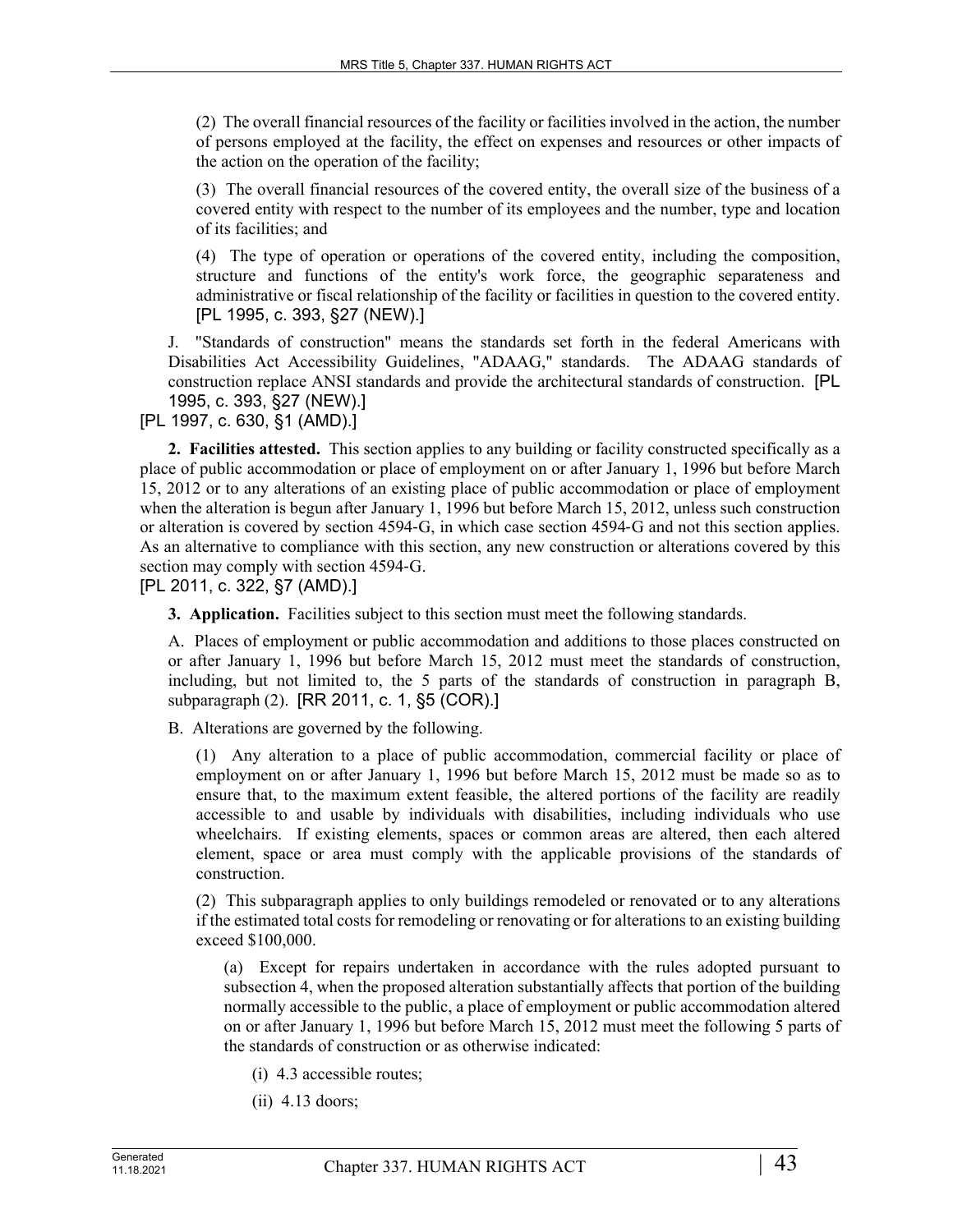(iii) Tactile warnings on doors to hazardous areas. Doors that lead to areas that might prove dangerous to a blind person, for example, doors to loading platforms, boiler rooms, stages and the like, must be made identifiable to the touch by a textured surface on the door handle, knob, pull or other operating hardware. This textured surface may be made by knurling or roughening or by a material applied to the contact surface. Textured surfaces may not be provided for emergency exit doors or any doors other than those to hazardous areas;

(iv) Parking spaces for use by persons with physical disabilities pursuant to 4.1.2 of the standards of construction; and

(v) 4.17 toilet stalls, at least one of which must be a standard toilet stall configuration pursuant to ADAAG figure 30(a). Any additional toilet stalls within the same toilet room may be either standard stall configuration, ADAAG figure 30(a) or alternate stall configuration ADAAG figure 30(b).

(b) In addition to the 5 parts of the standards of construction specified in division (a), each of which must be met regardless of the cost of the 5 parts of the standards, when the entity is undertaking an alteration that affects or could affect usability of or access to an area of the facility containing a primary function, the entity shall also make the alterations in such a manner that, to the maximum extent feasible, the path of travel to the altered area and the bathrooms, telephones and drinking fountains serving the altered area are readily accessible to and usable by individuals with disabilities where such alterations to the path of travel or the bathrooms, telephones and drinking fountains serving the altered area to the extent that the costs to provide an accessible path of travel do not exceed 20% of the cost of the alteration to the primary function area.

If the cost to provide an accessible path of travel to the altered area exceeds 20% of the costs of the alteration to the primary function area, the path of travel must be made accessible to the extent that it can be made accessible without incurring disproportionate costs.

In determining whether the 20% cost figure has been met, the following analysis must be used. The analysis must include an evaluation of whether the following elements of access have been provided, using the following order of priority, before costing 20%, regardless of other elements of access that may have been provided which may affect the path of travel:

- (i) An accessible entrance;
- (ii) An accessible route to the altered area;
- (iii) At least one accessible restroom for each sex or a single unisex restroom;
- (iv) Accessible telephones;
- (v) Accessible drinking fountains; and
- (vi) When possible, additional accessible elements such as parking, storage and alarms.

The obligation to provide an accessible path of travel may not be evaded by performing a series of small alterations to the area served by a single path of travel if those alterations could have been performed as a single undertaking.

(3) This subparagraph applies to only buildings remodeled or renovated or to any alterations if the estimated total costs for remodeling or renovating or for alterations to an existing building do not exceed \$100,000. When the entity is undertaking an alteration that affects or could affect usability or access to an area of the facility containing a primary function, the entity shall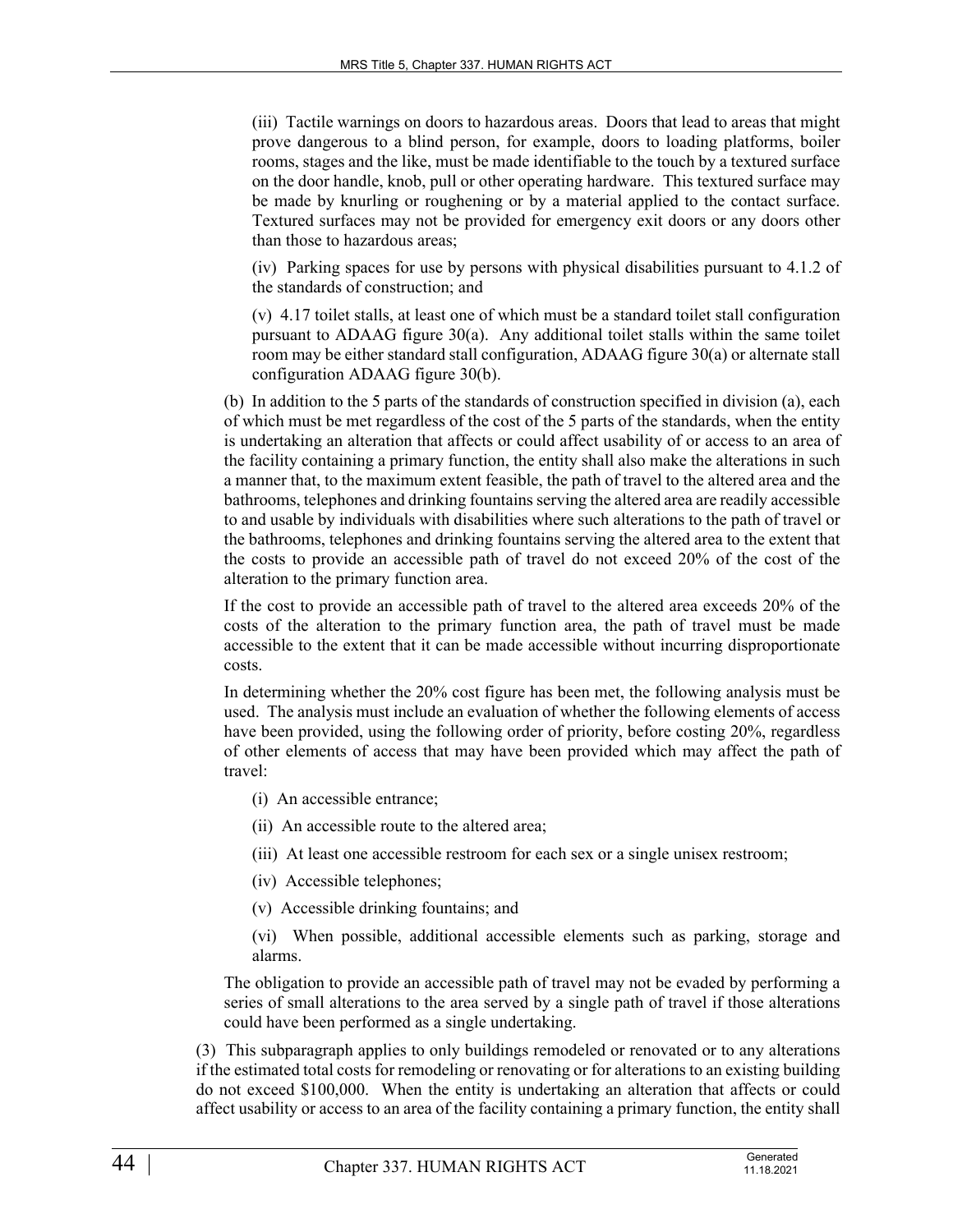make the alterations in a manner that, to the maximum extent feasible, the path of travel to the altered area and the bathrooms, telephones and drinking fountains serving the altered area are readily accessible to and usable by individuals with disabilities, where the alterations to the path of travel or the bathrooms, telephones and drinking fountains serving the altered area are not disproportionate to the overall alterations in terms of cost and scope. [PL 2011, c. 322, §7 (AMD).]

C. This subsection may not be construed to require the installation of an elevator for a facility that is less than 3 stories in height or has less than 3,000 square feet per story unless the facility is a shopping center, a shopping mall, the professional office of a health care provider, a terminal, depot or other station used for specified public transportation or an airport passenger terminal or a facility covered by Title II of the Americans with Disabilities Act or unless the United States Attorney General determines that a particular category of facility requires the installation of elevators based on the usage of the facility. [PL 1995, c. 393, §27 (NEW).]

[RR 2011, c. 1, §5 (COR).]

**4. Curb ramps.** Curb ramps or other slopes are required in the following situations.

A. Newly constructed or altered streets, roads and highways must contain curb ramps or other sloped areas at any intersection having curbs or other barriers to entry from a street-level pedestrian walkway. [PL 1995, c. 393, §27 (NEW).]

B. Newly constructed or altered street-level pedestrian walkways must contain curb ramps or other sloped areas at intersections to streets, roads or highways. [PL 1995, c. 393, §27 (NEW).] [PL 1995, c. 393, §27 (NEW).]

**5. Rules.** The commission shall adopt, alter and amend rules designed to make facilities under this section accessible to, functional for and safe for use by persons with physical or mental disabilities in accordance with subsections 3 and 4 and shall adopt, alter and amend rules designed to enforce this section. The commission may repeal only those rules contrary to this chapter. The commission shall also adopt rules concerning procedures and requirements for alterations that will threaten or destroy the historic significance of qualified historic buildings and facilities as defined in 4.1.7(1) and (2) of the Uniform Federal Accessibility Standards, maintaining, at a minimum, the procedures and requirements established in 4.1.7(1) and (2) of the Uniform Federal Accessibility Standards. [PL 1995, c. 393, §27 (NEW).]

**6. Barrier-free certification; inspection.** If the costs of construction or alterations are at least \$50,000, the builder of a facility to which this section applies must obtain a certification from an architect, professional engineer, certified interior designer or landscape architect who is licensed, certified or registered to practice under Title 32 and is practicing within the scope of that individual's profession that the plans meet the standards of construction required by this section. The builder shall provide the certification to the Office of the State Fire Marshal with the plans of the facility. The builder shall also provide the certification to the municipality where the facility exists or will be built. Nothing in this section may be construed to change the scope of practice of any individual licensed, certified or registered to practice under Title 32.

[PL 1997, c. 630, §2 (AMD).]

**7. Training, education and assistance.** The commission and the Office of the State Fire Marshal, with input from organizations representing individuals with disabilities, shall develop, as necessary, information packets, lectures, seminars and educational forums on barrier-free design for the purpose of increasing the awareness and knowledge of owners, architects, professional engineers, certified interior designers, landscape architects, code enforcers, building contractors, individuals with disabilities and other interested parties.

[PL 1997, c. 630, §2 (AMD).]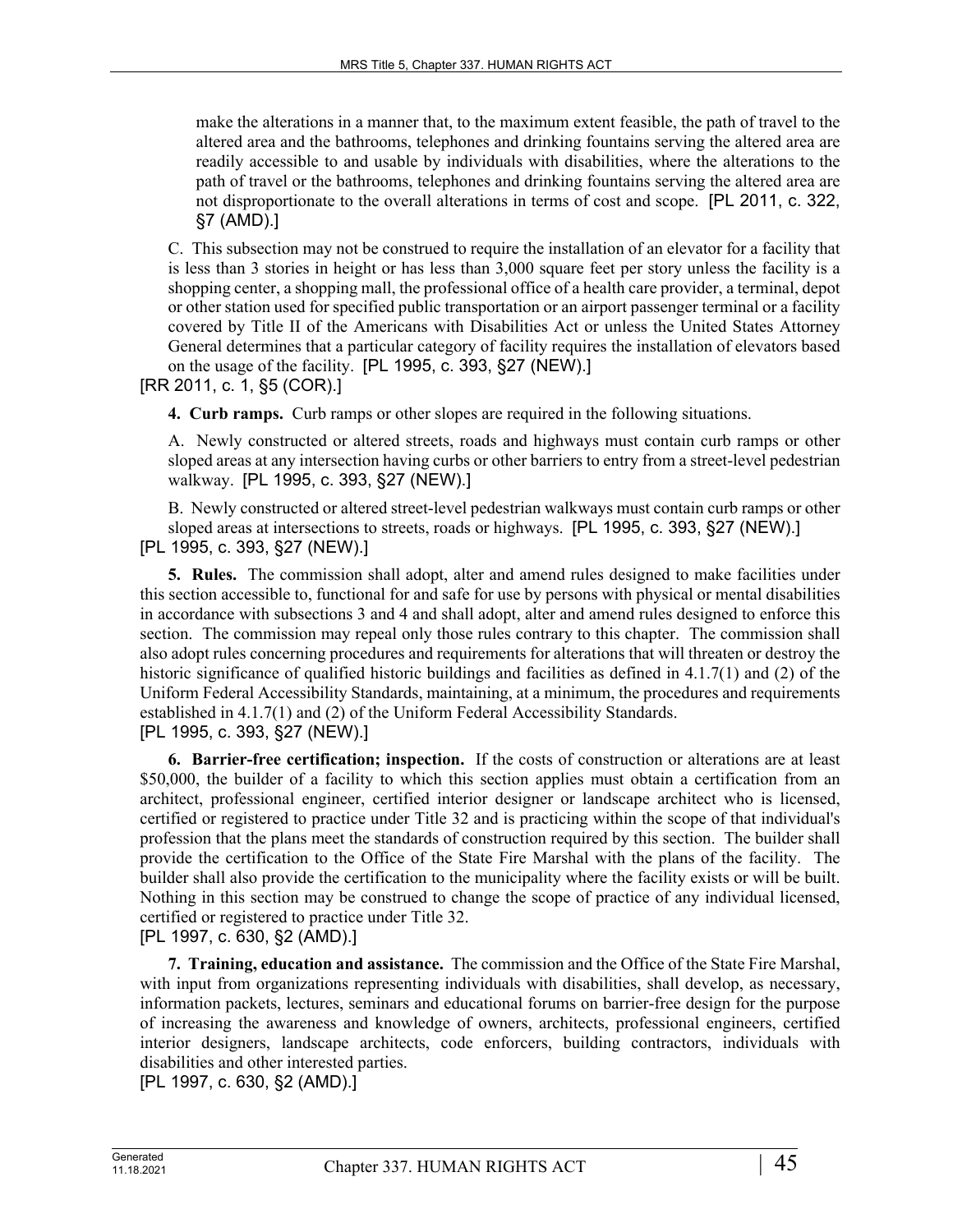**8. Mandatory plan review; certification; inspection.** Builders of newly constructed public buildings shall submit plans to the Office of the State Fire Marshal to ensure that the plans meet the standards of construction required by subsections 3 and 4.

A. For purposes of this subsection, "public building" means any building or structure constructed, operated or maintained for use by the general public, including, but not limited to, all buildings or portions of buildings used for:

(1) State, municipal or county purposes;

- (2) Education;
- (3) Health care;
- (4) Public assembly;
- (5) A hotel, motel or inn;
- (6) A restaurant;
- (7) Business occupancy; or

(8) Mercantile establishments occupying more than 3000 square feet. [PL 1995, c. 393, §27 (NEW).]

B. The municipal authority having jurisdiction to issue building permits may not issue a building permit unless the Office of the State Fire Marshal approves the plans and certifies that the public building covered by this subsection meets the standards of construction required by this section. If no decision is rendered within 2 weeks of submission to the Office of the State Fire Marshal, the builder may submit the building permit request directly to the municipality with an attestation from an architect or professional engineer licensed or registered to practice under Title 32 that the plans meet the standards of construction. [PL 1997, c. 630, §3 (AMD).]

C. If officials of the municipality in which a restaurant; motel; hotel; inn; state; municipal or county building; or an elementary or secondary school covered by this subsection is constructed, renovated, remodeled or enlarged inspect buildings for compliance with construction standards, that inspection must include an inspection for compliance with the certified plans. The municipal officials shall require that a facility covered by this paragraph be inspected for compliance with construction standards before the municipal officials permit a facility covered by this paragraph to be occupied. [PL 1995, c. 393, §27 (NEW).]

[PL 1997, c. 630, §3 (AMD).]

**9. Voluntary plan review.** Builders of facilities not governed by subsection 8 may submit plans to the Office of the State Fire Marshal to ensure that the plans meet the standards of construction required by subsections 3 and 4. Certification for a voluntary plan review may be provided by an architect, professional engineer, certified interior designer or landscape architect licensed, certified or registered to practice under Title 32 and practicing within the scope of that individual's profession. [PL 1997, c. 630, §4 (AMD).]

**10. Waivers; variance.** Builders of facilities governed by subsection 8 that are private entities, when the facilities are not to be owned or operated by, or leased to or by, a public entity, may file a petition with the State Fire Marshal requesting a waiver or variance of the standards of construction. If a representative of the Office of the State Fire Marshal determines, in cases covered by mandatory plan review pursuant to subsection 8, that compliance with this section and its rules is structurally impracticable, the State Fire Marshal may provide for modification of, or substitution for, these standards. In all petitions for variance or waiver, the burden of proof is on the party requesting the variance or waiver to justify its allowance.

[PL 1995, c. 393, §27 (NEW).]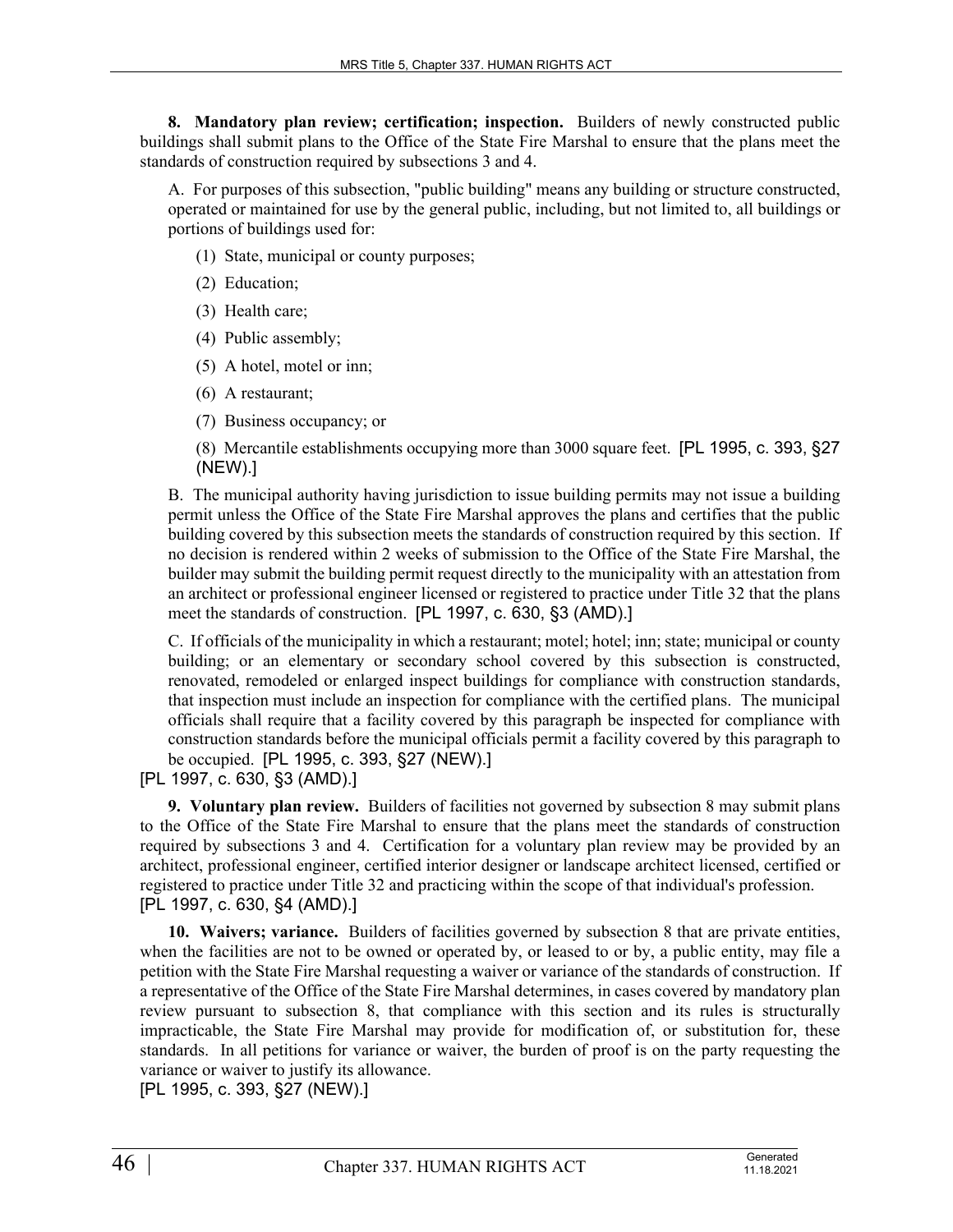**11. Appeals relating to mandatory plan reviews.** Decisions of the State Fire Marshal on requests for waivers or variances in cases covered by mandatory plan review under subsection 8 are subject to review in Superior Court upon petition of the aggrieved party within 30 days after the issuance of the decision for which review is sought. The court may enter an order enforcing, modifying or setting aside the decision of the State Fire Marshal, or it may remand the proceeding to the State Fire Marshal for further action as the court may direct.

# [PL 1995, c. 393, §27 (NEW).]

**12. Fees.** The Office of the State Fire Marshal shall establish fees for reviews, waivers or variances under this section. The Office of the State Fire Marshal shall pay all fees to the Treasurer of State to be used to carry out this chapter. Any balance of these fees does not lapse but is carried forward as a continuing account to be expended for the same purposes in the following fiscal years.

# [PL 1995, c. 393, §27 (NEW).]

# SECTION HISTORY

PL 1995, c. 393, §27 (NEW). PL 1997, c. 630, §§1-4 (AMD). RR 2011, c. 1, §5 (COR). PL 2011, c. 322, §7 (AMD).

# **§4594-G. Standards for facilities constructed or altered after March 15, 2012**

**1. Definitions.** As used in this section, unless the context otherwise indicates, the following terms have the following meanings.

A. "Alteration" means a change to a place of public accommodation or a commercial facility that affects or could affect the usability of the building or facility or any part of the building or facility, including, but not limited to, reconstruction, remodeling, rehabilitation, historic restoration, changes or rearrangement in structural parts or elements and changes or rearrangement in the plan configuration of walls and full-height partitions. Normal maintenance, reroofing, painting or wallpapering, asbestos removal or changes to mechanical and electrical systems are not alterations unless they affect the usability of the building or facility. [PL 2011, c. 322, §8 (NEW).]

B. "Builder" means the applicant for a building permit in a municipality that requires such permits or the owner of a property in a municipality that does not require building permits. [PL 2011, c. 322, §8 (NEW).]

C. "Commuter rail transportation" means short-haul rail passenger service operating in metropolitan and suburban areas, whether within or across the geographical boundaries of a state, usually characterized by reduced fare, multiple ride and commutation tickets and by morning and evening peak period operations. This term does not include light or rapid rail transportation. [PL 2011, c. 322, §8 (NEW).]

D. "Demand responsive system" means any system of transporting individuals, including the provision of designated public transportation service by public entities and the provision of transportation service by private entities, including but not limited to specified public transportation service, that is not a fixed-route system. [PL 2011, c. 322, §8 (NEW).]

E. "Designated public transportation" means transportation provided by a public entity other than public school transportation by bus, rail or other conveyance other than transportation by aircraft or intercity or commuter rail transportation that provides the general public with general or special service, including charter service, on a regular and continuing basis. [PL 2011, c. 322, §8 (NEW).]

F. "Facility" means all or any portion of buildings, structures, sites, complexes, equipment, rolling stock or other conveyances, roads, walks, passageways, parking lots or other real or personal property, including the site where the building, property, structure or equipment is located. [PL 2011, c. 322, §8 (NEW).]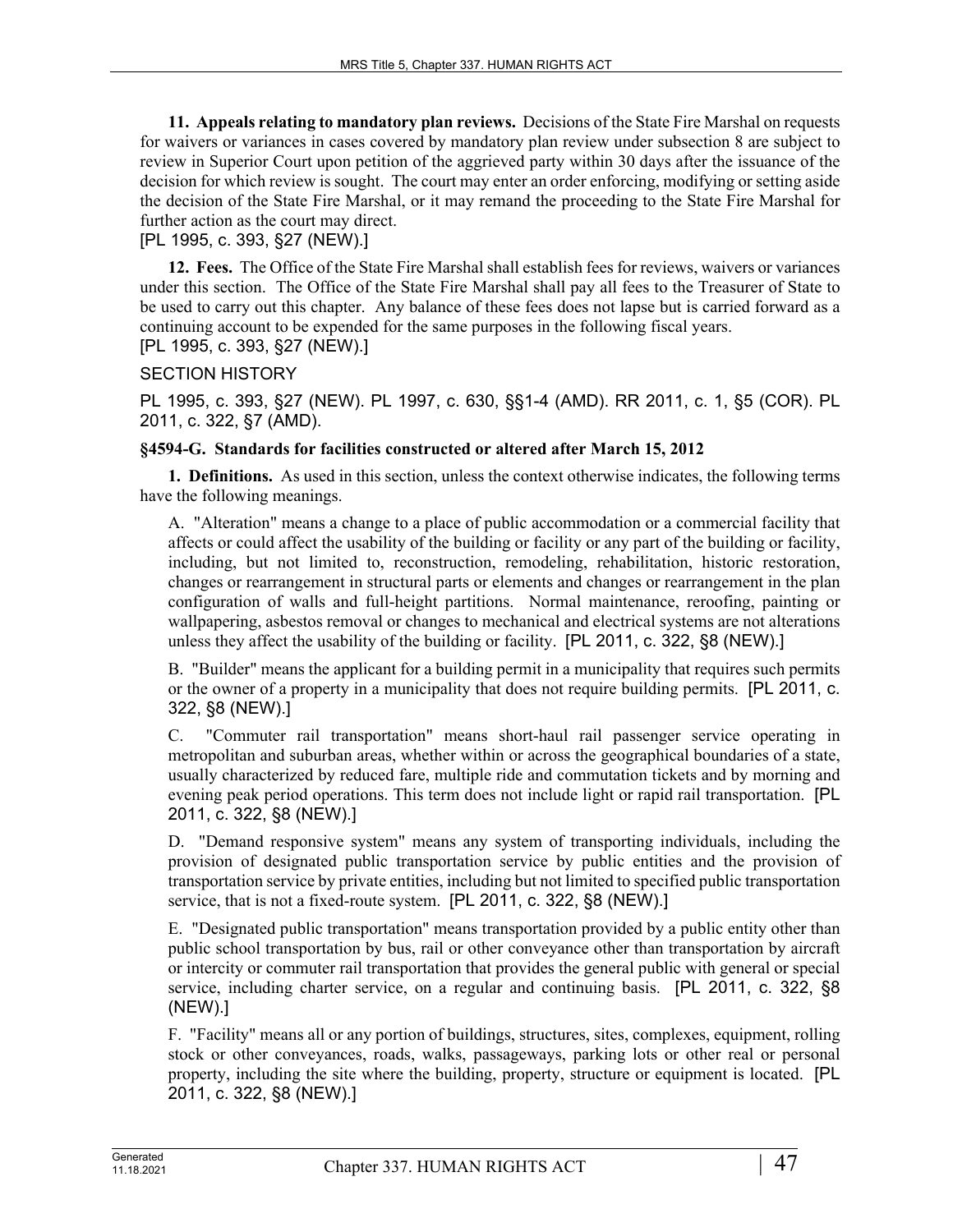G. "Fixed-route system" means a system of transporting individuals other than by aircraft, including the provision of designated public transportation service by public entities and the provision of transportation service by private entities, including, but not limited to, specified public transportation service, on which a vehicle is operated along a prescribed route according to a fixed schedule. [PL 2011, c. 322, §8 (NEW).]

H. "Intercity rail transportation" means transportation provided by the National Railroad Passenger Corporation, doing business as Amtrak. [PL 2011, c. 322, §8 (NEW).]

I. "New construction" includes, but is not limited to, the design and construction of a facility for first occupancy or an alteration if the cost of the alteration is 75% or more of the replacement cost of the completed facility. [PL 2011, c. 322, §8 (NEW).]

J. "Specified public transportation" means transportation by bus, rail or any other conveyance other than aircraft provided by a private entity to the general public, with general or special service, including charter service, on a regular and continuing basis. [PL 2011, c. 322, §8 (NEW).]

K. "Standards of construction" means:

(1) For a transportation facility, the accessibility standards adopted by the federal Department of Transportation, 49 Code of Federal Regulations, Sections 37.9, 37.41, 37.43 and 37.45  $(2010);$ 

(2) For a facility constructed or altered by, on behalf of or for the use of a public entity, other than a transportation facility, the 2010 ADA Standards for Accessible Design, 28 Code of Federal Regulations, Sections 35.104 and 35.151; and

(3) For a place of public accommodation or a commercial facility, other than a facility covered by subparagraph (1) or (2), the 2010 ADA Standards for Accessible Design, 28 Code of Federal Regulations, Section 36.104 and Sections 36.401 to 36.406. [RR 2011, c. 2, §3 (COR).]

L. "Transportation facility" means a facility constructed or altered by, on behalf of or for the use of:

(1) Any public entity that provides designated public transportation or intercity or commuter rail transportation;

(2) Any private entity that provides specified public transportation; or

(3) Any private entity that is not primarily engaged in the business of transporting people but operates a demand responsive system or fixed-route system. [PL 2011, c. 322, §8 (NEW).] [RR 2011, c. 2, §3 (COR).]

**2. Facilities attested.** This section applies to new construction and alterations of transportation facilities, places of public accommodation and commercial facilities and facilities constructed or altered by, on behalf of or for the use of a public entity, if:

A. The last application for a building permit or permit extension is certified to be complete by the appropriate state, county or local government entity on or after March 15, 2012; [PL 2011, c. 322, §8 (NEW).]

B. In a jurisdiction where the government does not certify completion of applications, the last application for a building permit or permit extension is received by the appropriate state, county or local government entity on or after March 15, 2012; or [PL 2011, c. 322, §8 (NEW).]

C. If no permit is required, the start of physical construction or alterations occurs on or after March 15, 2012. [PL 2011, c. 322, §8 (NEW).]

[PL 2011, c. 322, §8 (NEW).]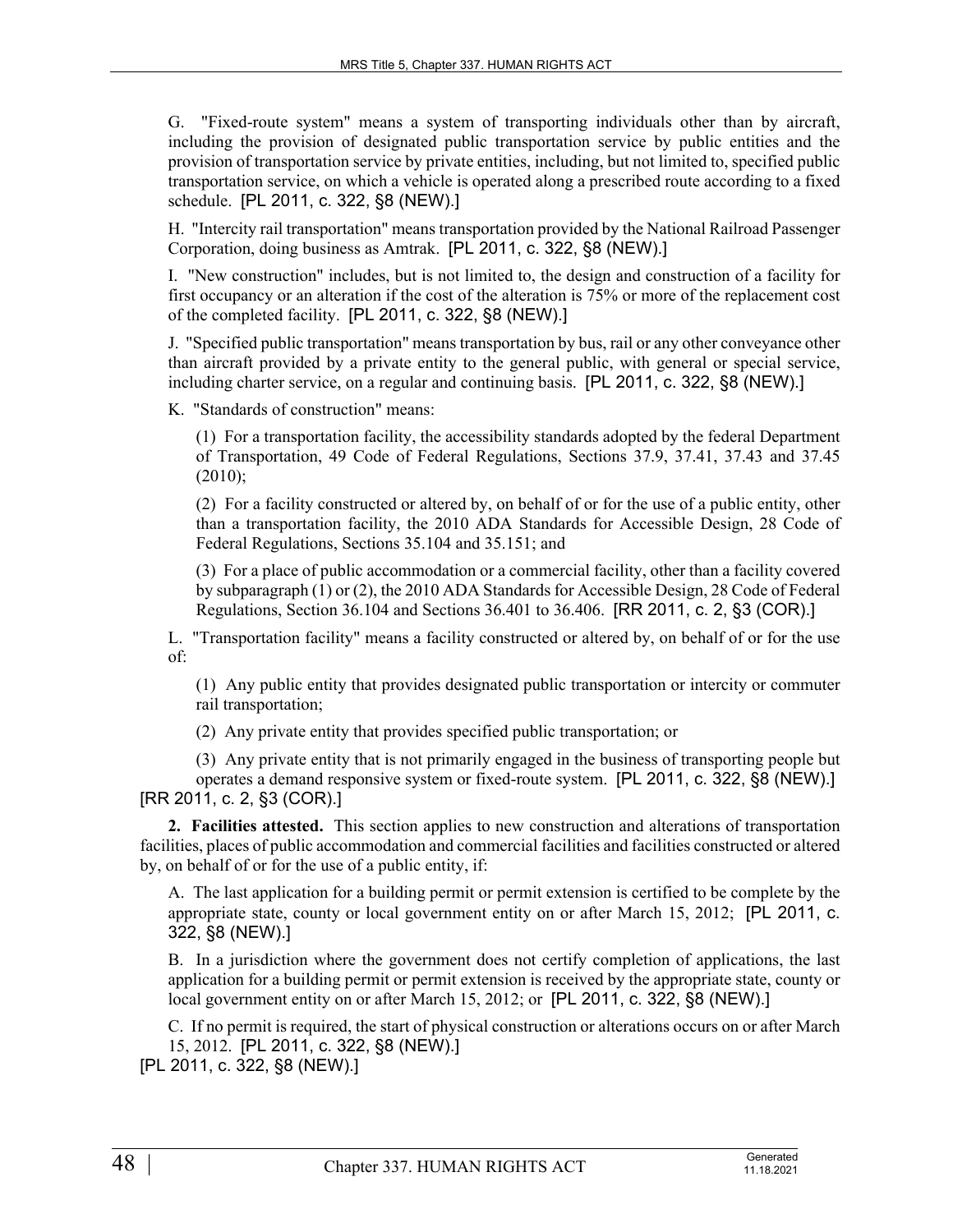**3. Unlawful discrimination.** In addition to failure to meet applicable accessible building requirements in subchapter 4, for purposes of this Act, unlawful discrimination includes, but is not limited to, the failure to meet the standards of construction for new construction or alterations subject to this section.

# [PL 2011, c. 322, §8 (NEW).]

**4. Barrier-free certification.** If the costs of construction or alterations are at least \$75,000, the builder of a facility to which this section applies must obtain a certification from an architect, professional engineer, certified interior designer or landscape architect who is licensed, certified or registered to practice under Title 32 and is practicing within the scope of that individual's profession that the plans meet the requirements of subsection 3. The builder shall provide the certification to the Office of the State Fire Marshal with the plans of the facility. The builder shall also provide the certification to the municipality where the facility exists or will be built. Nothing in this section may be construed to change the scope of practice of any individual licensed, certified or registered to practice under Title 32.

#### [PL 2011, c. 322, §8 (NEW).]

**5. Training, education and assistance.** The commission and the Office of the State Fire Marshal, with input from organizations representing persons with disabilities, shall develop, as necessary, information packets, lectures, seminars and educational forums on barrier-free design for the purpose of increasing the awareness and knowledge of owners, architects, professional engineers, certified interior designers, landscape architects, code enforcers, building contractors, persons with disabilities and other interested parties.

# [PL 2011, c. 322, §8 (NEW).]

**6. Mandatory plan review; certification.** A builder of a proposed public building shall submit plans to the Office of the State Fire Marshal prior to construction to ensure that the plans meet the standards of construction.

A. For purposes of this subsection, "public building" means any building or structure constructed, operated or maintained for use by the general public, including, but not limited to, all buildings or portions of buildings used for:

- (1) State, municipal or county purposes;
- (2) Education;

(3) Health care, residential care nursing homes or any facility licensed by the Department of Health and Human Services;

- (4) Public assembly;
- (5) A hotel, motel, inn or rooming or lodging house;
- (6) A restaurant;
- (7) Business occupancy of more than 3,000 square feet or more than one story; or

(8) Mercantile occupancy of more than 3,000 square feet or more than one story. [PL 2011, c. 322, §8 (NEW).]

B. The municipal authority having jurisdiction to issue building permits may not issue a building permit unless the Office of the State Fire Marshal approves the plans and certifies that the plans for the public building covered by this subsection meet the standards of construction. If the builder of a facility is required to obtain barrier-free certification, a permit for construction from the Office of the State Fire Marshal is also required. If no decision is rendered within 2 weeks of submission to the Office of the State Fire Marshal, the builder may submit the permit request directly to the municipality with an attestation from an architect or professional engineer licensed or registered to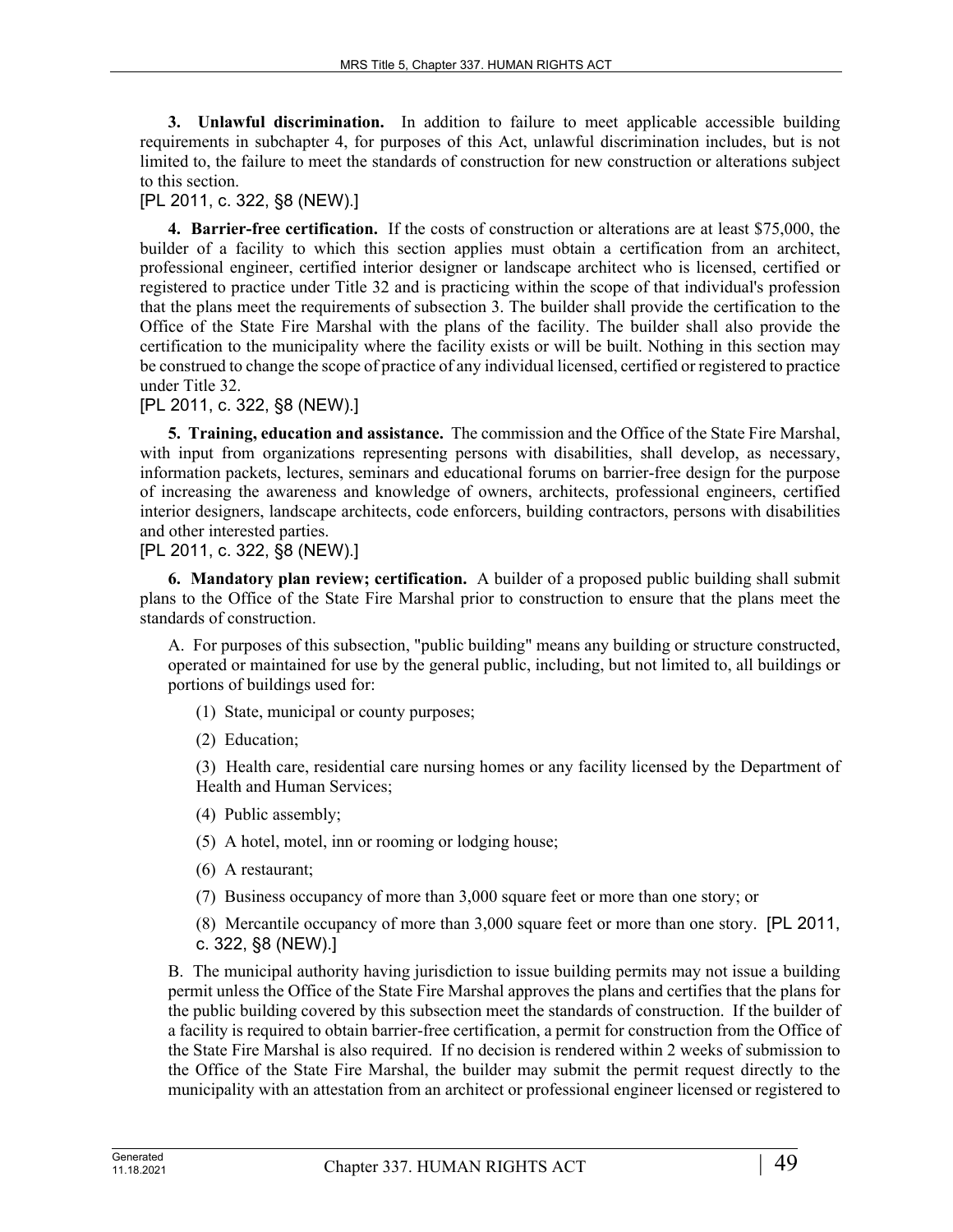practice under Title 32 that the plans meet the standards of construction. [PL 2011, c. 322, §8 (NEW).]

# [PL 2011, c. 322, §8 (NEW).]

**7. Inspection.** If officials of the municipality in which a restaurant, motel, hotel or inn; state, municipal or county building; or an elementary or secondary school covered by this subsection is constructed, renovated, remodeled or enlarged inspect buildings for compliance with construction standards, that inspection must include an inspection for compliance with plans certified by the Office of the State Fire Marshal or by a professional pursuant to subsection 4. The municipal officials shall require that a facility covered by this paragraph be inspected for compliance with the standards of construction required by subsection 3 before the municipal officials permit a facility covered by this paragraph to be occupied.

# [PL 2011, c. 322, §8 (NEW).]

**8. Voluntary plan review.** Builders of facilities not governed by subsection 6 may submit plans to the Office of the State Fire Marshal to ensure that the plans meet the standards of construction required by subsection 3. Certification for a voluntary plan review may be provided by an architect, professional engineer, certified interior designer or landscape architect licensed, certified or registered to practice under Title 32 and practicing within the scope of that individual's profession. [PL 2011, c. 322, §8 (NEW).]

**9. Waivers; variance.** Builders of facilities governed by subsection 6 may file a petition with the State Fire Marshal requesting a waiver or variance of the standards of construction. If a representative of the Office of the State Fire Marshal determines, in cases covered by mandatory plan review pursuant to subsection 6, that compliance with this section and its rules is structurally impracticable, the State Fire Marshal may provide for modification of, or substitution for, these standards. In all petitions for variance or waiver, the burden of proof is on the party requesting the variance or waiver to justify allowing the variance or waiver.

# [PL 2011, c. 322, §8 (NEW).]

**10. Appeals relating to mandatory plan reviews.** Decisions of the State Fire Marshal on requests for waivers or variances in cases covered by mandatory plan review under subsection 6 are subject to review in Superior Court upon petition of the aggrieved party within 30 days after the issuance of the decision for which review is sought. The court may enter an order enforcing, modifying or setting aside the decision of the State Fire Marshal, or it may remand the proceeding to the State Fire Marshal for further action as the court may direct.

# [PL 2011, c. 322, §8 (NEW).]

**11. Fees.** The Office of the State Fire Marshal shall establish fees for reviews, waivers or variances under this section. The Office of the State Fire Marshal shall pay all fees to the Treasurer of State to be used to carry out this subchapter. Any balance of these fees does not lapse but is carried forward as a continuing account to be expended for the same purposes in the following fiscal years. [PL 2011, c. 322, §8 (NEW).]

**12. Single-occupancy toilet facilities; qualifying new construction.** Beginning January 1, 2020, new construction of a public building, as defined in subsection 6, must include single-occupancy toilet facilities that meet the standards of construction required by this section. This subsection applies to new construction for which the maximum occupant capacity exceeds 100 individuals.

# [PL 2019, c. 516, §1 (NEW).]

# SECTION HISTORY

RR 2011, c. 2, §3 (COR). PL 2011, c. 322, §8 (NEW). PL 2019, c. 516, §1 (AMD).

# **§4594-H. Marking of parking space access aisles**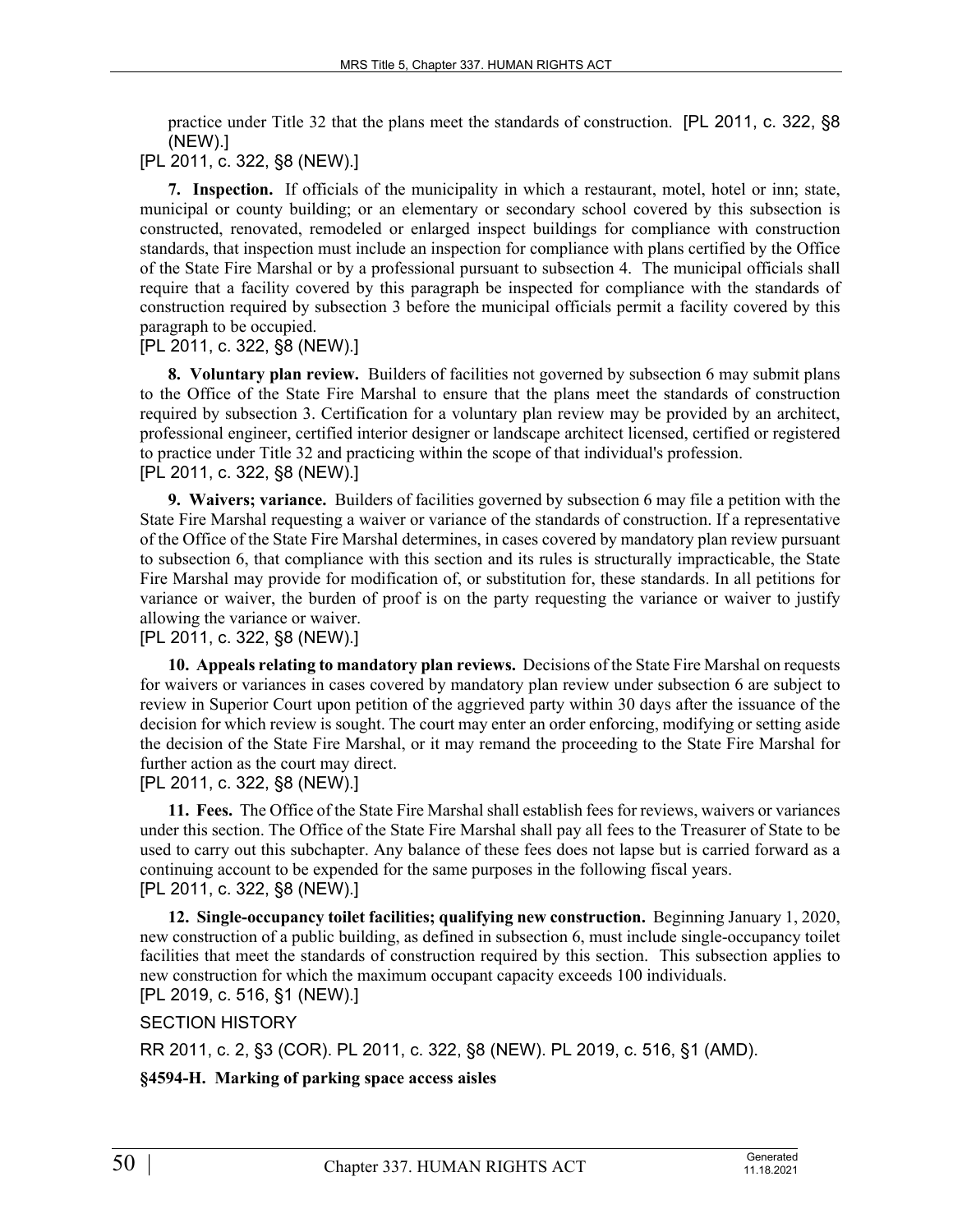Notwithstanding any provision of this subchapter to the contrary, a state department, state agency or quasi-independent state entity shall ensure that parking areas serving state-owned or state-leased buildings housing that state department, state agency or quasi-independent state entity meet the federal standards related to the marking of parking space access aisles under the 2010 ADA Standards for Accessible Design, 28 Code of Federal Regulations, Sections 35.104 and 35.151. For the purposes of this section, "quasi-independent state entity" has the same meaning as in section 12021, subsection 5. [PL 2019, c. 573, §1 (NEW).]

#### SECTION HISTORY

PL 2019, c. 573, §1 (NEW).

# **SUBCHAPTER 5-A**

#### **A FAIR CREDIT EXTENSION**

#### **§4595. Right to freedom from discrimination solely on basis of age, race, color, sex, sexual orientation or gender identity, marital status, ancestry, religion or national origin in any credit transaction**

The opportunity for every individual to be extended credit without discrimination solely because of any one or more of the following factors: age; race; color; sex; sexual orientation or gender identity; marital status; ancestry; religion or national origin is recognized as and declared to be a civil right. [PL 2021, c. 366, §16 (AMD).]

#### SECTION HISTORY

PL 1973, c. 668 (NEW). PL 1975, c. 355, §15 (AMD). PL 1975, c. 370, §1 (AMD). PL 1975, c. 770, §40 (RPR). PL 2005, c. 10, §18 (AMD). PL 2021, c. 366, §16 (AMD).

#### **§4596. Unlawful credit extension discrimination**

It is unlawful credit discrimination for any creditor to refuse the extension of credit to any person solely on the basis of any one or more of the following factors: age; race; color; sex; sexual orientation or gender identity; marital status; ancestry; religion or national origin in any credit transaction. It is not unlawful credit discrimination to comply with the terms and conditions of any bona fide group credit life, accident and health insurance plan, for a financial institution extending credit to a married person to require both the husband and the wife to sign a note and a mortgage and to deny credit to persons under 18 years of age or to consider a person's age in determining the terms upon which credit will be extended. [PL 2021, c. 366, §17 (AMD).]

#### SECTION HISTORY

PL 1973, c. 668 (NEW). PL 1973, c. 788, §26 (AMD). PL 1975, c. 355, §16 (AMD). PL 1975, c. 370, §2 (AMD). PL 1975, c. 770, §41 (AMD). PL 2005, c. 10, §19 (AMD). PL 2021, c. 366, §17 (AMD).

#### **§4597. Definitions**

As used in this subchapter, unless the context otherwise requires, the following words shall have the following meanings: [PL 1973, c. 668 (NEW).]

**1. Application for credit.** "Application for credit" means any communication, oral or written, by a person to a creditor requesting an extension of credit to that person or to any other person, and includes any procedure involving the renewal or alteration of credit privileges or the changing of the name of the person to whom credit is extended;

[PL 1973, c. 668 (NEW).]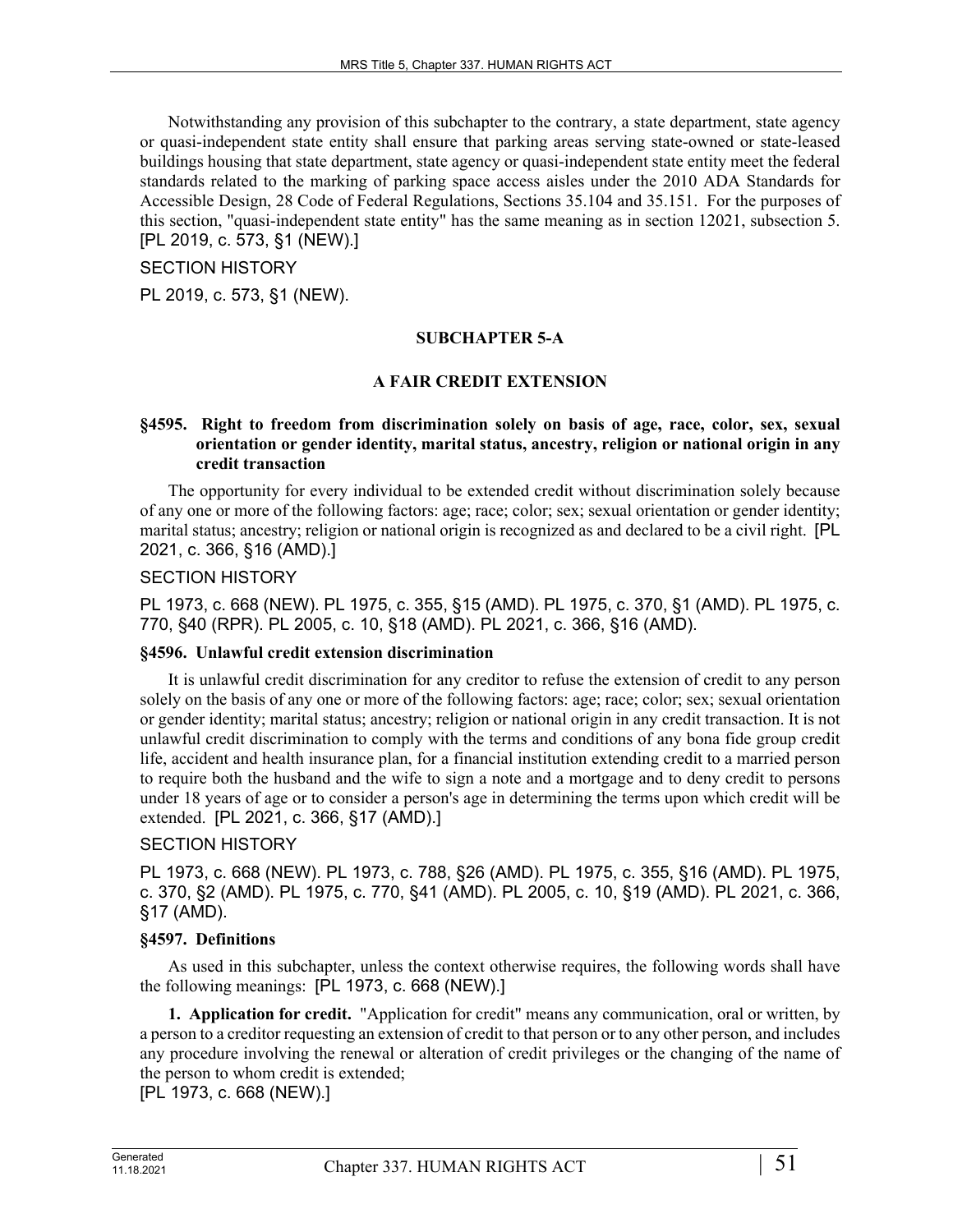**2. Credit.** "Credit" means the right granted by a creditor to a person to defer payment of debt or to incur debt and defer its payment, or purchase property or services and defer payment therefor; [PL 1973, c. 668 (NEW).]

**3. Credit sale.** "Credit sale" means any transaction with respect to which credit is granted or arranged by the seller. The term includes any contract in the form of a bailment or lease if the bailee or lessee contracts to pay as compensation for use a sum substantially equivalent to or in excess of the aggregate value of the property and services involved and it is agreed that the bailee or lessee will become the owner of the property upon full compliance with his obligations under the contract; [PL 1973, c. 668 (NEW).]

**4. Credit transaction.** "Credit transaction" means any invitation to apply for credit, application for credit, extension of credit or credit sale.

[PL 1973, c. 668 (NEW).]

**5. Creditor.** "Creditor" means any person who regularly extends or arranges for the extension of credit for which the payment of finance charge or interest is required whether in connection with loans, sale of property or services or otherwise.

[PL 1973, c. 668 (NEW).]

**6. Extension of credit.** "Extension of credit" means any acts incident to the evaluation of an application for credit and the granting of credit.

[PL 1973, c. 668 (NEW).]

**7. Invitation to apply for credit.** "Invitation to apply for credit" means any communication, oral or written, by a creditor which encourages or prompts an application for credit. [PL 1973, c. 668 (NEW).]

SECTION HISTORY

PL 1973, c. 668 (NEW).

#### **§4598. Enforcement**

The Superintendent of Financial Institutions and the Superintendent of Consumer Credit Protection shall cooperate with the Maine Human Rights Commission in its enforcement of this subchapter. [PL 1995, c. 17, §1 (AMD); PL 2001, c. 44, §11 (AMD); PL 2001, c. 44, §14 (AFF).]

SECTION HISTORY

PL 1973, c. 668 (NEW). PL 1975, c. 355, §17 (AMD). PL 1979, c. 541, §A39 (AMD). PL 1995, c. 17, §1 (AMD). PL 2001, c. 44, §11 (AMD). PL 2001, c. 44, §14 (AFF).

# **SUBCHAPTER 5-B**

# **EDUCATIONAL OPPORTUNITY**

#### **§4601. Right to freedom from discrimination in education**

The opportunity for an individual at an educational institution to participate in all educational, counseling and vocational guidance programs, all apprenticeship and on-the-job training programs and all extracurricular activities without discrimination because of sex, sexual orientation or gender identity, a physical or mental disability, ancestry, national origin, race, color or religion is recognized and declared to be a civil right. [PL 2021, c. 366, §18 (AMD).]

SECTION HISTORY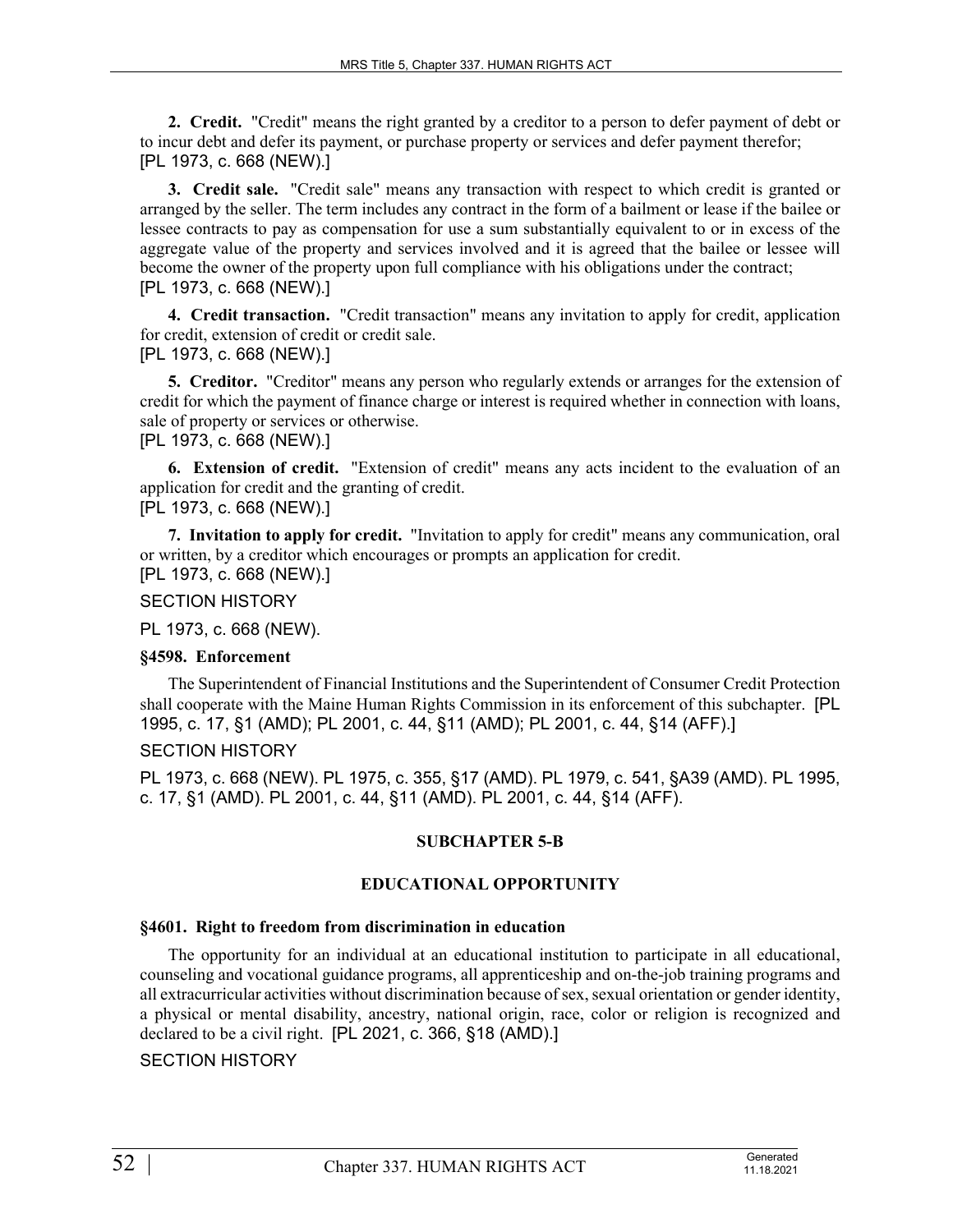PL 1983, c. 578, §3 (NEW). PL 1987, c. 478, §3 (AMD). PL 1989, c. 725, §1 (AMD). PL 1991, c. 99, §27 (AMD). PL 1991, c. 100, §1 (AMD). PL 1991, c. 824, §A4 (RPR). PL 2005, c. 10, §20 (AMD). PL 2021, c. 366, §18 (AMD).

# **§4602. Unlawful educational discrimination**

**1. Unlawful educational discrimination.** It is unlawful educational discrimination in violation of this Act, on the basis of sex, sexual orientation or gender identity, physical or mental disability, ancestry, national origin, race, color or religion, to:

A. Exclude a person from participation in, deny a person the benefits of, or subject a person to, discrimination in any academic, extracurricular, research, occupational training or other program or activity; [PL 1985, c. 797, §1 (AMD).]

B. Deny a person equal opportunity in athletic programs; [PL 1983, c. 578, §3 (NEW).]

C. Apply any rule concerning the actual or potential familial status or marital status of a person or to exclude any person from any program or activity because of pregnancy or related conditions or because of sex or sexual orientation or gender identity; [PL 2021, c. 366, §19 (AMD).]

D. Deny a person admission to the institution or program or to fail to provide equal access to and information about an institution or program through recruitment; or [PL 2021, c. 366, §19 (AMD).]

E. Deny a person financial assistance availability and opportunity. [PL 2021, c. 366, §19 (AMD).]

[PL 2021, c. 366, §19 (AMD).]

**2. Unlawful educational discrimination on the basis of physical or mental disability.** 

[PL 2021, c. 366, §19 (RP).]

**3. Unlawful educational discrimination on the basis of national origin or race.** 

[PL 2021, c. 366, §19 (RP).]

#### **4. Unlawful education discrimination on the basis of sexual orientation.**

[PL 2021, c. 366, §19 (RP).]

**5. Application.** Nothing in this section:

A. Requires an educational institution to provide separate athletic or other extracurricular programs to serve a person with a physical or mental disability; [PL 2021, c. 366, §19 (NEW).]

B. May be construed to affect the rights of a person with a physical or mental disability to special education programs under state or federal law; [PL 2021, c. 366, §19 (NEW).]

C. Requires a religious corporation, association or society that does not receive public funding to comply with this section as it relates to sexual orientation or gender identity; or [PL 2021, c. 366, §19 (NEW).]

D. Requires an educational institution to participate in or endorse any religious beliefs or practices; to the extent that an educational institution permits religious expression, it cannot discriminate between religions in so doing. [PL 2021, c. 366, §19 (NEW).]

[PL 2021, c. 366, §19 (NEW).]

SECTION HISTORY

PL 1983, c. 578, §3 (NEW). PL 1985, c. 797, §1 (AMD). PL 1987, c. 478, §4 (AMD). PL 1989, c. 725, §2 (AMD). PL 1991, c. 99, §28 (AMD). PL 1991, c. 100, §2 (AMD). PL 2005, c. 10, §21 (AMD). PL 2005, c. 662, §A1 (AMD). PL 2021, c. 366, §19 (AMD).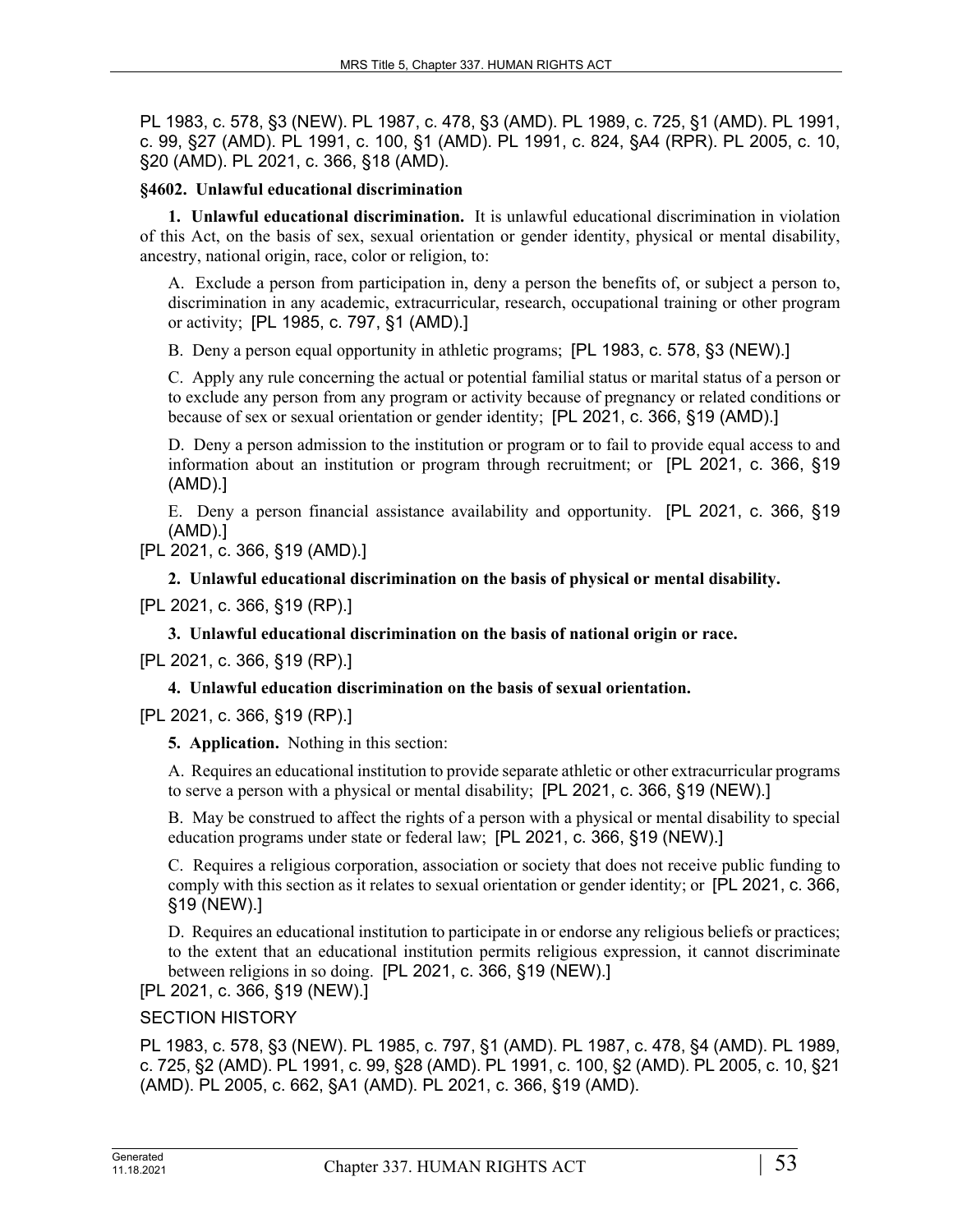#### **§4603. Rulemaking**

The Commissioner of Education shall have joint rule-making authority with the commission to effectuate this subchapter. [PL 1989, c. 700, Pt. A, §18 (AMD).]

# SECTION HISTORY

PL 1983, c. 578, §3 (NEW). PL 1989, c. 700, §A18 (AMD).

# **§4604. Enforcement**

The Commissioner of Education, or a designee, may participate in predetermination resolution and conciliation efforts of the commission as follows: [PL 1989, c. 700, Pt. A, §18 (AMD).]

**1. Notification of results of preliminary investigations.** The Commissioner of Education shall be informed of the results of preliminary investigations into complaints of unlawful educational discrimination concerning public schools and programs and private schools approved for tuition purposes.

[PL 1989, c. 700, Pt. A, §18 (AMD).]

**2. Notification of findings of unlawful educational discrimination; informal conciliation efforts.** The Commissioner of Education shall be informed of any finding that unlawful educational discrimination has occurred in a public school or program or a private school or program approved for tuition purposes. The commissioner may participate in informal conciliation efforts made pursuant to section 4612, subsection 3 and shall, upon request, have access to all information concerning these conciliation efforts.

[PL 1989, c. 700, Pt. A, §18 (AMD).]

SECTION HISTORY

PL 1983, c. 578, §3 (NEW). PL 1989, c. 700, §A18 (AMD).

# **SUBCHAPTER 6**

#### **COMMISSION ACTION**

#### **§4611. Complaint**

Any aggrieved person, or any employee of the commission, may file a complaint under oath with the commission stating the facts concerning the alleged discrimination, except that a complaint must be filed with the commission not more than 300 days after the alleged act of unlawful discrimination. In addition, any person may file a complaint pursuant to section 4632. [PL 2011, c. 613, §18 (AMD); PL 2011, c. 613, §29 (AFF).]

# SECTION HISTORY

PL 1971, c. 501, §1 (NEW). PL 1975, c. 355, §18 (AMD). PL 1975, c. 357, §1 (AMD). PL 1975, c. 770, §42 (RPR). PL 1977, c. 259, §2 (AMD). PL 1995, c. 393, §28 (AMD). PL 2009, c. 235, §1 (AMD). PL 2011, c. 613, §18 (AMD). PL 2011, c. 613, §29 (AFF).

# **§4612. Procedure on complaints**

**1. Predetermination resolution; investigation.** Upon receipt of such a complaint, the commission or its delegated single commissioner or investigator shall take the following actions.

A. The commission or its delegated single commissioner or investigator shall provide an opportunity for the complainant and respondent to resolve the matter by settlement agreement prior to a determination of whether there are reasonable grounds to believe that unlawful discrimination has occurred. Evidence of conduct or statements made in compromise settlement negotiations,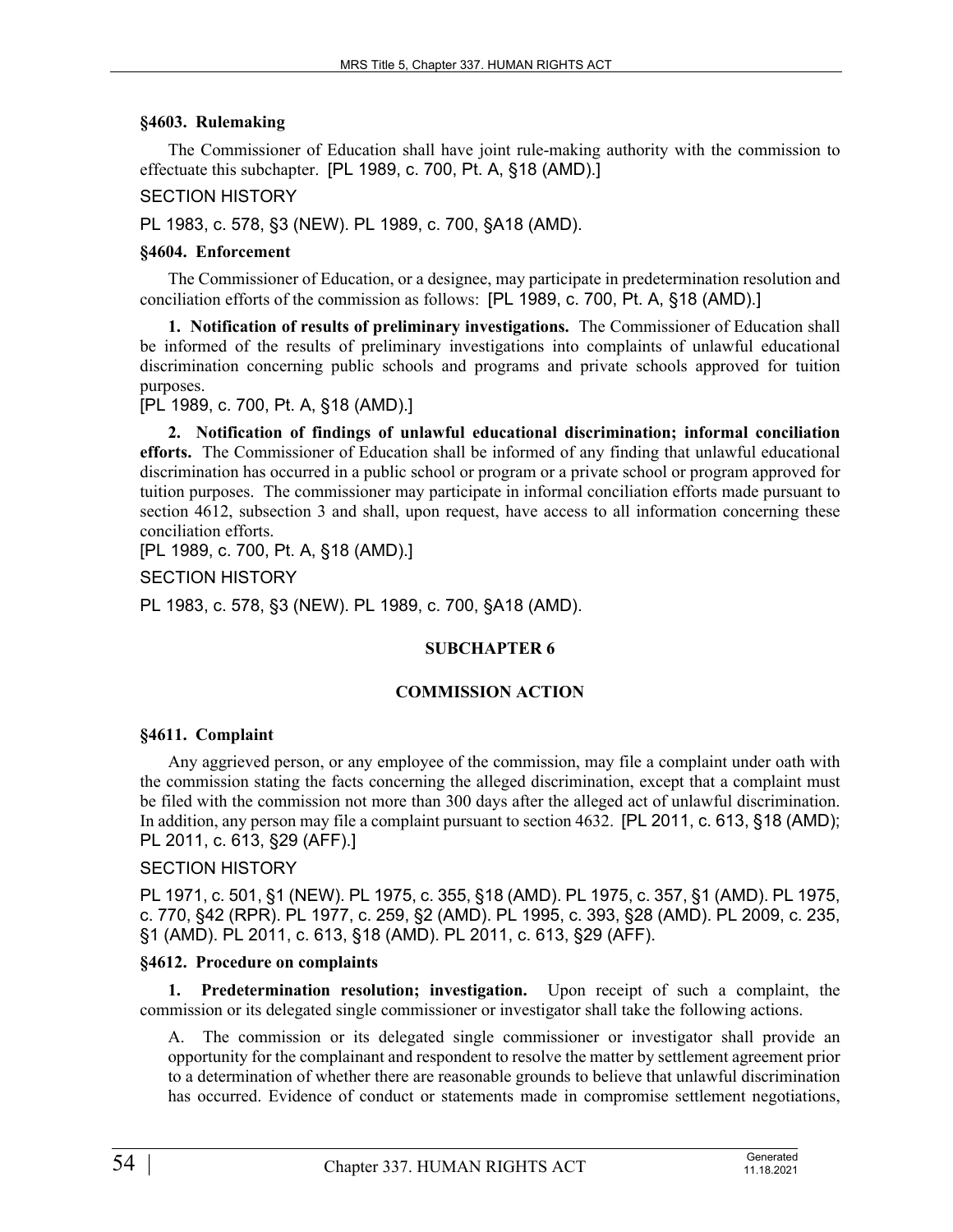offers of settlement and any final agreement are confidential and may not be disclosed without the written consent of the parties to the proceeding nor used as evidence in any subsequent proceeding, civil or criminal, except in a civil action alleging a breach of agreement filed by the commission or a party. Notwithstanding this paragraph, the commission and its employees have discretion to disclose such information to a party as is reasonably necessary to facilitate settlement. The commission may adopt rules providing for a 3rd-party neutral mediation program. The rules may permit one or more parties to a proceeding to agree to pay the costs of mediation. The commission may receive funds from any source for the purposes of implementing a 3rd-party neutral mediation program, and such funds are not subject to any statewide cost allocation plan. [PL 2019, c. 465, §6 (AMD).]

B. The commission or its delegated commissioner or investigator shall conduct such preliminary investigation as it determines necessary to determine whether there are reasonable grounds to believe that unlawful discrimination has occurred. In conducting an investigation, the commission, or its designated representative, must have access at all reasonable times to premises, records, documents, individuals and other evidence or possible sources of evidence and may examine, record and copy those materials and take and record the testimony or statements of such persons as are reasonably necessary for the furtherance of the investigation. The commission may issue subpoenas to compel access to or production of those materials or the appearance of those persons, subject to section 4566, subsections 4-A and 4-B, and may serve interrogatories on a respondent to the same extent as interrogatories served in aid of a civil action in the Superior Court. The commission may administer oaths. The complaint and evidence collected during the investigation of the complaint, other than data identifying persons not parties to the complaint and other information designated as confidential in subsection 1‑A, is a matter of public record at the conclusion of the investigation of the complaint prior to a determination by the commission. An investigation is concluded upon issuance of a letter of dismissal or upon listing of the complaint on a published commission meeting agenda, whichever first occurs. Prior to the conclusion of an investigation, all information possessed by the commission relating to the investigation is confidential and may not be disclosed, except that the commission and its employees have discretion to disclose such information as is reasonably necessary to further the investigation. Notwithstanding any other provision of this section, the complaint and evidence collected during the investigation of the complaint may be used as evidence in any subsequent proceeding, civil or criminal. The commission must conclude an investigation under this paragraph within 2 years after the complaint is filed with the commission. [PL 1991, c. 99, §30 (AMD).]

[PL 2019, c. 465, §6 (AMD).]

**1-A. Confidential documents.** The following information collected during the investigation of a complaint pursuant to this section is confidential and may not be disclosed except to the parties to a complaint, the commission and its federal partner agencies or in a subsequent civil or criminal legal action:

A. Medical, counseling, psychiatric and other confidential health records; [PL 2019, c. 465, §6 (NEW).]

B. Social security numbers; [PL 2019, c. 465, §6 (NEW).]

C. Evidence of conduct or statements made in compromise settlement negotiations, offers of settlement and final agreements made prior to the conclusion of the investigative process; [PL 2019, c. 465, §6 (NEW).]

D. Names of minor children; [PL 2019, c. 465, §6 (NEW).]

E. Any information the commission is required to keep confidential pursuant to work-sharing agreements with the United States Equal Employment Opportunity Commission, the United States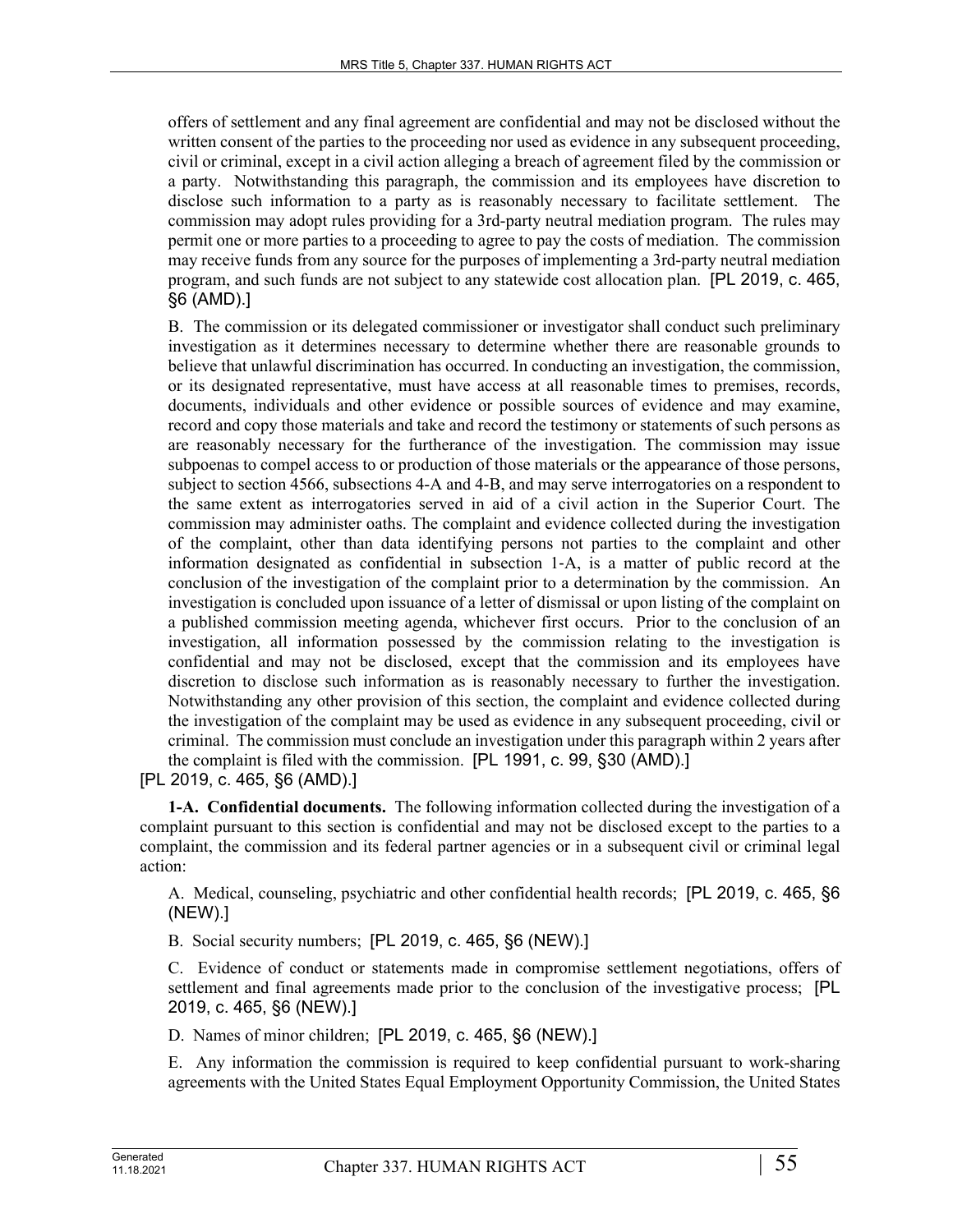Department of Housing and Urban Development or any other federal partner agencies; [PL 2019, c. 465, §6 (NEW).]

F. Criminal history record information that is not otherwise made public by law; [PL 2019, c. 465, §6 (NEW).]

G. Personnel records and personal information that has been made confidential by law; [PL 2019, c. 465, §6 (NEW).]

H. Notes made by the investigator for the investigator's private use in assessing evidence gathered during an investigation; and [PL 2019, c. 465, §6 (NEW).]

I. Any other records that are not public records in accordance with Title 1, section 402. [PL 2019, c. 465, §6 (NEW).]

Documents containing information set forth in this subsection are not "public records," as defined in Title 1, section 402, subsection 3, and do not become a matter of public record under this section. [PL 2019, c. 465, §6 (NEW).]

**2. Order of dismissal.** If the commission does not find reasonable grounds to believe that unlawful discrimination has occurred, it shall enter an order so finding, and dismiss the proceeding. [PL 1971, c. 501, §1 (NEW).]

**2-A. Administrative dismissal.** The executive director of the commission may administratively dismiss a complaint for reasons including, but not limited to:

A. Lack of jurisdiction; [PL 2019, c. 465, §6 (NEW).]

B. Failure to substantiate the complaint of discrimination; [PL 2019, c. 465, §6 (NEW).]

C. Failure to file a complaint of discrimination within 300 days of the date of alleged discrimination; [PL 2019, c. 465, §6 (NEW).]

D. Failure by complainant to proceed or cooperate with the investigation, including but not limited to a complainant's repeated or egregious failure to abide by the commission's confidentiality requirements; [PL 2019, c. 465, §6 (NEW).]

E. Bankruptcy filing by respondent; or [PL 2019, c. 465, §6 (NEW).]

F. Death of a complainant, if no person with legal authority to continue the case appears on that person's own behalf or on behalf of the complainant's estate within a reasonable time. [PL 2019, c. 465, §6 (NEW).]

An administrative dismissal operates as an order of dismissal and has the same effect as a finding by the commission that no reasonable grounds exist to believe that unlawful discrimination has occurred, except that an administrative dismissal pursuant to paragraph C does not entitle the complainant to an award of attorney's fees, civil penal damages or compensatory and punitive damages. [PL 2021, c. 366, §20 (AMD).]

**3. Informal methods, conciliation.** If the commission finds reasonable grounds to believe that unlawful discrimination has occurred, but finds no emergency of the sort contemplated in subsection 4, paragraph B, it shall endeavor to eliminate such discrimination by informal means such as conference, conciliation and persuasion. Everything said or done as part of such endeavors is confidential and may not be disclosed without the written consent of the parties to the proceeding, nor used as evidence in any subsequent proceeding, civil or criminal, except in a civil action alleging a breach of agreement filed by the commission or a party. Any post-finding conciliation agreement that includes the commission as a signatory is a public record. Notwithstanding this subsection, the commission and its employees have discretion to disclose such information to a party as is reasonably necessary to facilitate conciliation. If the case is disposed of by such informal means in a manner satisfactory to a majority of the commission, it shall dismiss the proceeding.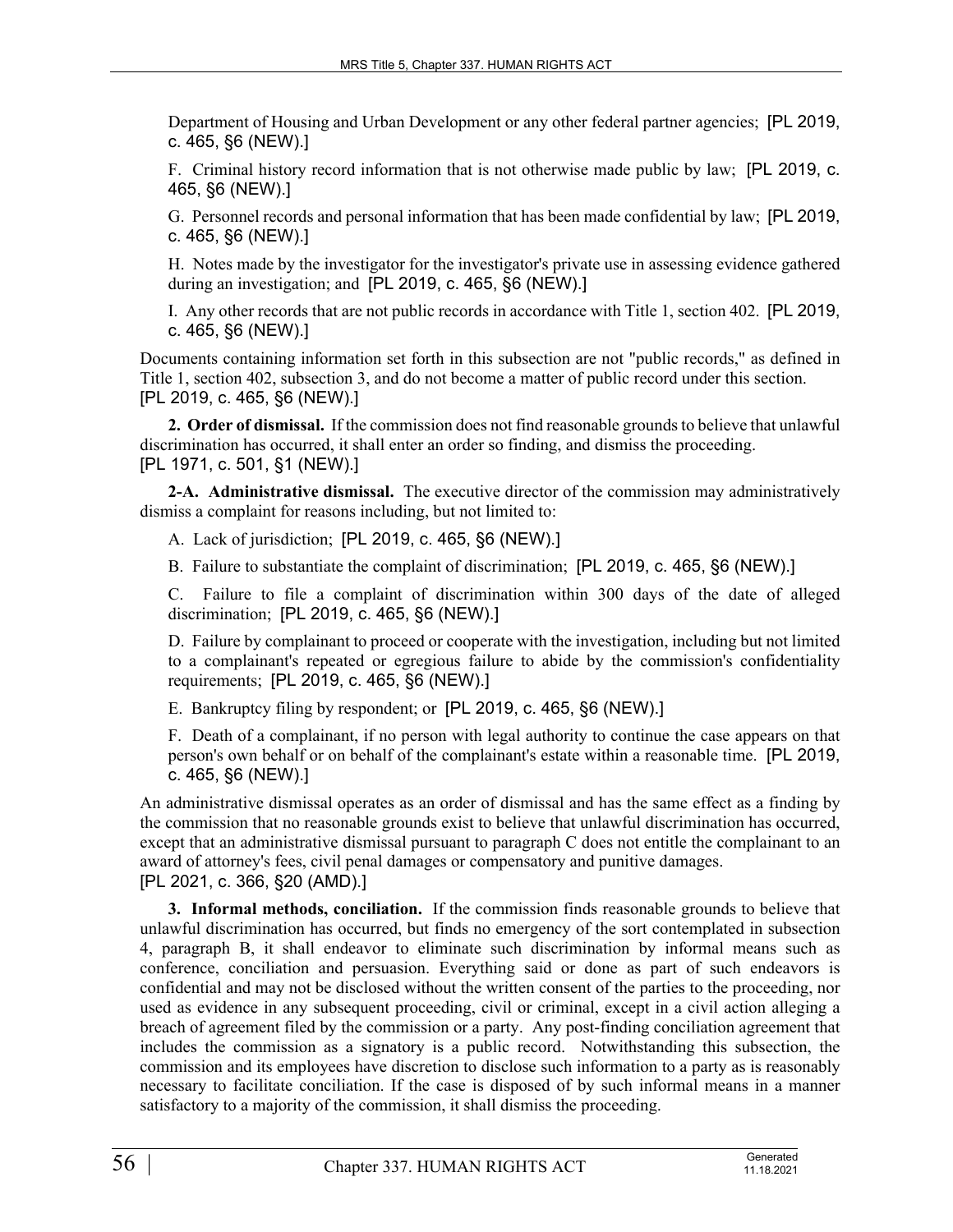# [PL 2019, c. 465, §6 (AMD).]

**4. Civil action by commission.** The commission may file a civil action in accordance with this subsection.

A. If the commission finds reasonable grounds to believe that unlawful discrimination has occurred, and further believes that irreparable injury or great inconvenience will be caused the victim of such discrimination or to members of a protected class group if relief is not immediately granted, or if conciliation efforts under subsection 3 have not succeeded, the commission may file in the Superior Court a civil action seeking such relief as is appropriate, including temporary restraining orders. In a complaint investigated pursuant to a memorandum of understanding between the commission and the United States Department of Housing and Urban Development that results in a reasonable grounds determination, the commission shall file a civil action for the use of complainant if conciliation efforts under subsection 3 are unsuccessful. [PL 2019, c. 465, §6 (AMD).]

B. Grounds for the filing of such an action before attempting conciliation include, but are not limited to:

(1) In unlawful housing discrimination, that the housing accommodation sought is likely to be sold or rented to another during the pendency of proceedings, or that an unlawful eviction is about to occur;

(2) In unlawful employment discrimination, that the victim of the discrimination has lost or is threatened with the loss of job and income as a result of such discrimination;

(3) In unlawful public accommodations discrimination, that such discrimination is causing inconvenience to many persons;

(4) In any unlawful discrimination, that the victim of the discrimination is suffering or is in danger of suffering severe financial loss in relation to circumstances, severe hardship or personal danger as a result of such discrimination. [PL 1991, c. 99, §30 (AMD).]

# [PL 2019, c. 465, §6 (AMD).]

**5. Confidentiality of 3rd-party records.** The Legislature finds that persons who are not parties to a complaint under this chapter as a complainant or a respondent have a right to privacy. Any records of the commission that are open to the public under Title 1, chapter 13, must be kept in such a manner as to ensure that data identifying these 3rd parties is not reflected in the record. [PL 2019, c. 465, §6 (AMD).]

**6. Right to sue.** If, within 180 days of a complaint being filed with the commission, the commission has not filed a civil action in the case or has not entered into a conciliation agreement in the case, the complainant may request a right-to-sue letter, and, if a letter is given, the commission shall end its investigation.

[PL 1995, c. 462, Pt. A, §7 (AMD).]

# SECTION HISTORY

PL 1971, c. 501, §1 (NEW). PL 1973, c. 347, §13 (AMD). PL 1973, c. 415, §2 (AMD). PL 1973, c. 625, §37 (AMD). PL 1973, c. 705, §11 (AMD). PL 1973, c. 788, §28 (AMD). PL 1975, c. 358, §15 (AMD). PL 1977, c. 648, §2 (AMD). PL 1981, c. 6 (AMD). PL 1983, c. 281, §§1,2 (AMD). PL 1985, c. 585, §§1,2 (AMD). PL 1991, c. 99, §§29,30 (AMD). PL 1993, c. 303, §2 (AMD). PL 1993, c. 327, §2 (AMD). PL 1993, c. 578, §1 (AMD). PL 1995, c. 462, §A7 (AMD). PL 2005, c. 10, §22 (AMD). PL 2007, c. 243, §§5-7 (AMD). PL 2009, c. 235, §2 (AMD). PL 2011, c. 613, §§19, 20 (AMD). PL 2011, c. 613, §29 (AFF). PL 2019, c. 465, §6 (AMD). PL 2021, c. 366, §20 (AMD).

#### **§4613. Procedure in Superior Court**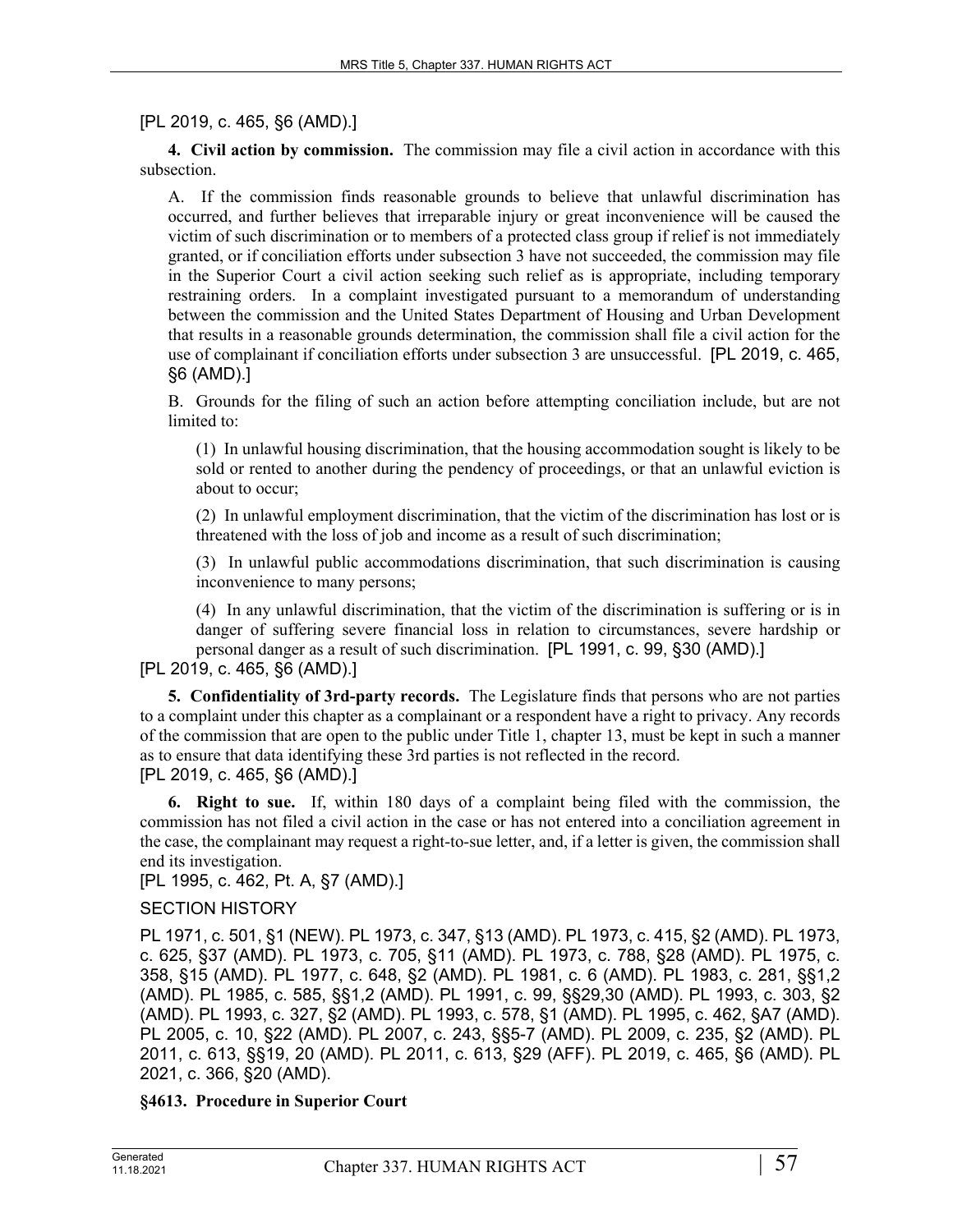**1. Actions filed by commission.** Any such action filed by the commission shall be heard by the Superior Court and may be advanced on the docket and receive priority over other civil cases where the court shall determine that the interests of justice so require. Except as otherwise provided in this chapter, the court shall hear the case and grant relief as in other civil actions for injunctions. Any such action shall be brought in the name of the commission for the use of the victim of the alleged discrimination or of a described class, and the commission shall furnish counsel for the prosecution thereof. Any person aggrieved by the alleged discrimination may intervene in such an action. In no such action brought by the commission shall any injunction bond be required, nor shall damages be assessed for the wrongful issuance of an injunction.

[PL 1979, c. 541, Pt. A, §40 (AMD).]

**2. All actions under this Act.** In any action filed under this Act by the commission or by any other person:

A. Where any person who has been the subject of alleged unlawful housing discrimination has not acquired substitute housing, temporary injunctions against the sale or rental to others of the housing accommodation as to which the violation allegedly occurred, and against the sale or rental of other housing accommodations controlled by the alleged violator shall be liberally granted in the interests of furthering the purposes of this Act, when it appears probable that the plaintiff will succeed upon final disposition of the case. [PL 1971, c. 501, §1 (NEW).]

B. If the court finds that unlawful discrimination occurred, its judgment must specify an appropriate remedy or remedies for that discrimination. The remedies may include, but are not limited to:

(1) An order to cease and desist from the unlawful practices specified in the order;

(2) An order to employ or reinstate a victim of unlawful employment discrimination, with or without back pay;

(3) An order to accept or reinstate such a person in a union;

(4) An order to rent or sell a specified housing accommodation, or one substantially identical to that accommodation if controlled by the respondent, to a victim of unlawful housing discrimination;

(5) An order requiring the disclosure of the locations and descriptions of all housing accommodations that the violator has the right to sell, rent, lease or manage and forbidding the sale, rental or lease of those housing accommodations until the violator has given security to ensure compliance with any order entered against the violator and with all provisions of this Act. An order may continue the court's jurisdiction until the violator has demonstrated compliance and may defer decision on some or all relief until after a probationary period and a further hearing on the violator's conduct during that period;

(6) An order to pay the victim, in cases of unlawful price discrimination, 3 times the amount of any excessive price demanded and paid by reason of that unlawful discrimination;

(7) An order to pay to the victim of unlawful discrimination, other than employment discrimination in the case of a respondent who has more than 14 employees, or, if the commission brings action on behalf of the victim, an order to pay to the victim, the commission or both, civil penal damages not in excess of \$20,000 in the case of the first order under this Act against the respondent, not in excess of \$50,000 in the case of a 2nd order against the respondent arising under the same subchapter of this Act and not in excess of \$100,000 in the case of a 3rd or subsequent order against the respondent arising under the same subchapter of this Act, except that the total amount of civil penal damages awarded in any action filed under this Act may not exceed the limits contained in this subparagraph;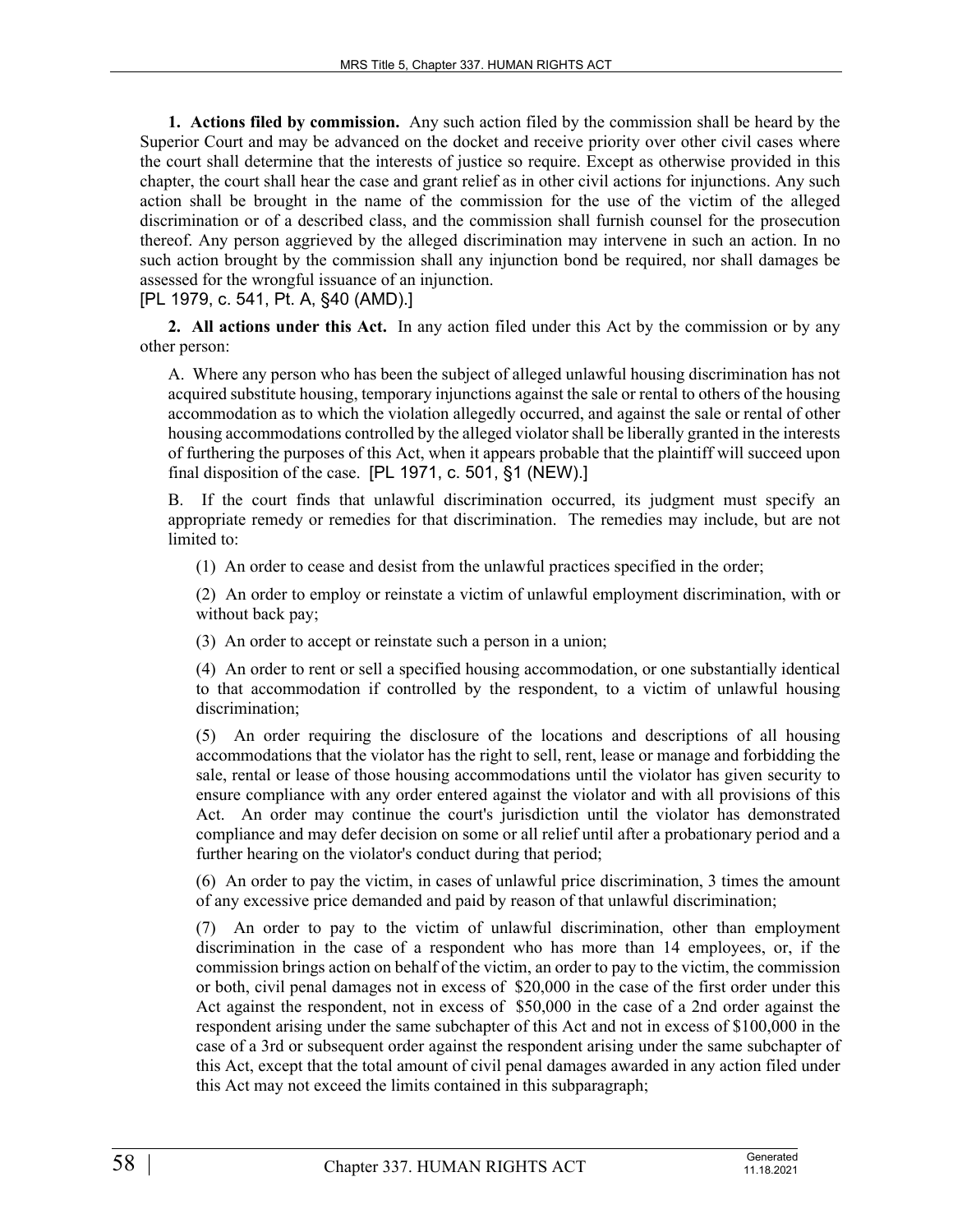(8) In cases of intentional employment discrimination with respondents who have more than 14 employees, compensatory and punitive damages as provided in this subparagraph.

(a) In an action brought by a complaining party under section 4612 and this section against a respondent who engaged in unlawful intentional discrimination prohibited under sections 4571 to 4575, if the complaining party can not recover under 42 United States Code, Section 1981 (1994), the complaining party may recover compensatory and punitive damages as allowed in this subparagraph in addition to any relief authorized elsewhere in this subsection from the respondent.

(b) When a discriminatory practice involves the provision of a reasonable accommodation, damages may not be awarded under this subparagraph when the covered entity demonstrates good faith efforts, in consultation with the person with the disability who has informed the covered entity that accommodation is needed, to identify and make a reasonable accommodation that would provide that individual with an equally effective opportunity and would not cause an undue hardship on the operation of the business.

(c) A complaining party may recover punitive damages under this subparagraph against a respondent if the complaining party demonstrates that the respondent engaged in a discriminatory practice or discriminatory practices with malice or with reckless indifference to the rights of an aggrieved individual protected by this Act.

(d) Compensatory damages awarded under this subparagraph do not include back pay, interest on back pay or any other type of relief authorized elsewhere under this subsection.

(e) The sum of compensatory damages awarded under this subparagraph for future pecuniary losses, emotional pain, suffering, inconvenience, mental anguish, loss of enjoyment of life, other nonpecuniary losses and the amount of punitive damages awarded under this section may not exceed for each complaining party:

(i) In the case of a respondent who has more than 14 and fewer than 101 employees in each of 20 or more calendar weeks in the current or preceding calendar year, \$50,000;

(ii) In the case of a respondent who has more than 100 and fewer than 201 employees in each of 20 or more calendar weeks in the current or preceding calendar year, \$100,000;

(iii) In the case of a respondent who has more than 200 and fewer than 501 employees in each of 20 or more calendar weeks in the current or preceding calendar year, \$300,000; and

(iv) In the case of a respondent who has more than 500 employees in each of 20 or more calendar weeks in the current or preceding calendar year, \$500,000.

(f) Nothing in this subparagraph may be construed to limit the scope of, or the relief available under, 42 United States Code, Section 1981 (1994).

(g) If a complaining party seeks compensatory or punitive damages under this subparagraph, any party may demand a trial by jury, and the court may not inform the jury of the limitations described in division (e).

(h) This subparagraph does not apply to recoveries for a practice that is unlawful only because of its disparate impact.

(i) Punitive damages may not be included in a judgment or award against a governmental entity, as defined in Title 14, section 8102, subsection 2, or against an employee of a governmental entity based on a claim that arises out of an act or omission occurring within the course or scope of that employee's employment; and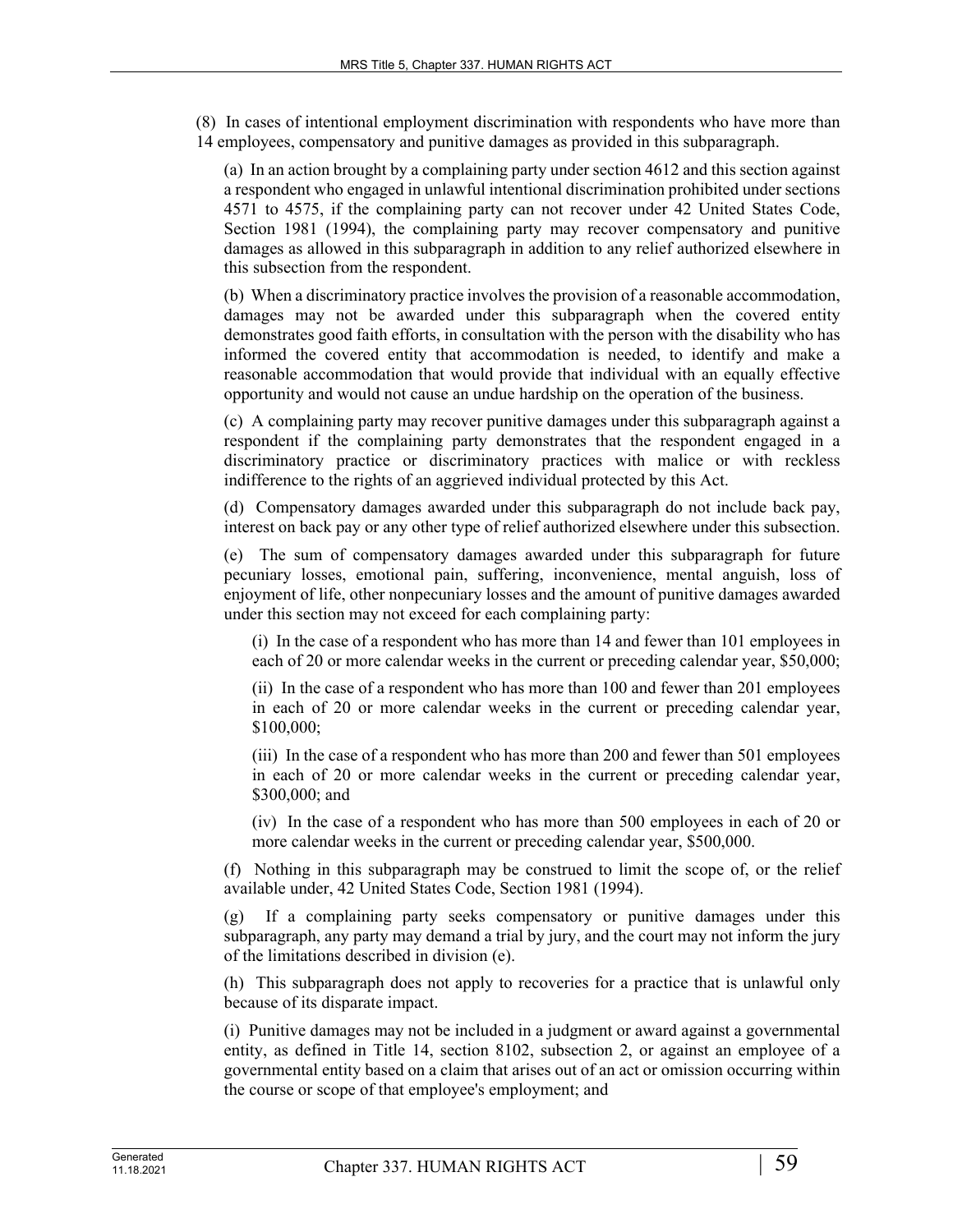(9) In addition to other remedies in subparagraphs (1) to (8), an order to pay actual and punitive damages in the case of discriminatory housing practices. This subparagraph is not intended to limit actual damages available to a plaintiff alleging other discrimination if the remedy of actual damages is otherwise available under this Act. Punitive damages under this subparagraph may not be included in a judgment or award against a governmental entity, as defined in Title 14, section 8102, subsection 2, or against an employee of a governmental entity based on a claim that arises out of an act or omission occurring within the course or scope of that employee's employment; [PL 2011, c. 613, §21 (AMD); PL 2011, c. 613, §29 (AFF).]

C. The action must be commenced not more than either 2 years after the act of unlawful discrimination complained of or 90 days after any of the occurrences listed under section 4622, subsection 1, paragraphs A to D, whichever is later. [PL 2009, c. 235, §3 (AMD).]

D. The obtaining of an approval of a plan certified by the Office of the State Fire Marshal under section 4594‑F, subsection 8 or 9 is rebuttable evidence that the plan does meet or exceed the minimum requirements of section 4594-F, subsection 8 or 9. [PL 1995, c. 393, §29 (NEW).] [PL 2011, c. 613, §21 (AMD); PL 2011, c. 613, §29 (AFF).]

# SECTION HISTORY

PL 1971, c. 501, §1 (NEW). PL 1975, c. 357, §2 (AMD). PL 1979, c. 541, §A40 (AMD). PL 1981, c. 255, §§1,2 (AMD). PL 1981, c. 470, §A7 (AMD). PL 1987, c. 38 (AMD). PL 1989, c. 99 (AMD). PL 1991, c. 474, §1 (AMD). PL 1991, c. 474, §3 (AFF). PL 1995, c. 393, §29 (AMD). PL 1997, c. 400, §1 (AMD). PL 2007, c. 243, §8 (AMD). PL 2007, c. 457, §1 (AMD). PL 2007, c. 695, Pt. A, §7 (AMD). PL 2009, c. 235, §3 (AMD). PL 2011, c. 613, §21 (AMD). PL 2011, c. 613, §29 (AFF).

#### **§4614. Attorney's fees and costs**

In any civil action under this Act, the court, in its discretion, may allow the prevailing party reasonable attorney's fees and costs, except that the commission may not be awarded attorney's fees and costs and is not liable to pay any party's attorney's fees and costs. [PL 2019, c. 465, §7 (AMD).]

#### SECTION HISTORY

PL 1981, c. 255, §3 (NEW). PL 2019, c. 465, §7 (AMD).

#### **SUBCHAPTER 7**

#### **CIVIL ACTIONS BY AGGRIEVED PERSONS**

#### **§4621. Civil action**

Within the time limited, an aggrieved person may file a civil action in the Superior Court against the person or persons who committed the unlawful discrimination. [PL 2011, c. 613, §22 (AMD); PL 2011, c. 613, §29 (AFF).]

#### SECTION HISTORY

PL 1971, c. 501, §1 (NEW). PL 1979, c. 541, §A41 (AMD). PL 2011, c. 613, §22 (AMD). PL 2011, c. 613, §29 (AFF).

#### **§4622. Limitations on attorneys' fees and damages; procedures**

**1. Limitation.** Attorney's fees under section 4614 and civil penal damages or compensatory and punitive damages under section 4613 may not be awarded to a plaintiff in a civil action under this Act unless the plaintiff alleges and establishes that, prior to the filing of the civil action, the plaintiff first filed a complaint with the commission and the commission either: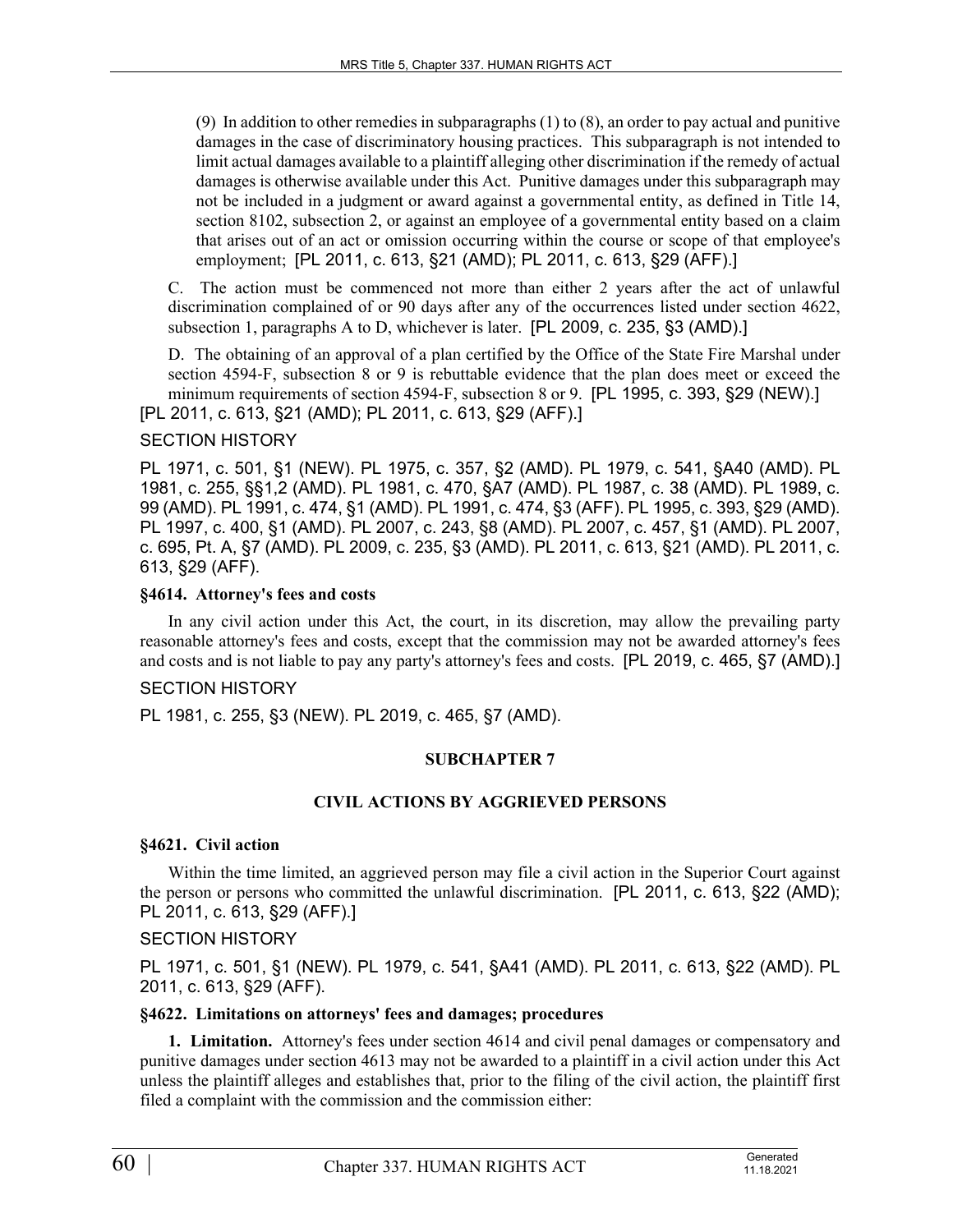A. Dismissed the case under section 4612, subsection 2 or subsection 2-A, paragraphs A and B and D to F; [PL 2021, c. 366, §21 (AMD).]

B. Failed, within 90 days after finding reasonable grounds to believe that unlawful discrimination occurred, to enter into a conciliation agreement to which the plaintiff was a party; [PL 2003, c. 279, §1 (AMD).]

C. Issued a right-to-sue letter under section 4612, subsection 6; or [PL 2009, c. 235, §4 (AMD).]

D. Dismissed the case in error. [PL 2003, c. 279, §3 (NEW).]

This subsection does not apply to or limit any remedies for civil actions filed under subchapter 5 if one or more additional causes of action are alleged in the same civil action that do not require exhaustion of administrative remedies or subchapter 4 if the allegations are covered by the federal Fair Housing Act, 42 United States Code, Chapter 45.

[PL 2021, c. 366, §21 (AMD).]

**2. Advancement on docket; priority.** If the plaintiff alleges and establishes that the conditions of subsection 1 have been met, the action may also be advanced on the docket and given priority over other civil actions.

[PL 1981, c. 255, §4 (NEW).]

#### SECTION HISTORY

PL 1971, c. 501, §1 (NEW). PL 1973, c. 347, §14 (AMD). PL 1981, c. 255, §4 (RPR). PL 1993, c. 327, §§3,4 (AMD). PL 1995, c. 393, §30 (AMD). PL 1997, c. 400, §2 (AMD). PL 2003, c. 279, §§1-3 (AMD). PL 2009, c. 235, §4 (AMD). PL 2011, c. 613, §23 (AMD). PL 2011, c. 613, §29 (AFF). PL 2019, c. 465, §8 (AMD). PL 2021, c. 366, §21 (AMD).

#### **§4623. Consolidation of cases**

If it appears during the pendence of such private action that the commission has commenced an action against the same defendant, based on the same facts, the court shall, except for good cause shown, order consolidation of the cases, on such terms as justice may require. [PL 1971, c. 501, §1 (NEW).]

# SECTION HISTORY

PL 1971, c. 501, §1 (NEW).

#### **SUBCHAPTER 8**

#### **MISCELLANEOUS**

#### **§4631. Burden of proof**

In any civil action under this Act, the burden shall be on the person seeking relief to prove, by a fair preponderance of the evidence, that the alleged unlawful discrimination occurred. [PL 1971, c. 501, §1 (NEW).]

#### SECTION HISTORY

PL 1971, c. 501, §1 (NEW).

#### **§4632. Offensive names**

**1. Complaint.** Any person, including any employee of the commission, may file a complaint with the commission which states the belief that a name of a place is offensive, as defined in Title 1, section 1101.

[PL 1977, c. 259, §3 (NEW).]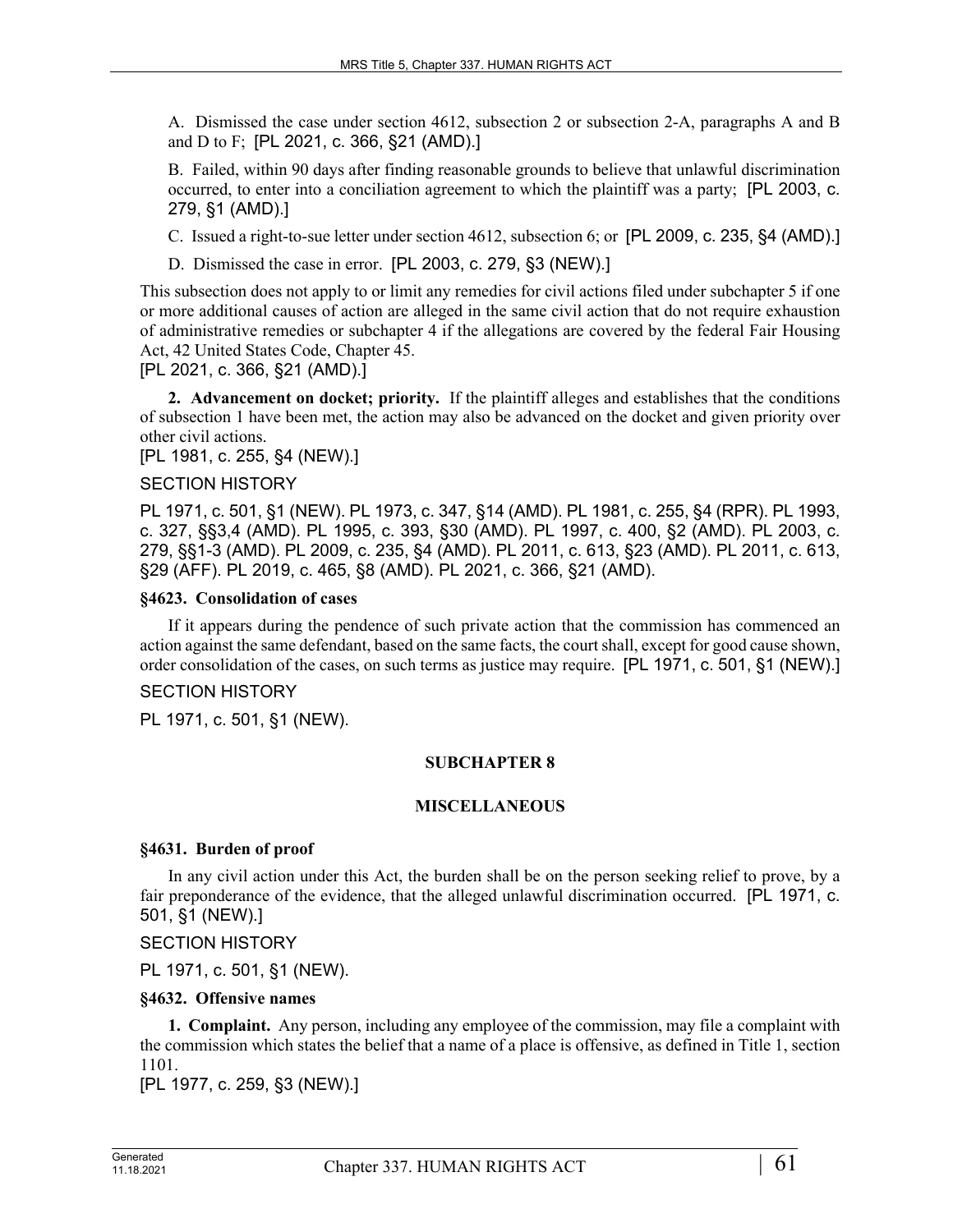**2. Preliminary investigation.** Upon receipt of such a complaint, the commission or its delegated single commissioner or investigator shall conduct a brief preliminary investigation as it deems necessary to determine whether the name of the place is offensive. [PL 1977, c. 259, §3 (NEW).]

**3. Order of dismissal.** If the commission finds that the place does not have an offensive name, it shall enter an order so finding, and shall dismiss the proceeding.

[PL 1977, c. 259, §3 (NEW).]

**4. Agreement.** If the commission finds that the place does have an offensive name, it shall endeavor to accomplish a change in the name by an agreement with the municipal officers or county commissioners to initiate and implement the actions required to change the name, as provided in Title 1, section 1104.

[PL 1977, c. 259, §3 (NEW).]

**5. Civil action by commission.** If the commission is unable to obtain an agreement under subsection 4 or if the agreement is not carried out, the commission shall file in the Superior Court a civil action seeking such relief as is appropriate.

[PL 1977, c. 259, §3 (NEW).]

**6. Procedure in Superior Court.** Any action filed by the commission pursuant to subsection 5 shall be heard by the Superior Court and shall be subject to the following provisions:

A. The court shall hear the case and grant relief as in other civil actions for injunctions. [PL 1977, c. 259, §3 (NEW).]

B. Any such action shall be brought in the name of the commission. [PL 1977, c. 259, §3 (NEW).]

C. Any person aggrieved by the alleged offensive name may intervene in such an action. [PL 1977, c. 259, §3 (NEW).]

D. In no such action brought by the commission shall any injunction bond be required; nor shall damages be assessed for the wrongful issuance of an injunction. [PL 1977, c. 259, §3 (NEW).]

E. If the court finds that a place has an offensive name, its judgment shall specify an appropriate remedy. Such remedy shall include an order requiring the municipal officers or county commissioners:

(1) To initiate procedures, which may be described in the order, for changing the name of the place, and

(2) To have completed the change of name and the notification as required in Title 1, section 1104, within 90 days of the issuance of the order. [PL 1977, c. 259, §3 (NEW).]

[PL 1977, c. 259, §3 (NEW).]

# SECTION HISTORY

PL 1977, c. 259, §3 (NEW).

#### **§4633. Prohibition against retaliation and coercion**

**1. Retaliation.** A person may not discriminate against any individual because that individual has opposed any act or practice that is unlawful under this Act or because that individual made a charge, testified, assisted or participated in any manner in an investigation, proceeding or hearing under this Act.

[PL 1993, c. 303, §3 (NEW).]

**2. Interference, coercion or intimidation.** It is unlawful for a person to coerce, intimidate, threaten or interfere with any individual in the exercise or enjoyment of the rights granted or protected